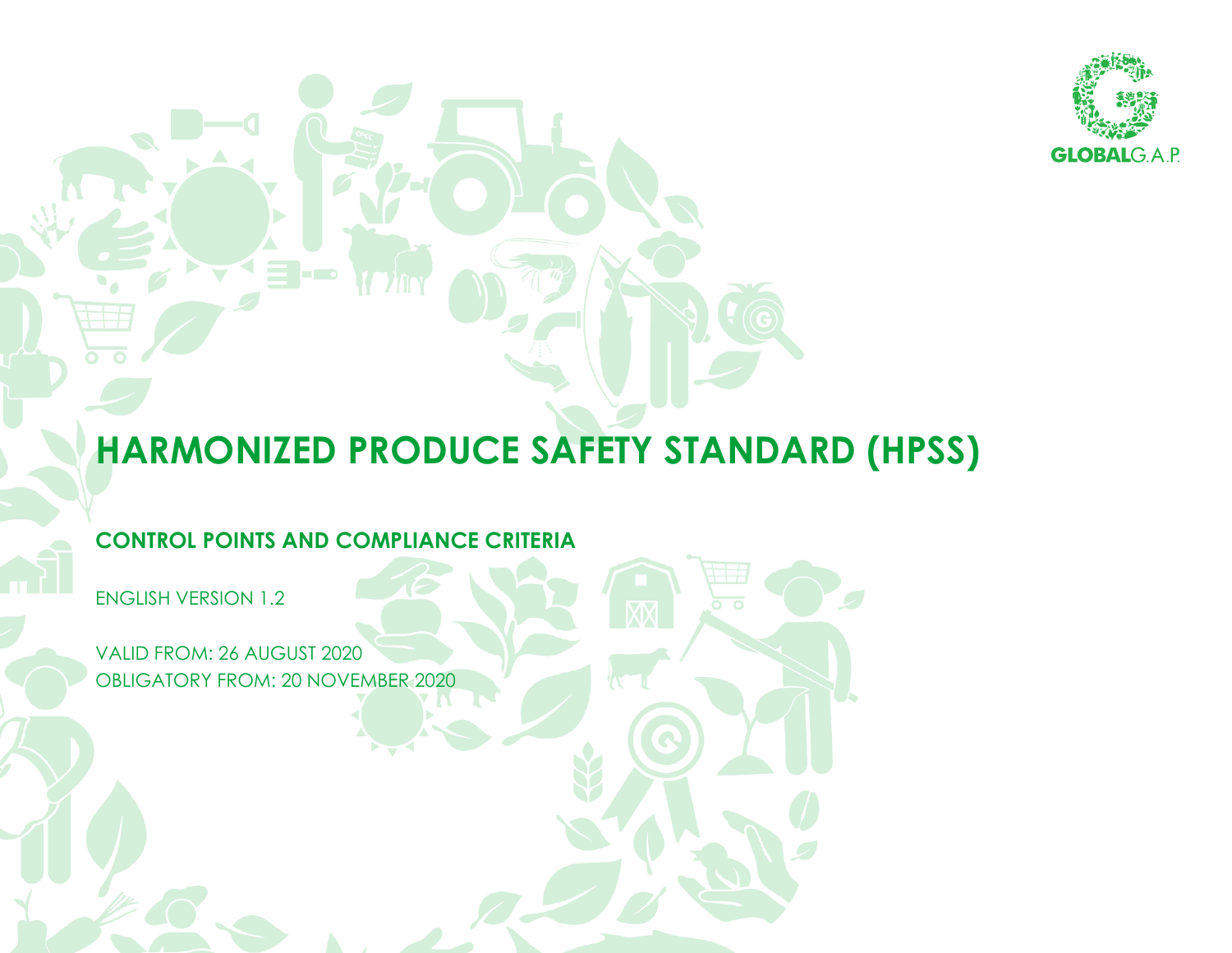

**CONTENT**

## **SECTION HARMONIZED PRODUCE SAFETY STANDARD (HPSS)**

- 1 GENERAL
- 2 FIELD PRODUCTION
- 3 HARVESTING
- 4 TRANSPORTATION (Field to Storage or Packinghouse)
- 5 POST-HARVEST OPERATIONS
- 6 TRANSPORTATION (Packinghouse to Customer)
- 7 COMPLAINTS
- 8 FOOD DEFENSE
- 9 FOOD FRAUD MITIGATION
- 10 GLOBALG.A.P. STATUS
- 11 LOGO USE
- 12 TRACEABILITY AND SEGREGATION
- 13 MASS BALANCE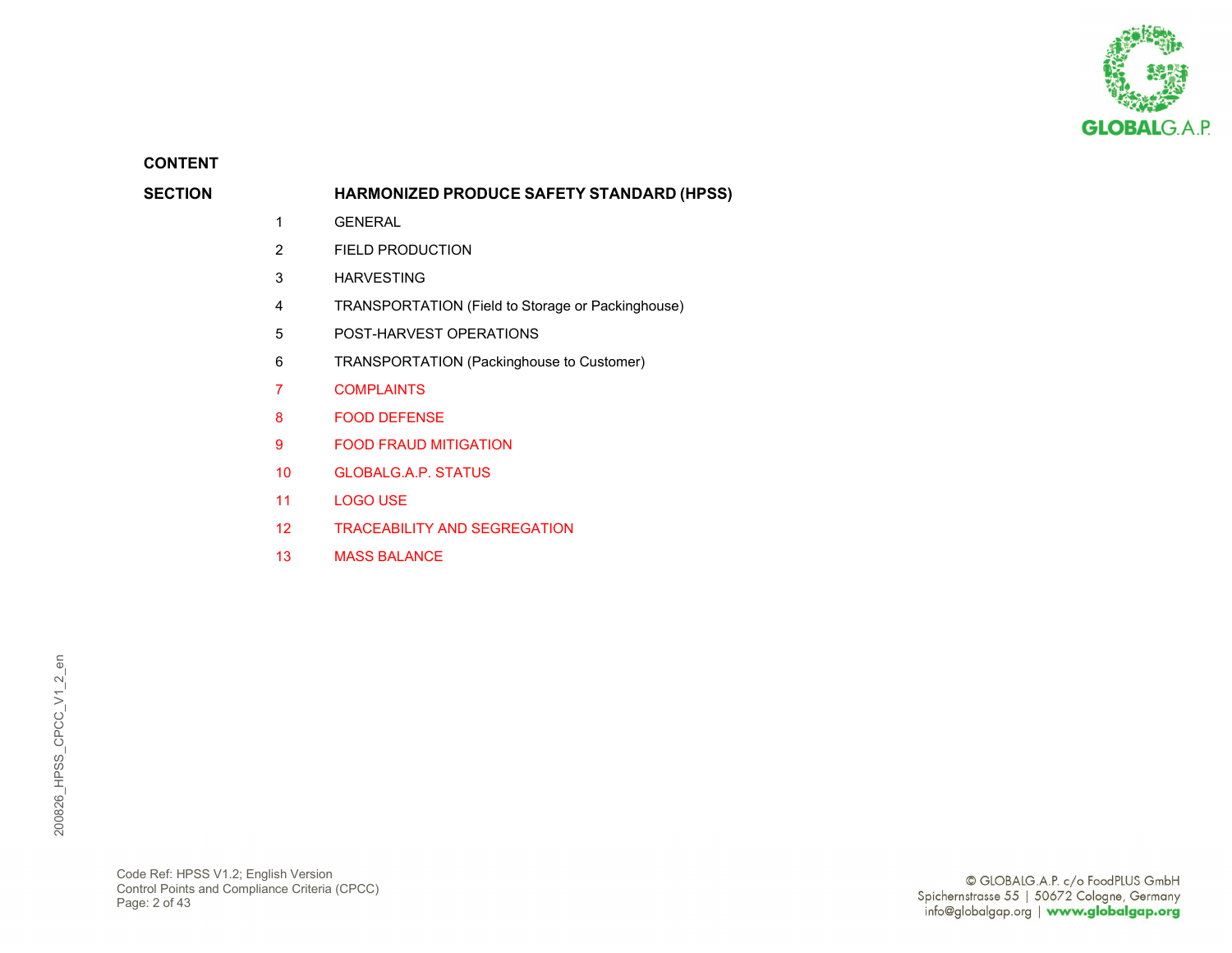

Language deviating from the original United Fresh Combined Harmonized Standard content version 1.2 is shown in red font and has been added in order to satisfy requirements of the United Fresh license agreement and denote content required by GLOBALG.A.P. operations. Furthermore, the term "compliance criteria" has been substituted for the original United Fresh term "procedure" in order to remain consistent with standard GLOBALG.A.P. terminology.

| $N^{\circ}$ | <b>Control Points</b>                                                                                            | <b>Compliance Criteria</b>                                                                                                                                                                                                                                                                                                                                                                                                                                                                                                               | Level             |
|-------------|------------------------------------------------------------------------------------------------------------------|------------------------------------------------------------------------------------------------------------------------------------------------------------------------------------------------------------------------------------------------------------------------------------------------------------------------------------------------------------------------------------------------------------------------------------------------------------------------------------------------------------------------------------------|-------------------|
|             | <b>GENERAL</b>                                                                                                   |                                                                                                                                                                                                                                                                                                                                                                                                                                                                                                                                          |                   |
| $1.1$       | <b>Management Responsibility</b>                                                                                 |                                                                                                                                                                                                                                                                                                                                                                                                                                                                                                                                          |                   |
| 1.1.1       | A food safety policy shall be in place.                                                                          | A written policy shall outline a commitment to food safety, in<br>general terms, how it is implemented and how it is communicated<br>to employees, and be signed by Senior Management.                                                                                                                                                                                                                                                                                                                                                   | <b>Major Must</b> |
| 1.1.2       | Management has designated individual(s) with roles, responsibilities<br>and resources for food safety functions. | The Food Safety Plan shall designate who has the responsibility<br>and authority for food safety, including a provision for the absence<br>of key personnel. Twenty-four hour contact information shall be<br>available for these individuals in case of food safety emergencies.<br>These roles and responsibilities shall be communicated within the<br>organization. The organization's senior management shall<br>determine and provide, in a timely manner, the resources needed<br>to implement and maintain the food safety plan. | <b>Major Must</b> |
| 1.1.3       | There is a disciplinary policy for food safety violations.                                                       | There shall be a policy that establishes corrective actions for<br>personnel who violate established food safety policies or<br>procedures.                                                                                                                                                                                                                                                                                                                                                                                              | Major Must        |
| 1.1.4       | Does management encourage food safety culture though continual<br>improvement?                                   | Management demonstrates continual improvement to the Food<br>Safety Plan and supports a food safety culture through<br>communication, training, feedback from employees, and<br>performance measurement on food safety-related activities.                                                                                                                                                                                                                                                                                               | <b>Major Must</b> |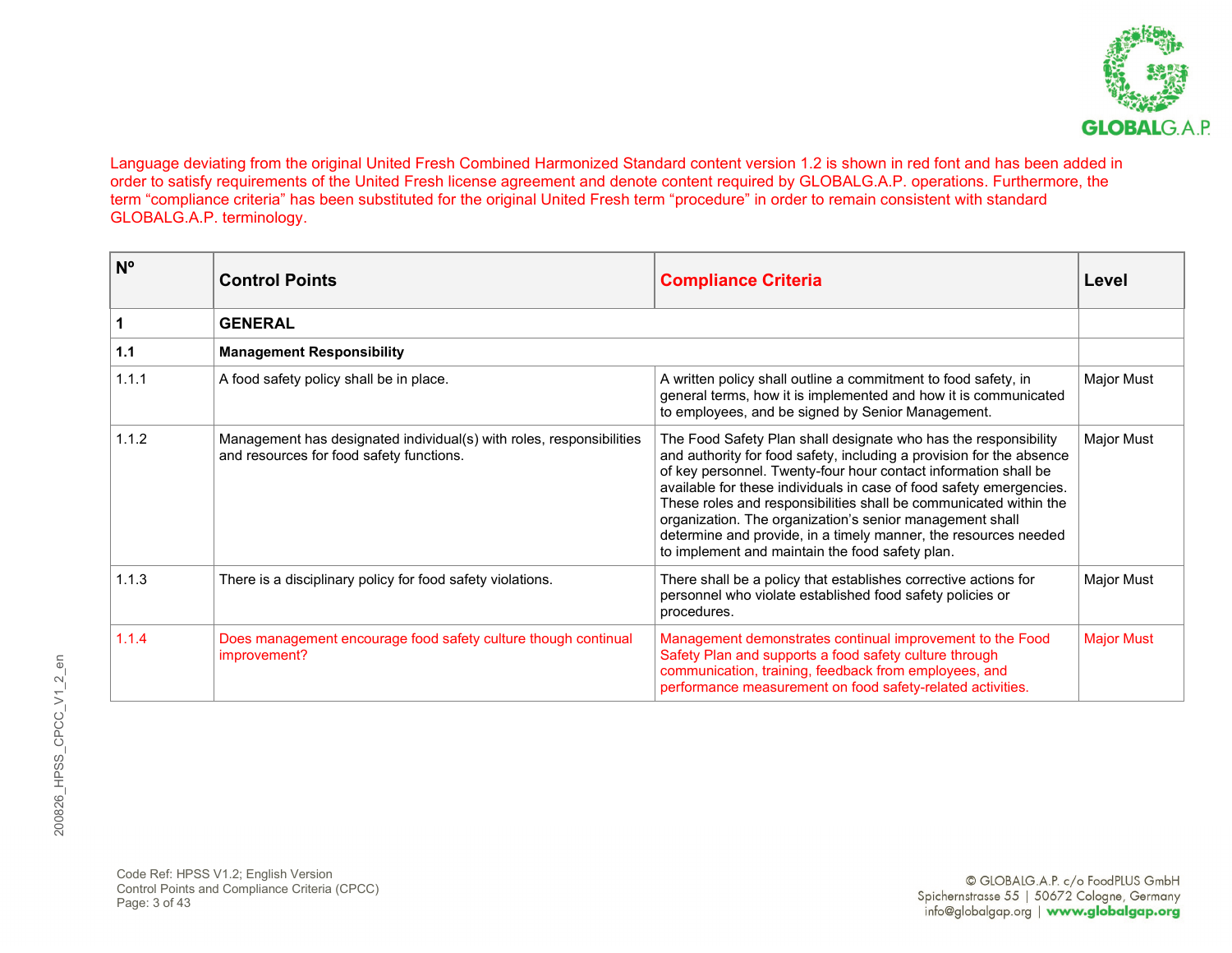

| N <sup>o</sup> | <b>Control Points</b>                                                                                                                  | <b>Compliance Criteria</b>                                                                                                                                                                                                                                                                                                                                | Level             |
|----------------|----------------------------------------------------------------------------------------------------------------------------------------|-----------------------------------------------------------------------------------------------------------------------------------------------------------------------------------------------------------------------------------------------------------------------------------------------------------------------------------------------------------|-------------------|
| 1.2            | <b>Food Safety Plan</b>                                                                                                                |                                                                                                                                                                                                                                                                                                                                                           |                   |
| 1.2.1          | There shall be a written Food Safety Plan. The plan shall cover the<br>operation. The operation and products covered shall be defined. | The Food Safety Plan shall identify all locations of operation<br>covered by the plan. The plan shall address potential physical,<br>chemical and biological hazards reasonably likely to occur and<br>hazard control procedures, including monitoring, verification and<br>recordkeeping, for all provisions covered by this audit.                      | <b>Major Must</b> |
| 1.2.2          | The Food Safety Plan shall be reviewed at least annually.                                                                              | Operation shall be responsible for reviewing their Food Safety<br>Plan at least annually, or anytime a change is made that might<br>affect food safety, documenting the review procedure and revising<br>the plan as necessary. Updated or revised on date shall be<br>indicated, and a written record of review shall be signed by senior<br>management. | <b>Major Must</b> |
| 1.3.           | <b>Site Security and Response</b>                                                                                                      |                                                                                                                                                                                                                                                                                                                                                           |                   |
| 1.3.1          | Operation shall assess the potential for unauthorized access to<br>growing and/or packing areas and its impact on food safety.         | Operation shall demonstrate an awareness of site security and, if<br>deemed necessary for food safety, take reasonable measures to<br>minimize the potential for unauthorized access to growing and/or<br>packing areas.                                                                                                                                  | Major Must        |
| 1.3.2          | Operation shall develop an emergency response plan.                                                                                    | A response plan is in place in the event of a security event<br>potentially impacting food safety. Action taken to reduce risk to<br>product shall be documented by means of an incident report or<br>other record of response.                                                                                                                           | <b>Major Must</b> |
| 1.4            | <b>Documentation &amp; Recordkeeping</b>                                                                                               |                                                                                                                                                                                                                                                                                                                                                           |                   |
| 1.4.1          | Documentation shall be kept that demonstrates the Food Safety Plan<br>is being followed.                                               | Documents and records of procedures, standard operating<br>procedures (SOPs) and policies shall be in place for meeting each<br>of the food safety standards identified in the Food Safety Plan.<br>Records comply with prevailing regulations.                                                                                                           | Major Must        |
| 1.4.2          | Documentation shall be readily available for inspection.                                                                               | Documents and records may be maintained on-site or at an off-<br>site location, or accessible electronically, and shall be available for<br>inspection in a reasonable timeframe or as required by prevailing<br>regulation. Records shall be protected to prevent unauthorized<br>access or potential falsification.                                     | <b>Major Must</b> |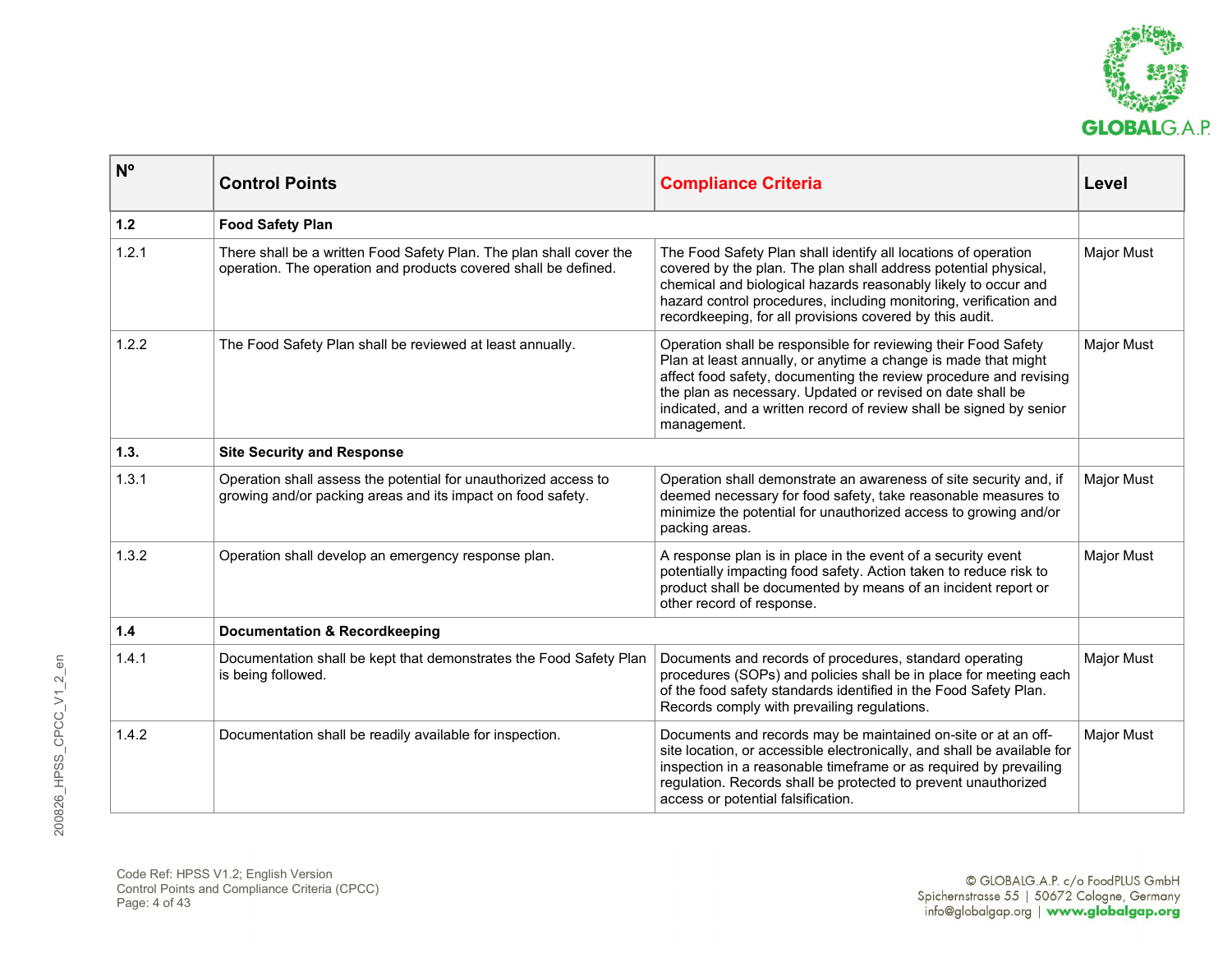

| N <sup>o</sup> | <b>Control Points</b>                                                                                                                                                                 | <b>Compliance Criteria</b>                                                                                                                                                                                                                                                                                                                                                                                                        | Level             |
|----------------|---------------------------------------------------------------------------------------------------------------------------------------------------------------------------------------|-----------------------------------------------------------------------------------------------------------------------------------------------------------------------------------------------------------------------------------------------------------------------------------------------------------------------------------------------------------------------------------------------------------------------------------|-------------------|
| 1.4.3          | Documentation shall be retained for a minimum period of two years,<br>or as required by prevailing regulation.                                                                        | Document and record handling policy or procedures require that<br>documentation required by the Food Safety Plan shall be retained<br>for a minimum of two years, or as required by prevailing<br>regulation.                                                                                                                                                                                                                     | Major Must        |
| 1.5            | <b>Worker Education and Training</b>                                                                                                                                                  |                                                                                                                                                                                                                                                                                                                                                                                                                                   |                   |
| 1.5.1          | All personnel shall receive food safety training, appropriate to their<br>job responsibilities.                                                                                       | All personnel shall receive training in the food safety policy and<br>plan, food safety procedures, sanitation and personal hygiene<br>appropriate to their job responsibilities. Personnel shall receive<br>training at hire and refresher training at prescribed frequencies<br>and as needed. Documentation of training is available.                                                                                          | <b>Major Must</b> |
| 1.5.2          | Personnel with supervisory food safety responsibilities shall receive<br>training sufficient to their responsibilities.                                                               | The individual designated for food safety responsibilities<br>demonstrates knowledge of food safety principles. Food safety<br>designate has completed at least one adequate food safety<br>course/workshop or by job experience or as required by prevailing<br>regulation.                                                                                                                                                      | <b>Major Must</b> |
| 1.5.3          | Contracted personnel are held to the relevant food safety standards<br>as they would be as employees.                                                                                 | Operations shall have procedures and/or records to demonstrate<br>that contracted personnel whose activities can affect food safety<br>have been informed of and, to the extent that can be verified, are<br>in compliance with the relevant requirements of this standard.                                                                                                                                                       | Major Must        |
| 1.6            | <b>Sampling and Testing</b>                                                                                                                                                           |                                                                                                                                                                                                                                                                                                                                                                                                                                   |                   |
| 1.6.1          | Where laboratory analysis is required in the Food Safety Plan, testing<br>shall be performed by a GLP laboratory using validated methods.                                             | Operation utilizes laboratories that have, at minimum, passed a<br>Good Laboratory Practices (GLP) audit or participates in a<br>Proficiency Testing program, and utilizes FDA's Bacteriological<br>Analytical Manual (BAM), AOAC International or testing methods<br>that have been validated for detecting or quantifying the target<br>organism(s) or chemical(s) in accordance with applicable ISO/IEC<br>17025 requirements. | Major Must        |
| 1.6.2          | Where microbiological analysis is required in the Food Safety Plan,<br>samples shall be collected in accordance with an established<br>sampling procedure and prevailing regulations. | Operation utilizes a written sampling protocol when collecting<br>samples for microbiological testing.                                                                                                                                                                                                                                                                                                                            | <b>Major Must</b> |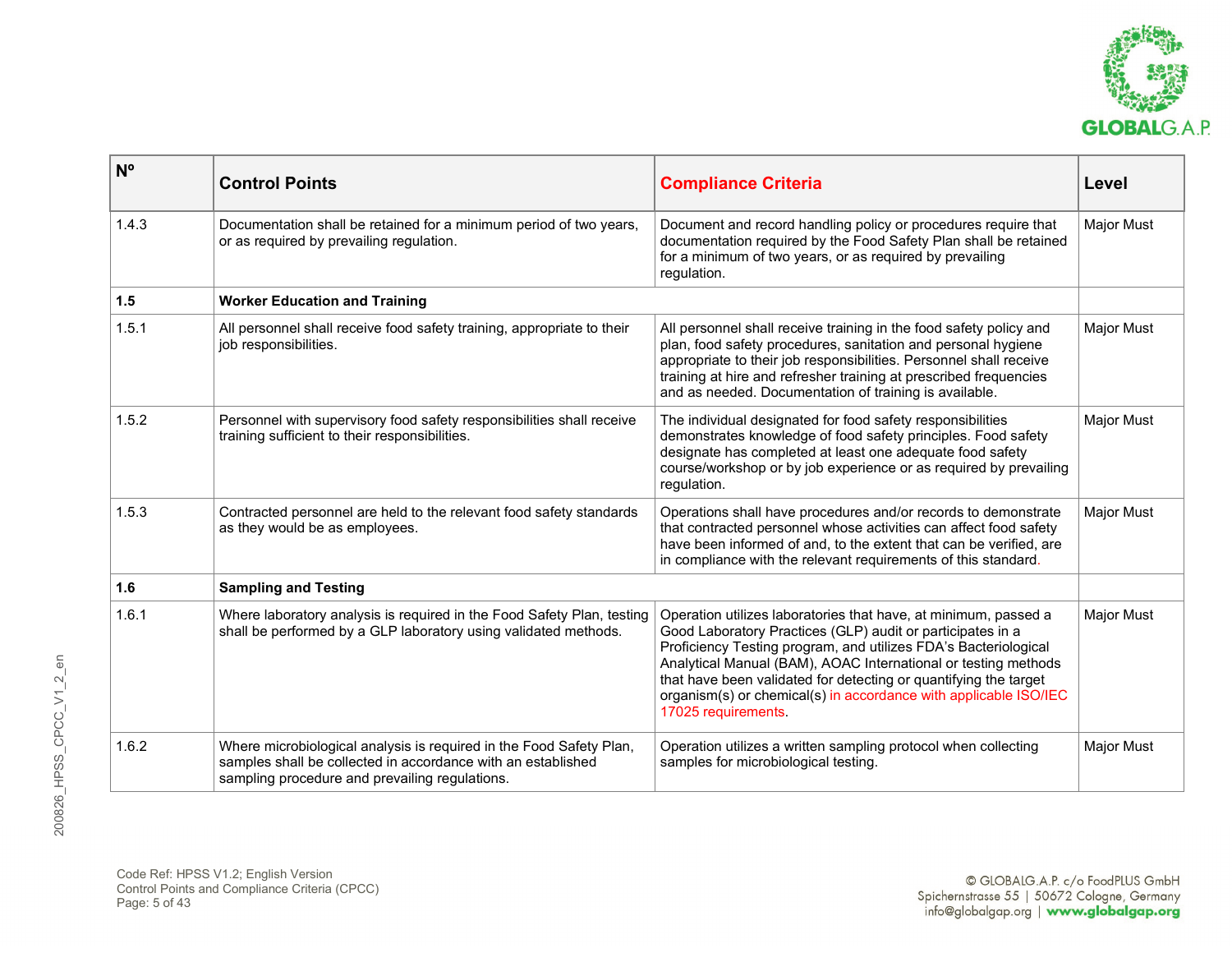

| N <sup>o</sup> | <b>Control Points</b>                                                                               | <b>Compliance Criteria</b>                                                                                                                                                                                                                                                                                                                                                                                                                                                                                                                                                                                                                                                                                                                                                                            | Level             |
|----------------|-----------------------------------------------------------------------------------------------------|-------------------------------------------------------------------------------------------------------------------------------------------------------------------------------------------------------------------------------------------------------------------------------------------------------------------------------------------------------------------------------------------------------------------------------------------------------------------------------------------------------------------------------------------------------------------------------------------------------------------------------------------------------------------------------------------------------------------------------------------------------------------------------------------------------|-------------------|
| 1.6.3          | Testing, test results, and actions taken must be documented.                                        | All results for microbiological testing, including lab reports or<br>certificates of analysis, required in the operation's Food Safety<br>Plan shall be recorded and the records maintained for two years<br>or as required by prevailing regulation.                                                                                                                                                                                                                                                                                                                                                                                                                                                                                                                                                 | <b>Major Must</b> |
| 1.6.4          | All required testing shall include test procedures and actions to be<br>taken based on the results. | For all microbiological testing required by the Food Safety Plan,<br>operation has a written testing procedure that includes test<br>frequency, sampling, test procedures, responsibilities and actions<br>to be taken based on results. If finished product is tested for<br>pathogens or other adulterants, operation's procedures require<br>that it shall not be distributed outside the operation's control until<br>test results are obtained.                                                                                                                                                                                                                                                                                                                                                  | <b>Major Must</b> |
| 1.7            | <b>Traceability</b>                                                                                 |                                                                                                                                                                                                                                                                                                                                                                                                                                                                                                                                                                                                                                                                                                                                                                                                       |                   |
| 1.7.1          | A documented traceability program shall be established.                                             | Records that enable reconciliation of product delivered to<br>recipients (one step forward) shall be maintained except for direct<br>to consumer sales. Records shall be maintained that link product<br>with source of the produce or production inputs, e.g., soil<br>amendments, fertilizers, seeds/transplants, agricultural chemicals,<br>homemade preparations (one step backward). Records shall<br>include the items, the date of receipt or harvest, quantities, lot<br>numbers or farm identification (field or block), transporter and non-<br>transporter. Additional information may be included. Contents and<br>retention of records shall be consistent with applicable regulations.<br>If using reusable containers, procedures ensure that labels are<br>accurate prior to packing. | <b>Major Must</b> |
| 1.7.2          | A trace back and trace forward exercise shall be performed at least<br>annually.                    | The trace back and trace forward exercise shall achieve accurate<br>traceability within 4 hours or as required by applicable regulations.<br>Trace exercise shall achieve 100% reconciliation of product to<br>recipients.                                                                                                                                                                                                                                                                                                                                                                                                                                                                                                                                                                            | <b>Major Must</b> |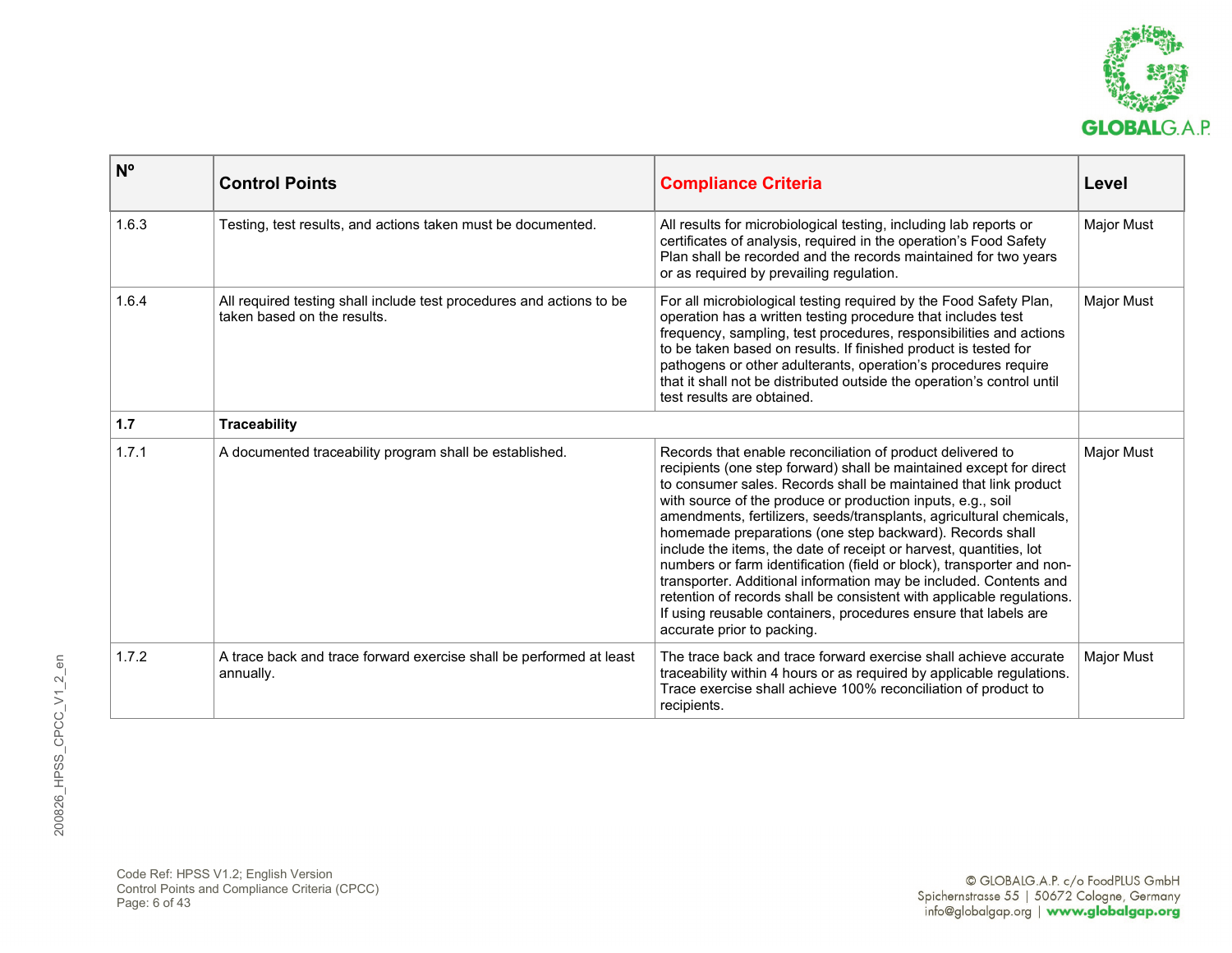

| N <sup>o</sup> | <b>Control Points</b>                                                                                                      | <b>Compliance Criteria</b>                                                                                                                                                                                                                                                                                                                           | Level             |
|----------------|----------------------------------------------------------------------------------------------------------------------------|------------------------------------------------------------------------------------------------------------------------------------------------------------------------------------------------------------------------------------------------------------------------------------------------------------------------------------------------------|-------------------|
| 1.8            | <b>Recall Program</b>                                                                                                      |                                                                                                                                                                                                                                                                                                                                                      |                   |
| 1.8.1          | A documented recall program, including written procedures, shall be<br>established.                                        | The recall program shall have a designated recall team. A mock<br>recall exercise shall be performed at least annually at the<br>operation being audited. The mock recall shall include the trace<br>back and trace forward exercise and shall be completed as stated<br>in the program and in compliance to applicable regulations.                 | <b>Major Must</b> |
| 1.9            | <b>Corrective Actions</b>                                                                                                  |                                                                                                                                                                                                                                                                                                                                                      |                   |
| 1.9.1          | The operation shall have documented corrective action procedures.                                                          | A documented Corrective Action is required for an observation or<br>audit that contains a non-conformance with food safety<br>requirements. The responsibility, methods, and timelines to<br>address Corrective Actions shall be documented and<br>implemented.                                                                                      | Major Must        |
| 1.10           | <b>Self-audits</b>                                                                                                         |                                                                                                                                                                                                                                                                                                                                                      |                   |
| 1.10.1         | The operation shall have documented self-audit procedures.                                                                 | Internal audits will be conducted at a minimum annually by an<br>assigned individual who is knowledgeable in this standard, utilizing<br>this standard to assist in the self-audit. All aspects of the<br>operation's Food Safety Plan will be audited and a written record<br>of required corrective action will be documented.                     | <b>Major Must</b> |
| 1.11           | Worker Health/Hygiene and Toilet/Handwashing Facilities                                                                    |                                                                                                                                                                                                                                                                                                                                                      |                   |
| 1.11.1         | Operation shall have a policy for toilet, handwashing, hygiene, and<br>health.                                             | Each operation shall establish written policies for their specific<br>operations, which shall be in compliance with prevailing<br>regulations for Worker Health and Hygiene Practices.                                                                                                                                                               | <b>Major Must</b> |
| 1.11.2         | Employees and visitors shall be made aware of and follow all<br>personal hygiene practices as designated by the operation. | Operation's hygiene policies shall apply to all employees,<br>contractors, visitors, buyers, product inspectors, auditors, and<br>other personnel in the operation. The operation shall designate<br>competent supervisory personnel to ensure compliance by all<br>workers, visitors, and field personnel with the requirements in this<br>section. | <b>Major Must</b> |

Code Ref: HPSS V1.2; English Version Control Points and Compliance Criteria (CPCC) Page: 7 of 43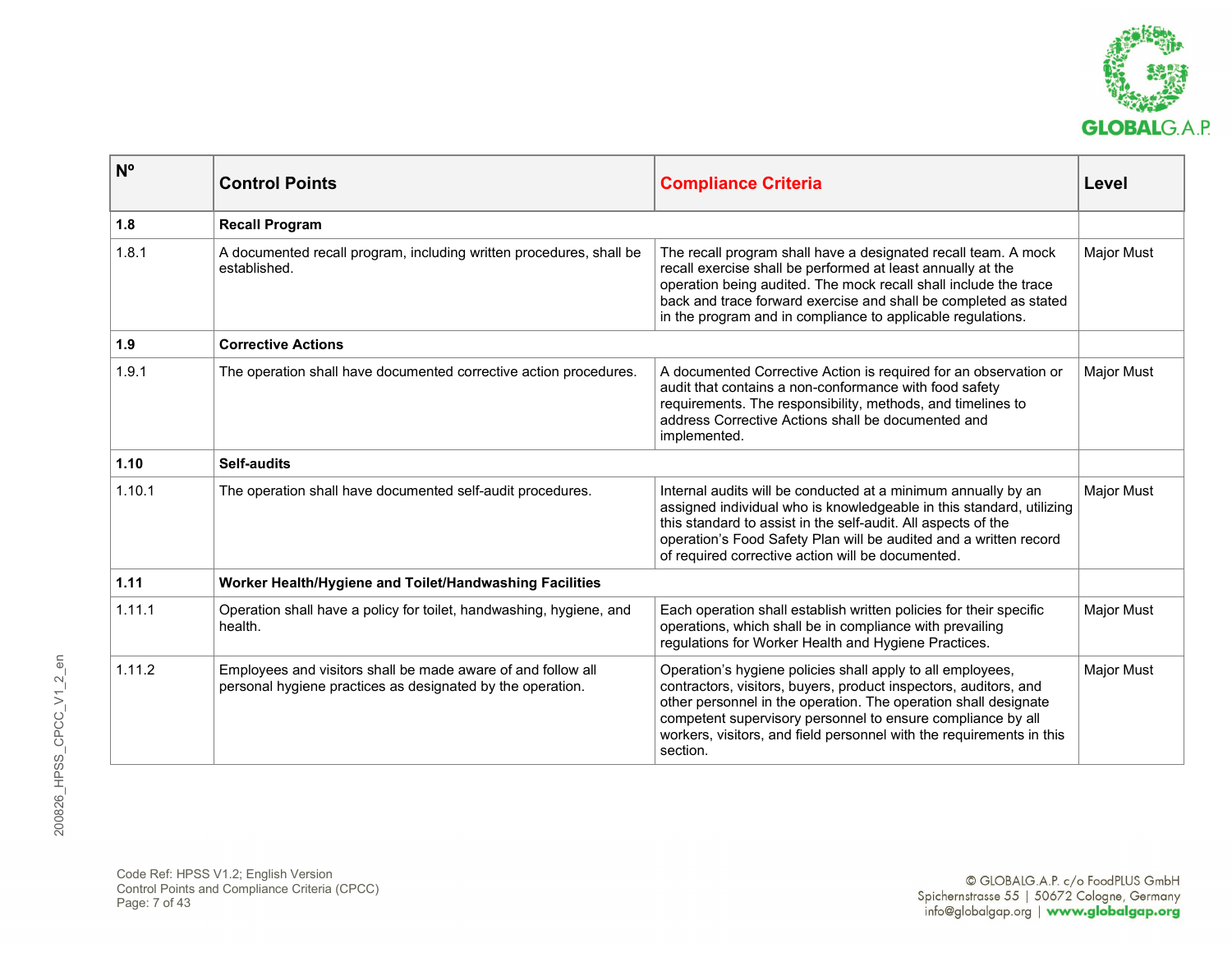

| N <sup>o</sup> | <b>Control Points</b>                                                                                                                                                                                   | <b>Compliance Criteria</b>                                                                                                                                                                                                                                                                                                                                                                                                                                                                                                                                                                                                                                                                                                                                                                                                                                                                                                                                 | Level             |
|----------------|---------------------------------------------------------------------------------------------------------------------------------------------------------------------------------------------------------|------------------------------------------------------------------------------------------------------------------------------------------------------------------------------------------------------------------------------------------------------------------------------------------------------------------------------------------------------------------------------------------------------------------------------------------------------------------------------------------------------------------------------------------------------------------------------------------------------------------------------------------------------------------------------------------------------------------------------------------------------------------------------------------------------------------------------------------------------------------------------------------------------------------------------------------------------------|-------------------|
| 1.11.3         | Toilet facilities and restrooms shall be designed, constructed, and<br>located in a manner that minimizes the potential risk for product<br>contamination and are directly accessible for servicing.    | Toilet and handwashing facilities are situated during operation and<br>servicing, and maintained so as not to pose a hazard to the<br>produce or other opportunity for contamination. Restrooms are<br>located away from produce handling areas whenever possible. If<br>in a building, restrooms should not open directly into product<br>handling areas. Those that do open directly into produce handling<br>areas should have additional measures in place to mitigate risk,<br>such as a self-closing mechanism, a maze-type entrance/exit, or<br>distance.                                                                                                                                                                                                                                                                                                                                                                                           | <b>Major Must</b> |
| 1.11.4         | Toilet facilities shall be of adequate number, easily accessible to<br>employees and visitors and in compliance with applicable regulation.                                                             | The operation will have verification that the number of toilet<br>facilities and their location relative to employees meets the more<br>stringent of federal, state or local regulations.                                                                                                                                                                                                                                                                                                                                                                                                                                                                                                                                                                                                                                                                                                                                                                  | <b>Major Must</b> |
| 1.11.5         | The practice of disposing of used toilet tissue on the floor, in trash<br>receptacles, or in boxes is prohibited, except in situations where<br>waste systems are not capable of handling toilet paper. | Operation shall instruct employees that used toilet tissue shall only<br>be disposed of in the toilet. If toilet paper cannot be disposed of in<br>the toilet, the use of toilet paper disposal containers is acceptable.<br>Containers must be used only for toilet paper or other hygiene<br>products and must be distinguishable from towel waste containers.<br>Operation shall develop SOPs for the sanitary disposal of waste,<br>ensuring adequate monitoring and cleaning frequencies to prevent<br>unsanitary conditions.                                                                                                                                                                                                                                                                                                                                                                                                                         | <b>Major Must</b> |
| 1.11.6         | Toilet and wash stations shall be maintained in a clean and sanitary<br>condition.                                                                                                                      | Toilet paper shall be available in toilet facility. Wash stations shall<br>include hand wash facilities with water that meets the microbial<br>standard for drinking water, hand soap, disposable towels or other<br>hand drying device, towel disposal container, and a tank that<br>captures used hand wash water for disposal. These stations shall<br>be provided inside or adjacent to toilet facilities, and any location<br>where product handling is taking place. If portable hand wash<br>water tanks are used, they are cleaned and sanitized at a<br>prescribed frequency and the water is changed at a prescribed<br>frequencies adequate to prevent unsanitary conditions. Restrooms<br>shall include hand wash facilities with water that meets the<br>microbial standard for drinking water, hand soap, disposable<br>towels or other hand drying device, and towel disposal container.<br>Gray water is plumbed or captured for disposal. | Major Must        |

Code Ref: HPSS V1.2; English Version Control Points and Compliance Criteria (CPCC) Page: 8 of 43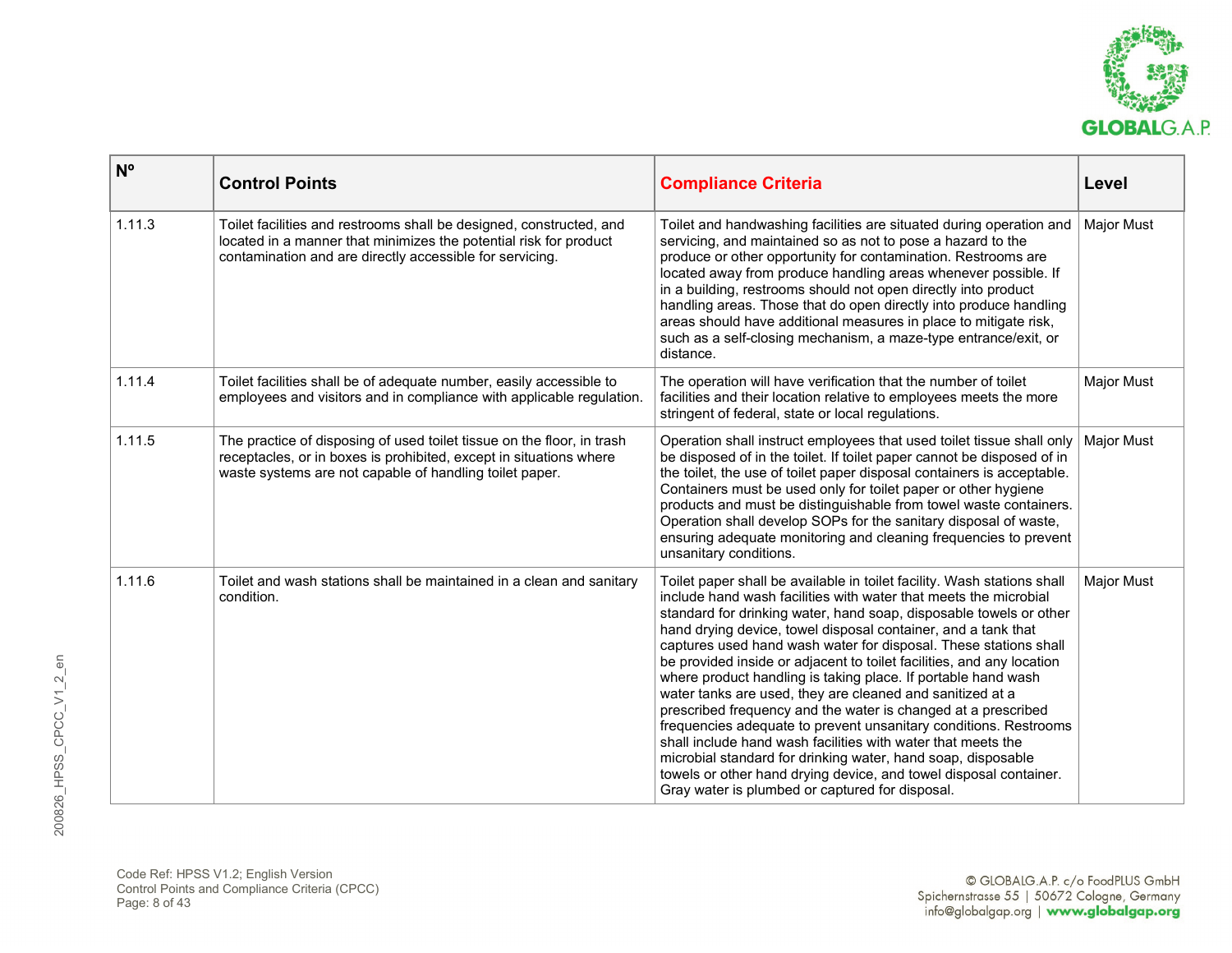

| N <sup>o</sup> | <b>Control Points</b>                                                                                                                        | <b>Compliance Criteria</b>                                                                                                                                                                                                                                                                                                                                                                                                                                                                                                                                                               | Level             |
|----------------|----------------------------------------------------------------------------------------------------------------------------------------------|------------------------------------------------------------------------------------------------------------------------------------------------------------------------------------------------------------------------------------------------------------------------------------------------------------------------------------------------------------------------------------------------------------------------------------------------------------------------------------------------------------------------------------------------------------------------------------------|-------------------|
| 1.11.7.        | A response plan is in place for major spills or leaks of field sanitation<br>units.                                                          | A written response plan is developed and implemented in the<br>event of a major leak or spill.                                                                                                                                                                                                                                                                                                                                                                                                                                                                                           | Major Must        |
| 1.11.8         | Personnel shall wash their hands at any time when their hands may<br>be a source of contamination.                                           | Personnel shall wash their hands prior to start of work, after each<br>visit to a toilet, after using a handkerchief/tissue, after handling<br>contaminated material, after smoking, eating or drinking, after<br>breaks and prior to returning to work, after touching animals or<br>waste and at any other time when their hands may have become a<br>source of contamination. Antiseptic hand rubs may not be used as<br>a substitute for soap (or other effective surfactant) and water.<br>Operation management reinforces importance of and compliance<br>with handwashing policy. | Major Must        |
| 1.11.9         | Signage requiring handwashing is posted.                                                                                                     | Signage in applicable languages and/or pictures shall be provided<br>adjacent to hand wash facilities requiring people to wash their<br>hands after each toilet visit.                                                                                                                                                                                                                                                                                                                                                                                                                   | Major Must        |
| 1.11.10        | Clothing, including footwear, shall be effectively maintained,<br>laundered and worn so as to protect product from risk of<br>contamination. | Operation shall have a policy that employee clothing shall be<br>clean at the start of the day and appropriate for the operation.<br>Clothing shall be replaced if it becomes reasonably likely to serve<br>as a source of contamination of product or food contact surfaces.                                                                                                                                                                                                                                                                                                            | <b>Major Must</b> |
| 1.11.11        | If gloves are used, the operation shall have a glove use policy.                                                                             | If rubber, disposable, cloth or other gloves are used in contact with<br>product, the operation shall have a glove use policy that specifies<br>how and when gloves are to be used, cleaned, replaced and<br>stored. Hands must be washed before putting on gloves. Policy<br>shall be in compliance with current industry practices or regulatory<br>requirements for that commodity.                                                                                                                                                                                                   | Major Must        |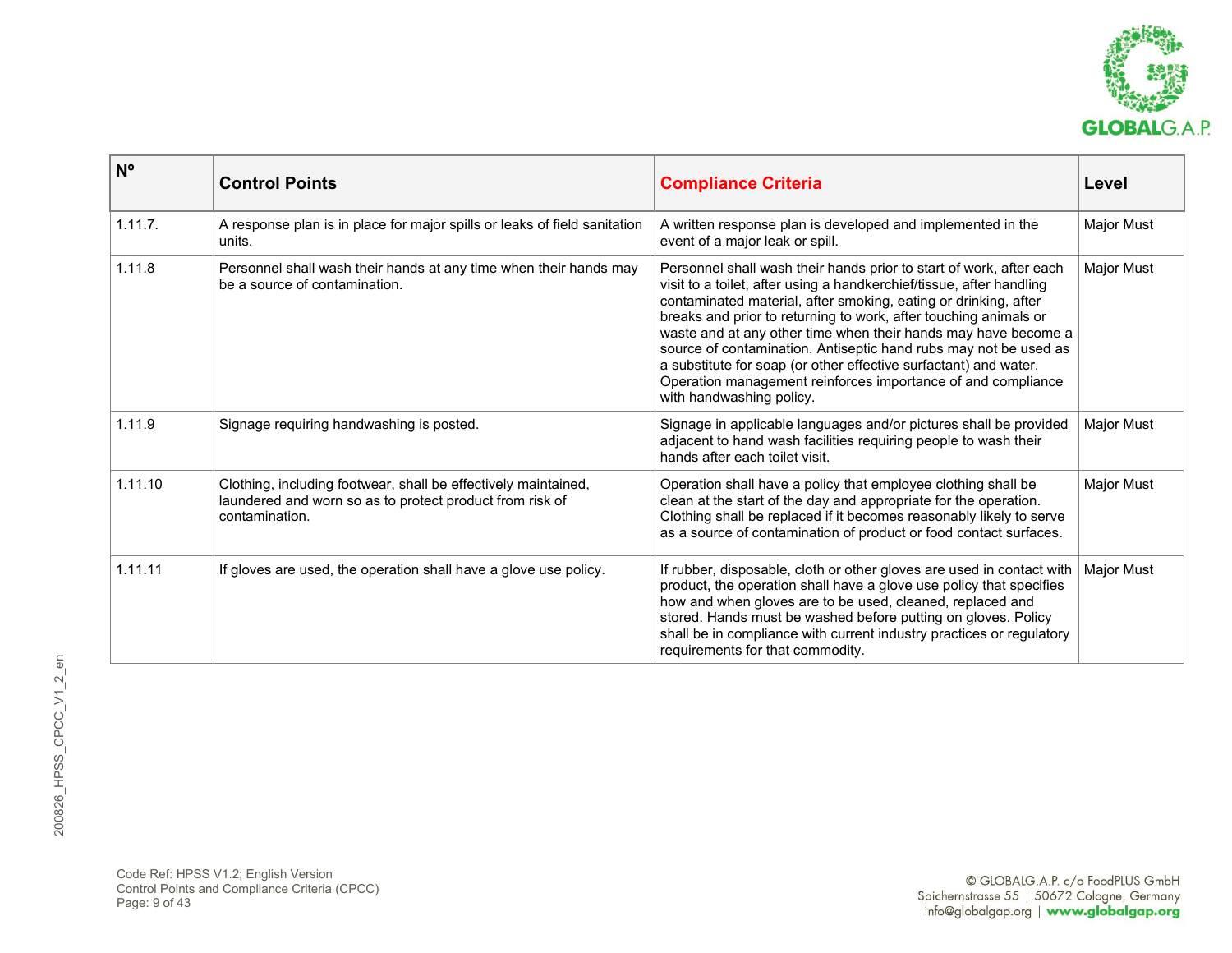

| $N^{\circ}$ | <b>Control Points</b>                                                                                                                                                                | <b>Compliance Criteria</b>                                                                                                                                                                                                                                                                                                                                                                                                                                                                                                                                                                                                                                                                                                                                                                           | Level             |
|-------------|--------------------------------------------------------------------------------------------------------------------------------------------------------------------------------------|------------------------------------------------------------------------------------------------------------------------------------------------------------------------------------------------------------------------------------------------------------------------------------------------------------------------------------------------------------------------------------------------------------------------------------------------------------------------------------------------------------------------------------------------------------------------------------------------------------------------------------------------------------------------------------------------------------------------------------------------------------------------------------------------------|-------------------|
| 1.11.12     | If protective outer garments are worn in product handling areas, they<br>shall be handled in a manner to protect against contamination.                                              | When employees wear protective outer garments, such as aprons<br>and sleeves, the operation shall have a policy that employees<br>shall wear suitable outer garments, not reasonably likely to serve<br>as a source of contamination of product or food contact surfaces.<br>The clothing shall not be left on product, work surfaces, equipment<br>or packaging material but hung on racks or in designated areas.<br>When appropriate, racks shall be available and located so as to<br>avoid potential contamination. In addition, storage containers or<br>designated storage areas shall be provided to ensure tools used<br>by employees are properly stored prior to entering toilet facilities.<br>Operation shall have a policy regarding whether protective<br>clothing can be taken home. | Major Must        |
| 1.11.13     | The wearing of jewelry, body piercings and other loose objects (e.g.<br>false nails) shall be in compliance to company policy and applicable<br>regulation.                          | Operation shall have a policy that personal effects such as<br>jewelry, watches or other items shall not be worn or brought into<br>fresh fruit and vegetable production or handling areas if they pose<br>a threat to the safety and suitability of the food. Policy shall be in<br>compliance with current industry practices or regulatory<br>requirements for that commodity.                                                                                                                                                                                                                                                                                                                                                                                                                    | <b>Major Must</b> |
| 1.11.14     | The use of hair coverings shall be in compliance to company policy<br>and applicable regulation.                                                                                     | The operation shall have a policy that addresses use of hair<br>coverings (e.g., hair nets, beard nets, caps), which is in<br>compliance with prevailing regulation.                                                                                                                                                                                                                                                                                                                                                                                                                                                                                                                                                                                                                                 | Major Must        |
| 1.11.15     | Employees' personal belongings shall be stored in designated areas.                                                                                                                  | Operation shall have a policy for when and how employee's<br>personal belongings shall be stored so as not to be a source of<br>product contamination.                                                                                                                                                                                                                                                                                                                                                                                                                                                                                                                                                                                                                                               | Major Must        |
| 1.11.16     | Smoking, chewing, eating, drinking (other than water), chewing gum,<br>spitting, urinating, defecating, and using tobacco shall be prohibited<br>except in clearly designated areas. | Operation shall have a policy prohibiting smoking, eating, spitting,<br>chewing gum or tobacco, or drinking (other than water) except in<br>designated areas. Such areas shall be designated so as not to<br>provide a source of contamination. Operation shall have policy<br>prohibiting urinating or defecating in any growing area.                                                                                                                                                                                                                                                                                                                                                                                                                                                              | Major Must        |
| 1.11.17     | Operation shall have a written policy that break areas are located so<br>as not to be a source of product contamination.                                                             | Break areas shall be designated and located away from food<br>contact/handling zones and production equipment.                                                                                                                                                                                                                                                                                                                                                                                                                                                                                                                                                                                                                                                                                       | <b>Major Must</b> |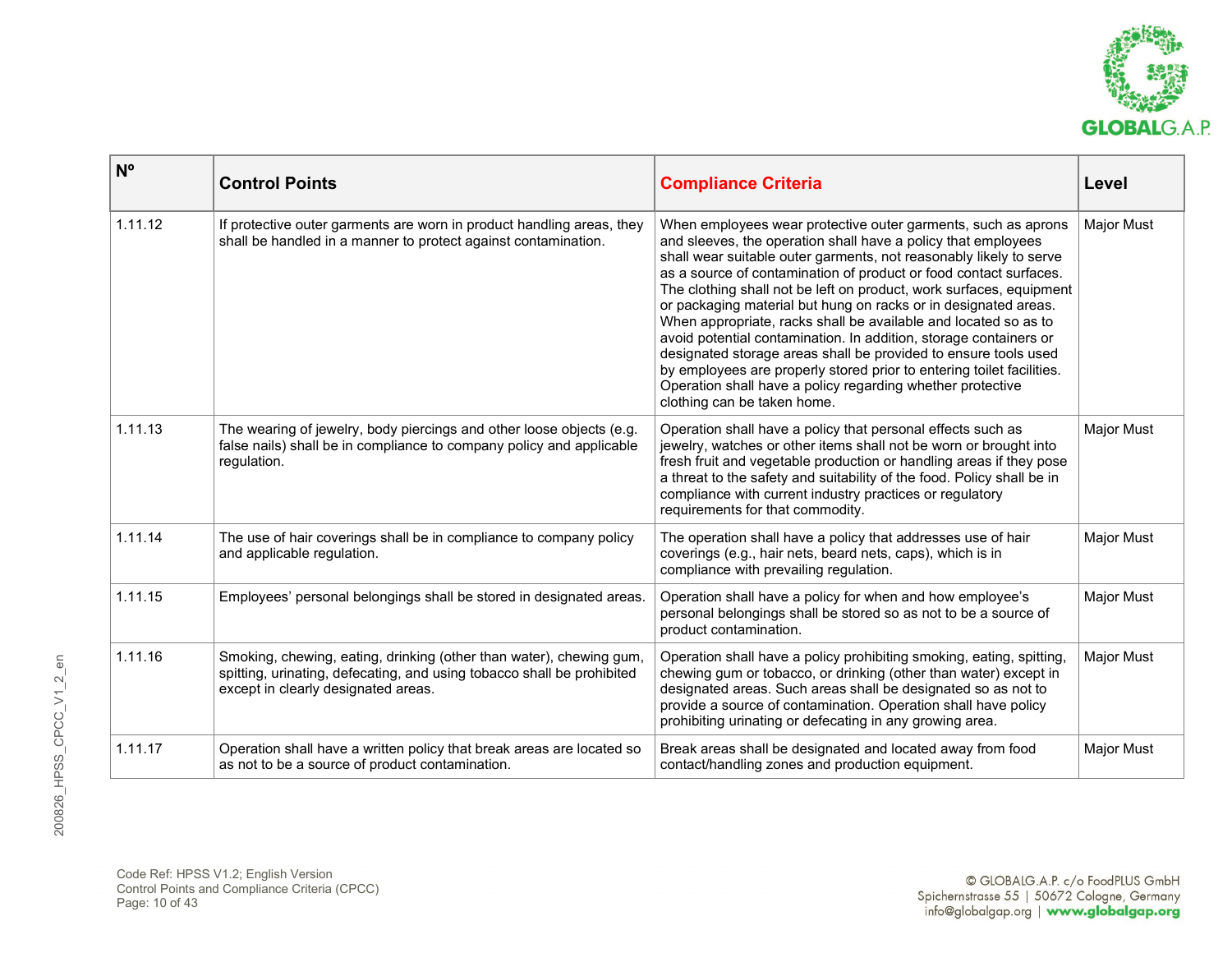

| $N^{\circ}$ | <b>Control Points</b>                                                                                                          | <b>Compliance Criteria</b>                                                                                                                                                                                                                                                                                                                                                                                                                   | Level             |
|-------------|--------------------------------------------------------------------------------------------------------------------------------|----------------------------------------------------------------------------------------------------------------------------------------------------------------------------------------------------------------------------------------------------------------------------------------------------------------------------------------------------------------------------------------------------------------------------------------------|-------------------|
| 1.11.18     | Drinking water shall be available to all field employees.                                                                      | Drinking water, which meets drinking water standards, shall be<br>easily accessible to field personnel and in compliance with<br>applicable regulation. Bottled water or potable drinking water<br>stations with single-use cups and a trash receptacle shall be<br>available to all field employees.                                                                                                                                        | Major Must        |
| 1.11.19     | Workers and visitors who show signs of illness shall be excluded<br>from direct contact with produce or food contact surfaces. | Operation shall have a policy that restricts employees, contractors,<br>visitors, buyers, product inspectors, auditors, and other personnel<br>in the operation who show signs of illness (e.g., vomiting,<br>jaundice, diarrhea) from contact with product or food contact<br>surfaces. Policy shall require that any person so affected<br>immediately report illness or symptoms of illness to the<br>management.                         | Major Must        |
| 1.11.20     | Personnel with exposed cuts, sores or lesions shall not be engaged<br>in handling product.                                     | Minor cuts or abrasions on exposed parts of the body are<br>acceptable if covered with a non-permeable covering, bandage or<br>glove. Bandages on hands shall be covered with gloves in<br>compliance with operation's glove policy.                                                                                                                                                                                                         | Major Must        |
| 1.11.21     | Operation shall have a blood and bodily fluids policy.                                                                         | There shall be a written policy specifying the procedures for the<br>handling/disposition of food or product contact surfaces that have<br>been in contact with blood or other bodily fluids.                                                                                                                                                                                                                                                | Major Must        |
| 1.11.22     | First aid kits shall be accessible to all personnel.                                                                           | The kits shall be readily available in the vicinity of field work and in<br>the operation and maintained in accordance with prevailing<br>regulation. The kit materials shall be kept in a sanitary and usable<br>condition.                                                                                                                                                                                                                 | <b>Major Must</b> |
| 1.12        | <b>Cleaning Agents/Agricultural Chemicals/Plant Protection Products</b>                                                        |                                                                                                                                                                                                                                                                                                                                                                                                                                              |                   |
| 1.12.1      | All cleaning agents shall be approved for their intended use on food<br>contact surfaces.                                      | All chemicals used for cleaning or sanitizing of food contact<br>equipment, tools, utensils, containers and other food contact<br>surfaces shall be approved for that use, according to the chemical<br>manufacturer or supplier and all federal, state and local<br>requirements, and shall be used in a manner consistent with the<br>approved use. SDS are on file for all chemicals used in the<br>operation and are readily accessible. | <b>Major Must</b> |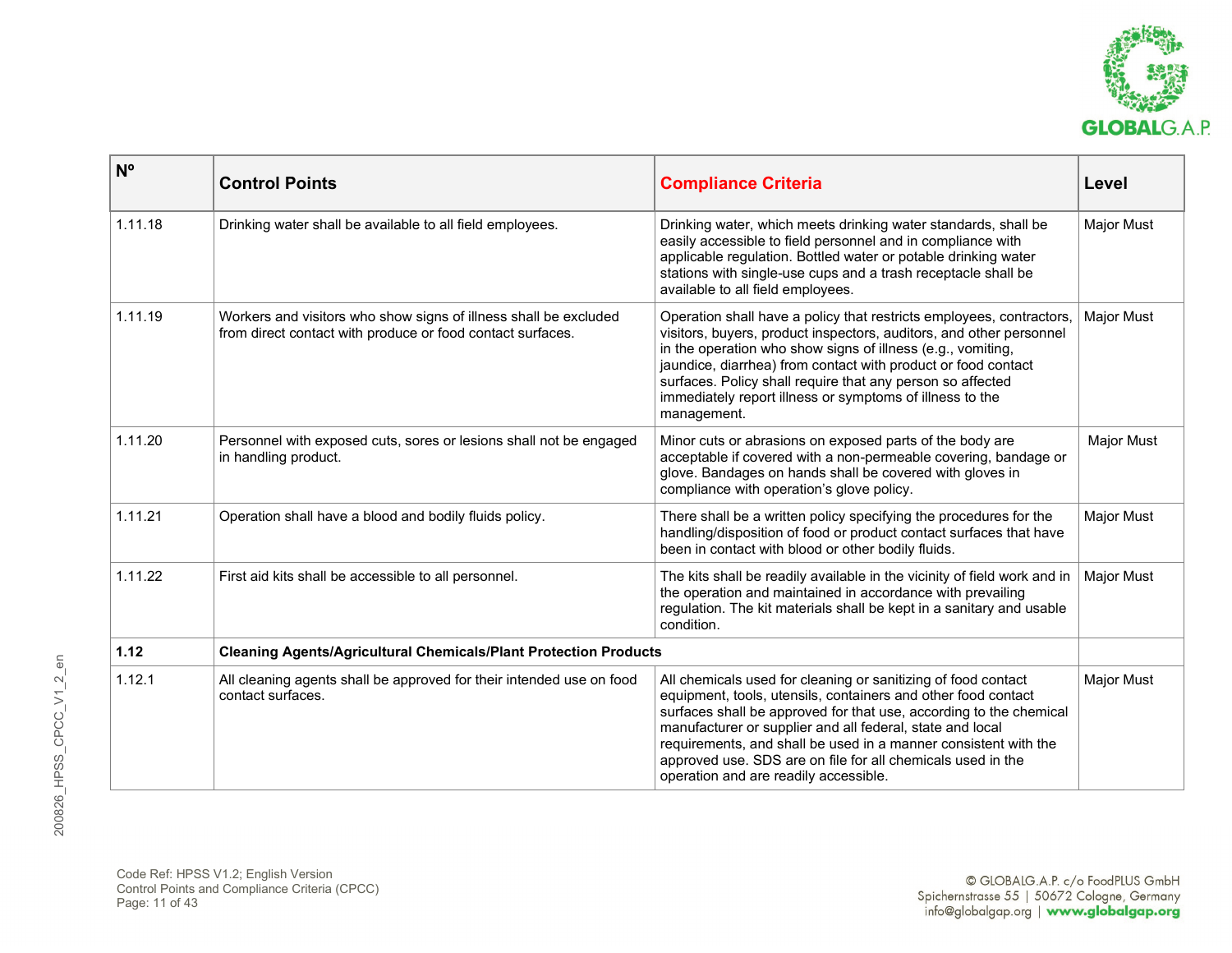

| N <sup>o</sup> | <b>Control Points</b>                                                                                                                                        | <b>Compliance Criteria</b>                                                                                                                                                                                                                                                                                                                                                                                                                                                                                                                                                                                                                                                                                                                                                    | Level             |
|----------------|--------------------------------------------------------------------------------------------------------------------------------------------------------------|-------------------------------------------------------------------------------------------------------------------------------------------------------------------------------------------------------------------------------------------------------------------------------------------------------------------------------------------------------------------------------------------------------------------------------------------------------------------------------------------------------------------------------------------------------------------------------------------------------------------------------------------------------------------------------------------------------------------------------------------------------------------------------|-------------------|
| 1.12.2         | Use of agricultural chemicals shall comply with label directions and<br>prevailing regulation.                                                               | Agricultural chemicals, including post-harvest chemicals such as<br>biocides, waxes and plant protection products, must be registered<br>for such use as required by prevailing regulation, and used in<br>accordance with label directions including application rates,<br>worker protection standards, personal protection equipment,<br>container disposal, storage, and all requirements specified for the<br>chemical or compound. Chemicals that are not registered<br>pesticides may be permitted for food contact use if allowed under<br>regulations of the prevailing agency. Records of chemical<br>agricultural use are maintained and include crop, date and location<br>of application, chemical used, application rate and method, and<br>preharvest interval. | Major Must        |
| 1.12.3         | If product is intended for export, pre- and post-harvest agricultural<br>chemical use shall consider requirements in the intended country of<br>destination. | The operation shall have procedures, such as review of pre-<br>harvest intervals and adjustment of post-harvest application rates,<br>sufficient to meet the MRL entry requirements of the country(ies)<br>in which the product is intended to be traded, if known during<br>production or post-harvest handling.                                                                                                                                                                                                                                                                                                                                                                                                                                                             | Major Must        |
| 1.12.4         | Agricultural chemicals shall be applied by trained, licensed or<br>certified application personnel, as required by prevailing regulation.                    | Operation maintains records demonstrating that all personnel<br>responsible for chemical applications are trained and/or licensed,<br>or supervised by licensed personnel, in compliance with prevailing<br>regulation.                                                                                                                                                                                                                                                                                                                                                                                                                                                                                                                                                       | <b>Major Must</b> |
| 1.12.5         | Water used with agricultural chemicals shall not be a potential source<br>of product or field contamination.                                                 | Water used to dilute or deliver agricultural chemicals shall be from<br>a source in compliance with the Water System Risk Assessment<br>and Water Management Plan, consistent with current industry<br>practices or regulatory requirements for that commodity.                                                                                                                                                                                                                                                                                                                                                                                                                                                                                                               | Major Must        |
| 1.12.6         | Agricultural chemical disposal shall not be a source of product or field<br>contamination.                                                                   | Operation shall have procedures for disposal of waste agricultural<br>chemicals and for cleaning of application equipment that protects<br>against contamination of product and growing areas.                                                                                                                                                                                                                                                                                                                                                                                                                                                                                                                                                                                | Major Must        |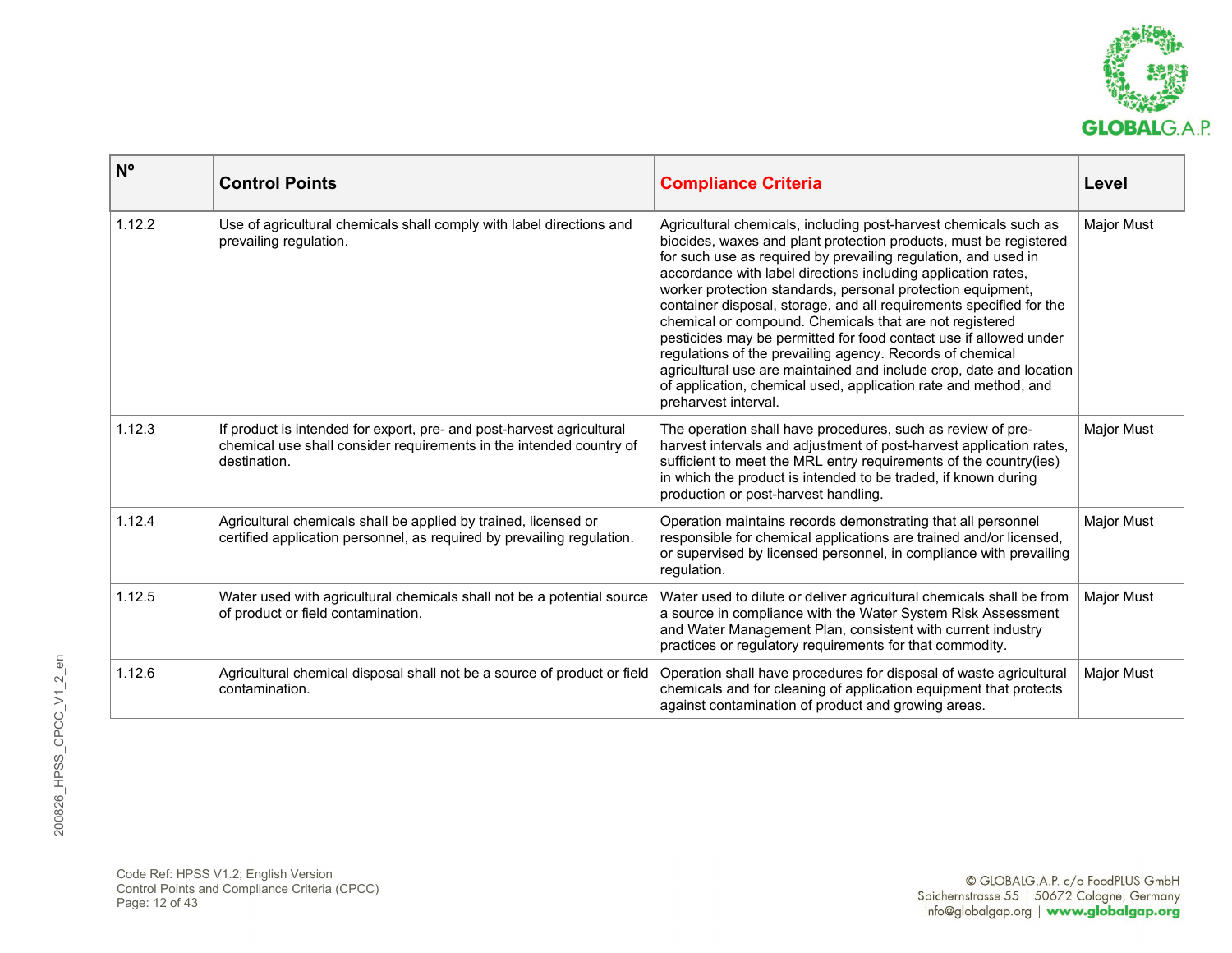

| $N^{\circ}$  | <b>Control Points</b>                                                                                                                                                                                    | <b>Compliance Criteria</b>                                                                                                                                                                                                                                                                                                                                                                                                                                                                                                                                                        | Level             |
|--------------|----------------------------------------------------------------------------------------------------------------------------------------------------------------------------------------------------------|-----------------------------------------------------------------------------------------------------------------------------------------------------------------------------------------------------------------------------------------------------------------------------------------------------------------------------------------------------------------------------------------------------------------------------------------------------------------------------------------------------------------------------------------------------------------------------------|-------------------|
| 1.13         | <b>Waste Management</b>                                                                                                                                                                                  |                                                                                                                                                                                                                                                                                                                                                                                                                                                                                                                                                                                   |                   |
| 1.13.1       | Operation has implemented a waste management plan.                                                                                                                                                       | Operation implements procedures for the control, storage and<br>disposal of trash, litter, and waste in areas used for produce<br>handling activities. Such procedures minimize the potential for<br>trash, litter, or waste to attract or harbor pests and protect against<br>contamination of produce, food contact surfaces, areas used<br>for produce handling activities, water sources, and water<br>distribution systems. Waste treatment and disposal systems<br>operate so that they do not constitute a potential source of<br>contamination in produce handling areas. | <b>Major Must</b> |
| 1.13.2       | Trash shall not come in contact with produce.                                                                                                                                                            | Trash handling and removal shall not pose a hazard of<br>contamination of produce.                                                                                                                                                                                                                                                                                                                                                                                                                                                                                                | <b>Major Must</b> |
| 1.14         | <b>Approved Supplier Program</b>                                                                                                                                                                         |                                                                                                                                                                                                                                                                                                                                                                                                                                                                                                                                                                                   |                   |
| 1.14.1       | Operation has an Approved supplier program for all incoming<br>materials, including packaging.                                                                                                           | Operation has and maintains a current list of approved raw<br>material suppliers and service providers relevant to food safety.<br>Approved Supplier program includes a procedure for accepting<br>materials from alternate sources.                                                                                                                                                                                                                                                                                                                                              | <b>Major Must</b> |
| $\mathbf{2}$ | <b>FIELD PRODUCTION</b>                                                                                                                                                                                  |                                                                                                                                                                                                                                                                                                                                                                                                                                                                                                                                                                                   |                   |
| 2.1          | <b>Field History and Assessment</b>                                                                                                                                                                      |                                                                                                                                                                                                                                                                                                                                                                                                                                                                                                                                                                                   |                   |
| 2.1.1        | The Food Safety Plan shall, initially and at least annually thereafter,<br>evaluate and document the risks associated with land use history<br>and adjacent land use including equipment and structures. | When land use history or adjacent land use indicates a possibility<br>of physical, chemical or biological contamination, preventive<br>controls shall be performed and documented to mitigate food<br>safety risk. The assessment is re-performed, and documented, at<br>least annually and upon significant events, for environmental<br>conditions or risk awareness that has changed since the last<br>assessment. The assessment shall address flooding and shall<br>include indoor growing facilities and structures such as green<br>houses and hydroponics.                | <b>Major Must</b> |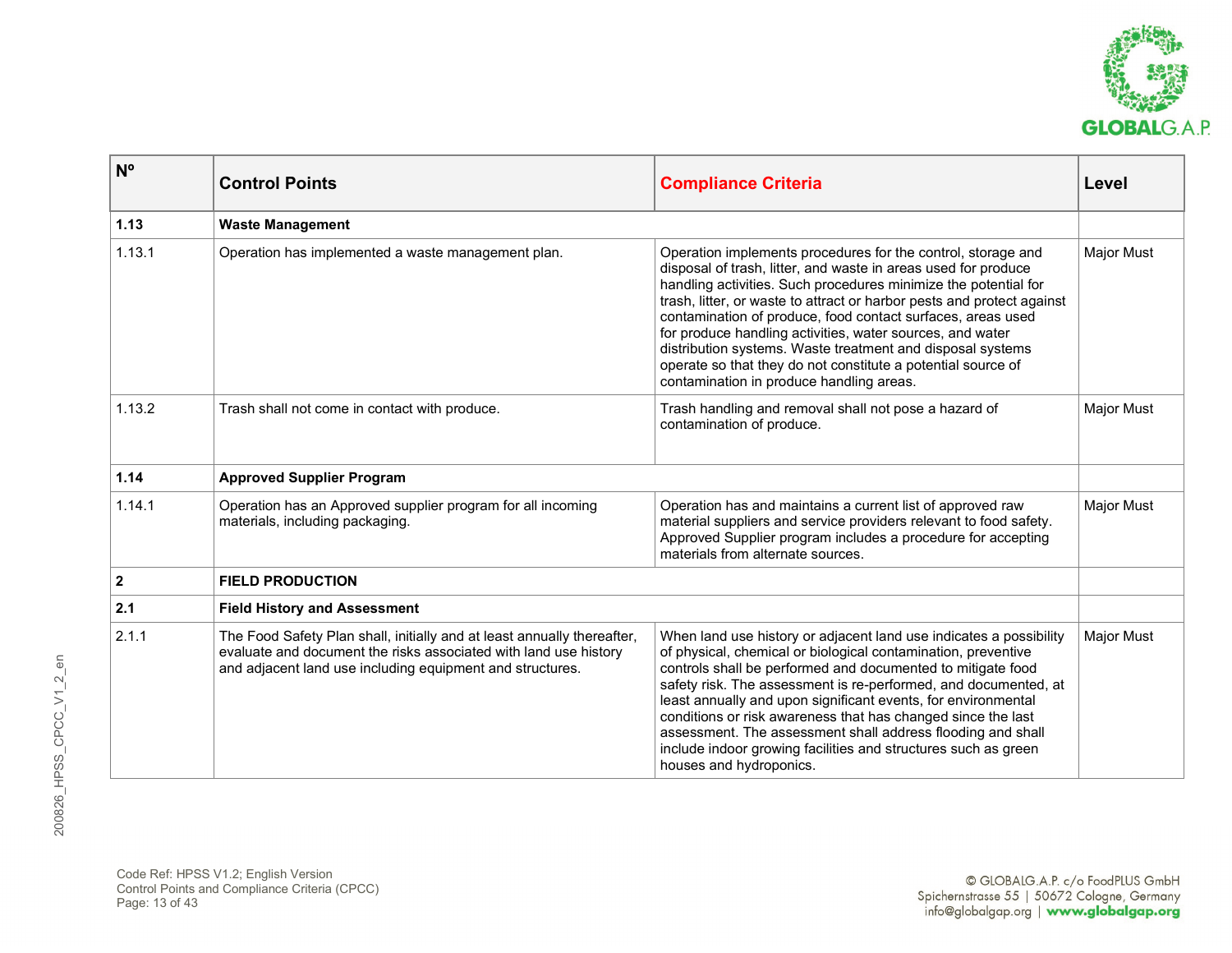

| $N^{\circ}$ | <b>Control Points</b>                                                                                                                                            | <b>Compliance Criteria</b>                                                                                                                                                                                                                                                                                                                                                                                                                                                                                                                                                                                                                                                                                                                                                                                                                                            | Level             |
|-------------|------------------------------------------------------------------------------------------------------------------------------------------------------------------|-----------------------------------------------------------------------------------------------------------------------------------------------------------------------------------------------------------------------------------------------------------------------------------------------------------------------------------------------------------------------------------------------------------------------------------------------------------------------------------------------------------------------------------------------------------------------------------------------------------------------------------------------------------------------------------------------------------------------------------------------------------------------------------------------------------------------------------------------------------------------|-------------------|
| 2.1.2       | For indoor growing and field storage buildings, building shall be<br>designed, constructed and maintained in a manner that prevents<br>contamination of produce. | Building and equipment structures and surfaces (floors, walls,<br>ceilings, doors, frames, hatches, etc.) shall be constructed in a<br>manner that facilitates cleaning and sanitation and does not serve<br>as harborage for contaminants or pests. Chill and cold storage<br>loading dock areas shall be appropriately sealed, drained and<br>graded. Fixtures, ducts, pipes and overhead structures shall be<br>installed and maintained so that drips and condensation do not<br>contaminate produce, raw materials or food contact surfaces.<br>Water from refrigeration drip pans shall be drained and disposed<br>of away from product and product contact surfaces. Drip pans and<br>drains shall be designed to assure condensate does not become a<br>source of contamination. Air intakes shall not be located near<br>potential sources of contamination. | <b>Major Must</b> |
| 2.2         | <b>Water Used in Growing Activities</b>                                                                                                                          |                                                                                                                                                                                                                                                                                                                                                                                                                                                                                                                                                                                                                                                                                                                                                                                                                                                                       |                   |
| 2.2.1       | <b>Water System Description</b>                                                                                                                                  |                                                                                                                                                                                                                                                                                                                                                                                                                                                                                                                                                                                                                                                                                                                                                                                                                                                                       |                   |
| 2.2.1.1     | A water system description shall be available for review.                                                                                                        | Water sources and the production blocks they may serve shall be<br>documented and current. The description shall include one or<br>more of the following: maps, photographs, drawings (hand<br>drawings are acceptable) or other means to communicate the<br>location of water source(s), permanent fixtures and the flow of the<br>water system (including holding systems, reservoirs or any water<br>captured for re-use). Permanent fixtures include wells, gates,<br>reservoirs, valves, returns and other above ground features that<br>make up a complete irrigation system shall be documented in<br>such a manner as to enable location in the field or in hydroponic,<br>aeroponic, or aquaponics operations.                                                                                                                                               | <b>Major Must</b> |
| 2.2.1.2     | The water source shall be in compliance with prevailing regulations.                                                                                             | Water shall be sourced from a location and in a manner that is<br>compliant with prevailing regulations.                                                                                                                                                                                                                                                                                                                                                                                                                                                                                                                                                                                                                                                                                                                                                              | <b>Major Must</b> |
| 2.2.1.3     | Water systems shall not be cross-connected with human or animal<br>waste systems.                                                                                | Water systems intended to convey untreated human or animal<br>waste shall be separated from conveyances utilized to deliver<br>water.                                                                                                                                                                                                                                                                                                                                                                                                                                                                                                                                                                                                                                                                                                                                 | <b>Major Must</b> |

Code Ref: HPSS V1.2; English Version Control Points and Compliance Criteria (CPCC) Page: 14 of 43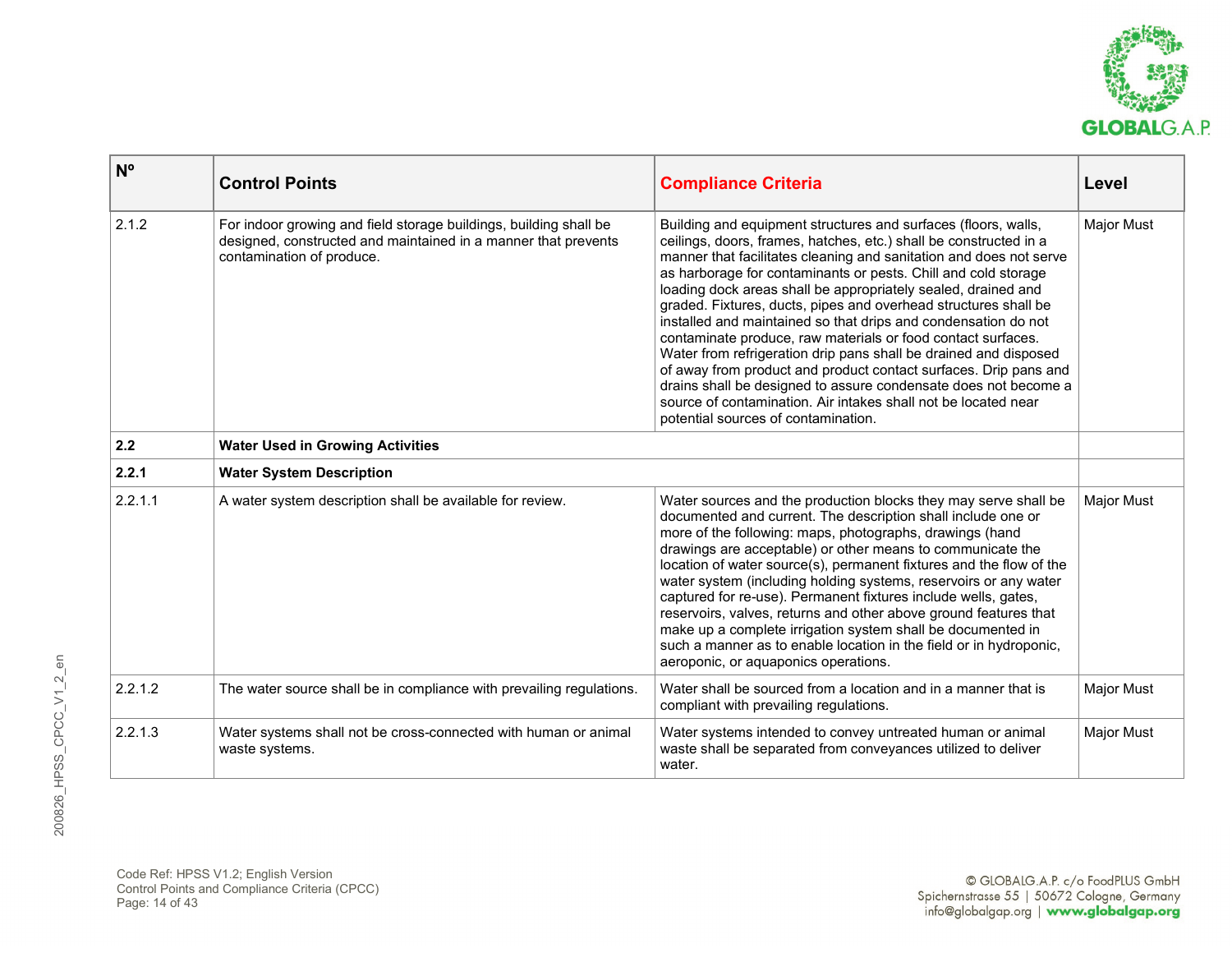

| N <sup>o</sup> | <b>Control Points</b>                                                                                                                                                                                                                          | <b>Compliance Criteria</b>                                                                                                                                                                                                                                                                                                                                                                                                                                                                                                                                                                       | Level             |
|----------------|------------------------------------------------------------------------------------------------------------------------------------------------------------------------------------------------------------------------------------------------|--------------------------------------------------------------------------------------------------------------------------------------------------------------------------------------------------------------------------------------------------------------------------------------------------------------------------------------------------------------------------------------------------------------------------------------------------------------------------------------------------------------------------------------------------------------------------------------------------|-------------------|
| 2.2.2          | <b>Water System Risk Assessment</b>                                                                                                                                                                                                            |                                                                                                                                                                                                                                                                                                                                                                                                                                                                                                                                                                                                  |                   |
| 2.2.2.1        | An initial risk assessment shall be performed and documented that<br>takes into consideration the historical testing results of the water<br>source, the characteristics of the crop, the stage of the crop, and the<br>method of application. | A review or new assessment shall be conducted seasonally and<br>any time there is a change made to the system or a situation<br>occurs that could introduce an opportunity to contaminate the<br>system. The risk assessment shall address potential physical,<br>chemical, and biological hazards and hazard control procedures<br>for the water distribution system.                                                                                                                                                                                                                           | <b>Major Must</b> |
| 2.2.3          | <b>Water Management Plan</b>                                                                                                                                                                                                                   |                                                                                                                                                                                                                                                                                                                                                                                                                                                                                                                                                                                                  |                   |
| 2.2.3.1        | There shall be a water management plan to mitigate risks associated<br>with the water system on an ongoing basis.                                                                                                                              | The water management plan shall include the following:<br>preventive controls, monitoring and verification procedures,<br>corrective actions, and documentation. The plan shall be reviewed<br>following any changes made to the water system risk assessment<br>and adjusted accordingly to incorporate such changes. Training<br>and/or retraining of personnel having oversight or performance<br>duties shall be documented.                                                                                                                                                                 | <b>Major Must</b> |
| 2.2.3.2        | Water testing shall be part of the water management plan, as<br>directed by the water risk assessment and current industry standards<br>or prevailing regulations for the commodities being grown.                                             | As required, there shall be a written procedure for water testing<br>during the production and harvest season, which includes<br>frequency of sampling, who is taking the samples, where sample<br>is taken, how the sample is collected, type of test and acceptance<br>criteria. If all agricultural water is sourced from a municipal source,<br>the municipal testing shall suffice. The frequency of testing and<br>point of water sampling shall be determined based on the risk<br>assessment and current industry standards or prevailing<br>regulations for commodities being produced. | <b>Major Must</b> |
| 2.2.3.3        | The testing program shall be implemented consistent with the water<br>management plan.                                                                                                                                                         | Testing shall be performed and documented according to<br>procedures described in the water management plan.                                                                                                                                                                                                                                                                                                                                                                                                                                                                                     | Major Must        |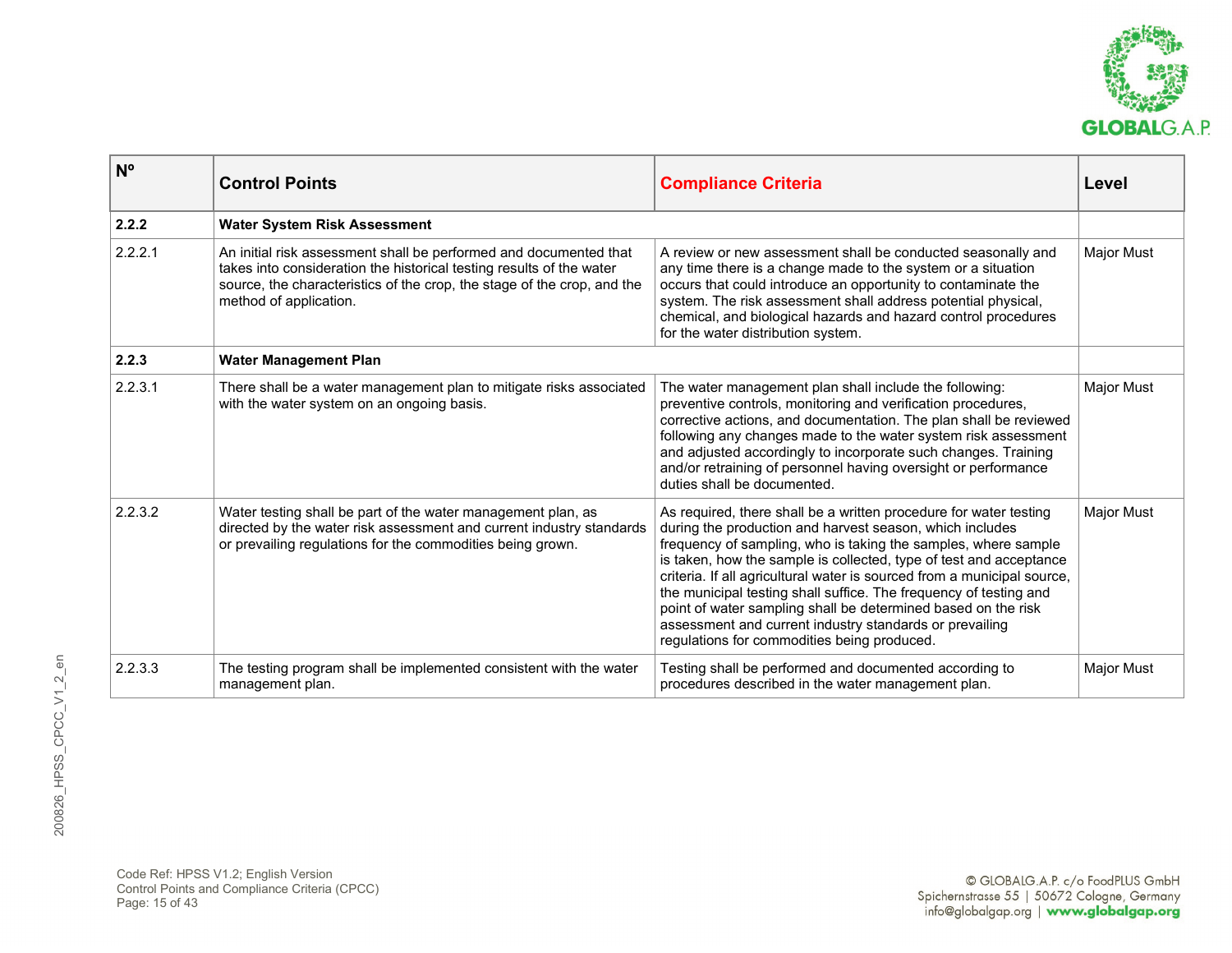

| $N^{\circ}$ | <b>Control Points</b>                                                                                                                                           | <b>Compliance Criteria</b>                                                                                                                                                                                                                                                                                                                                                                                                                                                                                                                                                                                                                     | Level             |
|-------------|-----------------------------------------------------------------------------------------------------------------------------------------------------------------|------------------------------------------------------------------------------------------------------------------------------------------------------------------------------------------------------------------------------------------------------------------------------------------------------------------------------------------------------------------------------------------------------------------------------------------------------------------------------------------------------------------------------------------------------------------------------------------------------------------------------------------------|-------------------|
| 2.2.3.4     | If water is treated to meet microbiological criteria, the treatment is<br>approved and effective for its intended use, and is appropriately<br>monitored.       | Treatment is approved for its intended use (e.g., EPA-registered<br>antimicrobial pesticide, or registration as required by the prevailing<br>regulation of the country of use) and is delivered in a manner to<br>ensure that the treated water is consistently safe and of adequate<br>sanitary quality for its intended use and/or consistently meets the<br>relevant microbial quality criteria. Treatment is monitored at a<br>frequency adequate to ensure that the treated water is<br>consistently safe and of adequate sanitary quality for its intended<br>use and/or consistently meets the relevant microbial quality<br>criteria. | <b>Major Must</b> |
| 2.2.3.5     | If post-harvest handling is used to achieve microbial criteria,<br>operation has documentation supporting its use.                                              | If die-off or removal rates or other methods (e.g., commercial<br>washing) are used to achieve microbial criteria of water used<br>during growing, operation has scientific data or information used to<br>support its effectiveness. Documentation includes the specific time<br>interval or log reduction applied, how the time interval or log<br>reduction was determined, and the dates of corresponding<br>activities such as the dates of last irrigation and harvest, the dates<br>of harvest and end of storage, and/or the dates of activities such<br>as commercial washing.                                                        | Major Must        |
| 2.2.3.6     | If operation uses an alternative approach to regulatory<br>microbiological testing, operation has scientific data or information to<br>support the alternative. | If Operation uses an alternative testing method, frequency or<br>criteria to regulatory requirements, Operation has documentation<br>supporting the alternative.                                                                                                                                                                                                                                                                                                                                                                                                                                                                               | <b>Major Must</b> |
| 2.3         | <b>Animal Control</b>                                                                                                                                           |                                                                                                                                                                                                                                                                                                                                                                                                                                                                                                                                                                                                                                                |                   |
| 2.3.1       | The operation has a written risk assessment on animal activity in and<br>around the production area.                                                            | There shall be a written assessment of the growing fields and<br>adjacent land, prior to each growing season, focusing on domestic<br>and wild animal activity including grazing and feeding operations,<br>noting crop characteristics, type and approximate number of<br>animals, proximity to the growing field, water sources, and other<br>relevant factors.                                                                                                                                                                                                                                                                              | <b>Major Must</b> |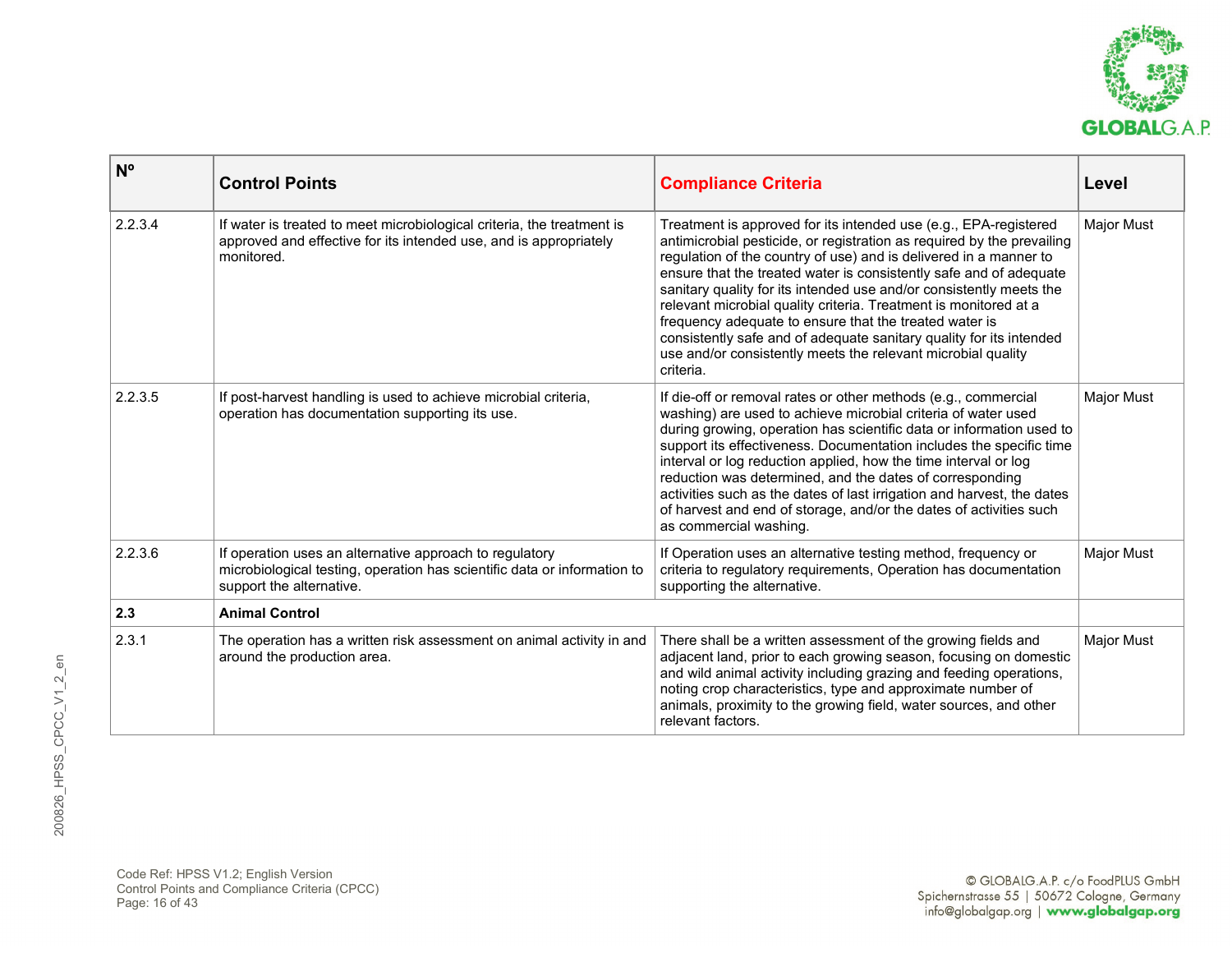

| N <sup>o</sup> | <b>Control Points</b>                                                                                                                                                                       | <b>Compliance Criteria</b>                                                                                                                                                                                                                                                                                                                                                                                                                                                                                                                                                                                                    | Level             |
|----------------|---------------------------------------------------------------------------------------------------------------------------------------------------------------------------------------------|-------------------------------------------------------------------------------------------------------------------------------------------------------------------------------------------------------------------------------------------------------------------------------------------------------------------------------------------------------------------------------------------------------------------------------------------------------------------------------------------------------------------------------------------------------------------------------------------------------------------------------|-------------------|
| 2.3.2          | The operation routinely monitors for animal activity in and around the<br>growing area during the growing season.                                                                           | There shall be scheduled monitoring of growing fields and<br>adjacent land for evidence of animal activity. A frequency of<br>monitoring and assessment shall be established based on<br>production factors, such as the crop, geography, and other<br>conditions.                                                                                                                                                                                                                                                                                                                                                            | <b>Major Must</b> |
| 2.3.3          | Based on the risk assessment, there shall be measures to prevent or<br>minimize the potential for contamination from animals, including<br>domesticated animals used in farming operations. | The operation shall have risk-appropriate actions to prevent or<br>minimize the potential for contamination of produce with<br>pathogens from animal feces, including from domesticated<br>animals used in farming operations. There shall be a written<br>record of any mitigation or corrective actions. Preventive<br>measures and corrective actions shall comply with all local, state,<br>and federal regulations concerning animal control and natural<br>resource conservation.                                                                                                                                       | <b>Major Must</b> |
| 2.4            | <b>Soil Amendments</b>                                                                                                                                                                      |                                                                                                                                                                                                                                                                                                                                                                                                                                                                                                                                                                                                                               |                   |
| 2.4.1          | The Food Safety Plan shall address soil amendment risk,<br>preparation, use, and storage.                                                                                                   | If animal-based soil amendments or biosolids are used, records of<br>composition, dates of treatment, methods utilized and application<br>dates must be documented. Evidence of processing adequate to<br>eliminate pathogens of human concern, such as letter of<br>guarantee, certificate of analysis (COA) or any test results or<br>verification data (e.g., time and temperature) demonstrating<br>compliance with process or microbial standards, shall be<br>documented. Such soil amendments must be produced, handled,<br>stored, and applied in accordance with applicable federal, state, or<br>local regulations. | <b>Major Must</b> |
| 2.4.2          | If a soil amendment containing raw or incompletely treated manure is<br>used, it shall be used in a manner so as not to serve as a source of<br>contamination of produce.                   | If such a product is used, there shall be documentation of the<br>composition, and time and method of application. Such use will be<br>consistent with current industry practices or regulatory restrictions<br>for that commodity. Untreated human waste shall not be used.                                                                                                                                                                                                                                                                                                                                                  | <b>Major Must</b> |
| 2.5            | <b>Vehicles, Equipment, Tools and Utensils</b>                                                                                                                                              |                                                                                                                                                                                                                                                                                                                                                                                                                                                                                                                                                                                                                               |                   |
| 2.5.1          | Equipment, vehicles, tools utensils and other items or materials used<br>in farming operations that may contact produce are identified.                                                     | Operation maintains a list of equipment, vehicles, tools, utensils<br>and other items or materials that may pose a risk of produce<br>contamination during normal use.                                                                                                                                                                                                                                                                                                                                                                                                                                                        | <b>Major Must</b> |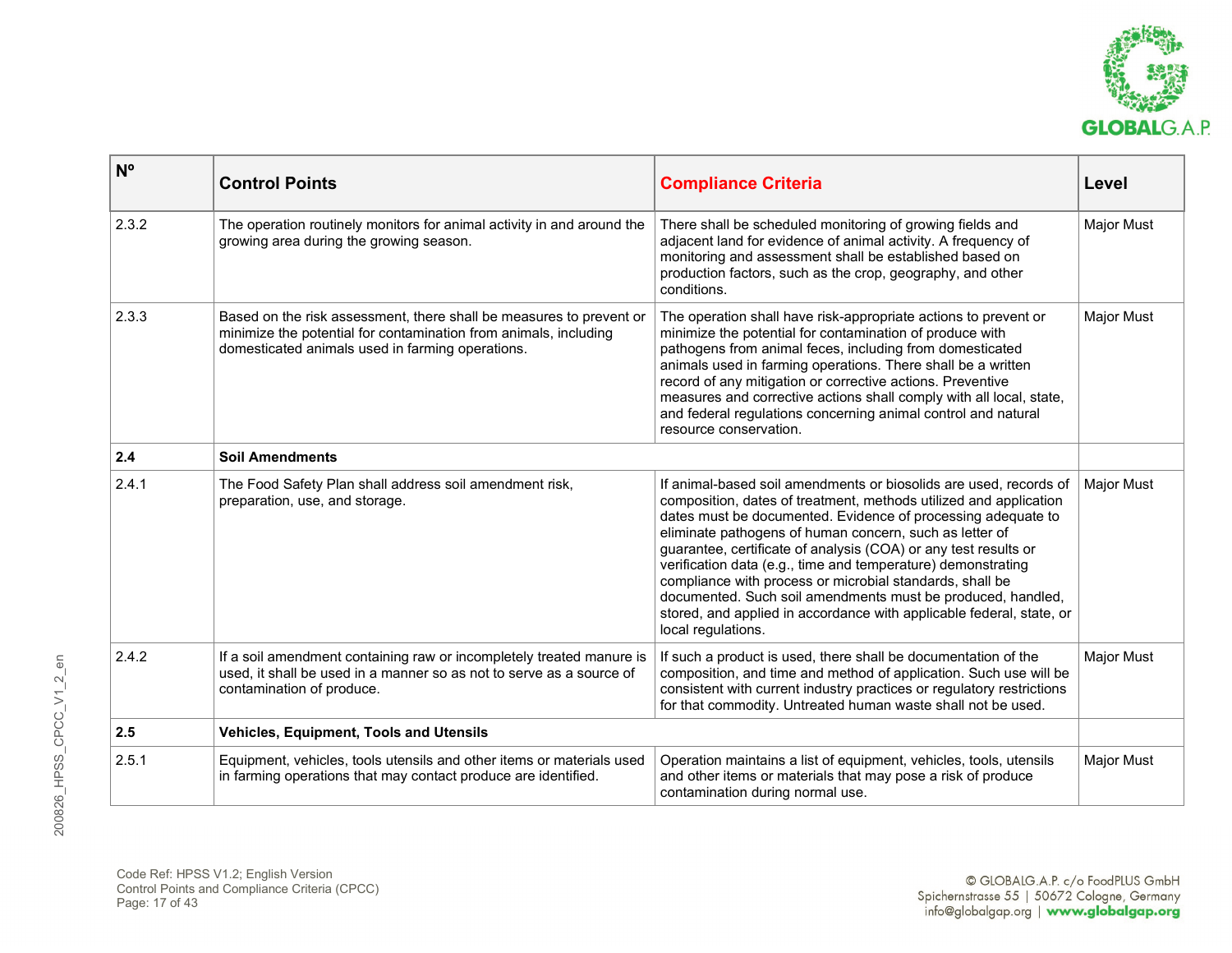

| $N^{\circ}$ | <b>Control Points</b>                                                                                                                                                               | <b>Compliance Criteria</b>                                                                                                                                                                                                                                                                                                                                                                                                                                                                                                                                                                                                                                                                                                                                                                           | Level             |
|-------------|-------------------------------------------------------------------------------------------------------------------------------------------------------------------------------------|------------------------------------------------------------------------------------------------------------------------------------------------------------------------------------------------------------------------------------------------------------------------------------------------------------------------------------------------------------------------------------------------------------------------------------------------------------------------------------------------------------------------------------------------------------------------------------------------------------------------------------------------------------------------------------------------------------------------------------------------------------------------------------------------------|-------------------|
| 2.5.2       | Equipment, vehicles, tools and utensils used in farming operations<br>which come into contact with product are in good repair, and are not<br>a source of contamination of produce. | The operation shall develop, implement, and schedule repair,<br>cleaning, sanitizing, storage and handling procedures of all food<br>contact surfaces to reduce and control the potential for<br>contamination. Records must include the date and method of<br>cleaning and sanitizing equipment. As necessary for food safety,<br>vehicles and equipment shall be properly calibrated, operated,<br>maintained, and used as intended. Equipment traffic flow is<br>prevented from traveling through an untreated manure area into<br>the harvesting field. These procedures shall be documented.<br>Product contact tools, utensils and equipment shall be made of<br>materials that can be cleaned and sanitized. Procedures include<br>equipment and vehicles that are in the field infrequently. | Major Must        |
| 2.5.3       | Vehicles, equipment, tools and utensils shall be controlled so as not<br>to be a source of chemical hazards.                                                                        | Operation shall have a written procedure to address the spills and<br>leaks (fuel, oil, hydraulic fluids) which might occur during<br>equipment operation in the field.                                                                                                                                                                                                                                                                                                                                                                                                                                                                                                                                                                                                                              | Major Must        |
| 2.5.4       | Vehicles, equipment, tools and utensils shall be controlled so as not<br>to be a source of physical hazards.                                                                        | Operation has a glass and brittle plastic policy that addresses<br>glass on production equipment and in growing area. Inspections<br>performed in compliance with the policy shall be documented.                                                                                                                                                                                                                                                                                                                                                                                                                                                                                                                                                                                                    | <b>Major Must</b> |
| 2.5.5       | Cleaning and sanitizing procedures do not pose a risk of product<br>contamination.                                                                                                  | Equipment cleaning and sanitizing operations shall be conducted<br>away from the product and other equipment to reduce the<br>potential for contamination. Water used for cleaning and sanitizing<br>shall meet the microbial standards for drinking water.                                                                                                                                                                                                                                                                                                                                                                                                                                                                                                                                          | Major Must        |
| 2.5.6       | Water tanks are cleaned at a sufficient frequency so as not to be a<br>source of contamination.                                                                                     | There shall be a written procedure for cleaning water tanks, such<br>as those used for dust control, the water from which may contact<br>produce in the field.                                                                                                                                                                                                                                                                                                                                                                                                                                                                                                                                                                                                                                       | Major Must        |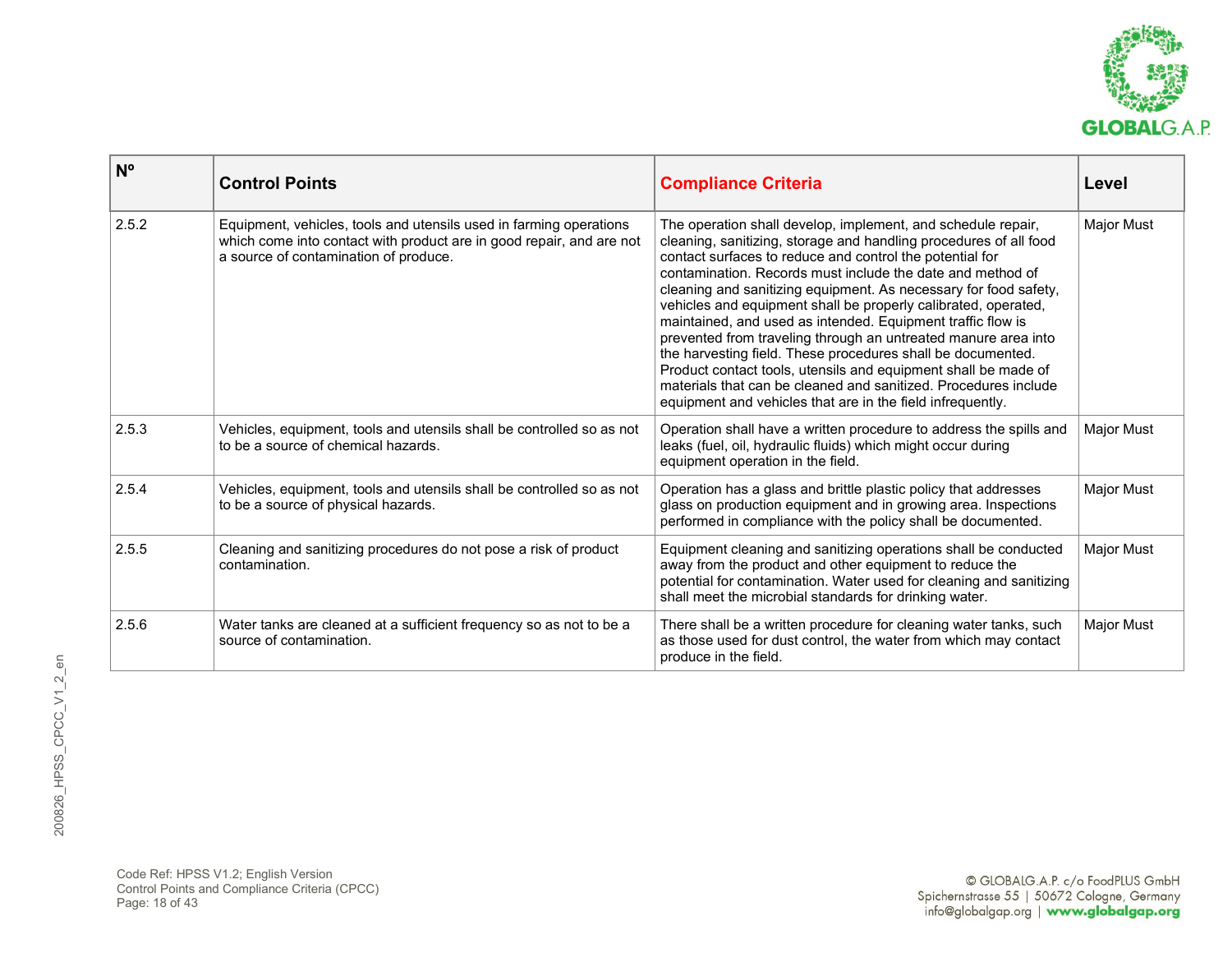

| $N^{\circ}$  | <b>Control Points</b>                                                                                                                             | <b>Compliance Criteria</b>                                                                                                                                                                                                                                                                                                                                                                                                                                                                                                                                                                                                                                                                                                                                                                                               | Level             |
|--------------|---------------------------------------------------------------------------------------------------------------------------------------------------|--------------------------------------------------------------------------------------------------------------------------------------------------------------------------------------------------------------------------------------------------------------------------------------------------------------------------------------------------------------------------------------------------------------------------------------------------------------------------------------------------------------------------------------------------------------------------------------------------------------------------------------------------------------------------------------------------------------------------------------------------------------------------------------------------------------------------|-------------------|
| $\mathbf{3}$ | <b>HARVESTING</b>                                                                                                                                 |                                                                                                                                                                                                                                                                                                                                                                                                                                                                                                                                                                                                                                                                                                                                                                                                                          |                   |
| 3.1          | <b>Pre-harvest Assessment</b>                                                                                                                     |                                                                                                                                                                                                                                                                                                                                                                                                                                                                                                                                                                                                                                                                                                                                                                                                                          |                   |
| 3.1.1        | A pre-harvest risk assessment shall be performed.                                                                                                 | The operation shall have a pre-harvest assessment procedure,<br>which describes when the assessment is performed and that it<br>includes an evaluation of conditions that may be reasonably likely<br>to result in physical, chemical, or biological contamination of the<br>produce, and demonstrates that the operation is in compliance<br>with the food safety plan. Results of the evaluation shall be<br>documented.                                                                                                                                                                                                                                                                                                                                                                                               | Major Must        |
| 3.2          | Water/Ice Used in the Harvesting and Postharvest Operations                                                                                       |                                                                                                                                                                                                                                                                                                                                                                                                                                                                                                                                                                                                                                                                                                                                                                                                                          |                   |
| 3.2.1        | Operation has procedures for water used in contact with product or<br>food contact surfaces.                                                      | Standard Operating Procedures (SOPs), including water-change<br>schedules, shall be developed for all harvest and post-harvest<br>uses of water. Microbial and/or physical/chemical (e.g., test strips)<br>testing shall be performed, as appropriate to the specific<br>operation, to demonstrate that acceptance criteria have been met.                                                                                                                                                                                                                                                                                                                                                                                                                                                                               | Major Must        |
| 3.2.2        | Water use SOPs address the microbial quality of water or ice that<br>directly contacts the harvested crop or is used on food-contact<br>surfaces. | If water or ice directly contacts the harvested crop or is used on<br>food-contact surfaces, including in the field, as the final wash step<br>prior to consumer packaging, or as a cooling aid in a consumer<br>package, Operation's water use SOP requires that water or ice<br>when applied meets the microbial standards for drinking water, as<br>defined by prevailing regulation. Water may be treated (e.g., with<br>chlorine) to achieve the microbial standards or to prevent cross-<br>contamination. Ice and water shall be sourced/manufactured,<br>transported, and stored under sanitary conditions. Special<br>considerations or variances may be appropriate for some crops,<br>e.g. cranberries and watercress, where deliberate flooding of the<br>field is part of production and harvest practices. | <b>Major Must</b> |
| 3.2.3        | If water is re-used, SOPs address antimicrobial treatment.                                                                                        | Operation's water use SOPs require re-used water to be treated<br>using an approved antimicrobial to prevent it from becoming a<br>source of contamination, according to prevailing regulation or<br>industry specific standards for the commodity.                                                                                                                                                                                                                                                                                                                                                                                                                                                                                                                                                                      | Major Must        |

Code Ref: HPSS V1.2; English Version Control Points and Compliance Criteria (CPCC) Page: 19 of 43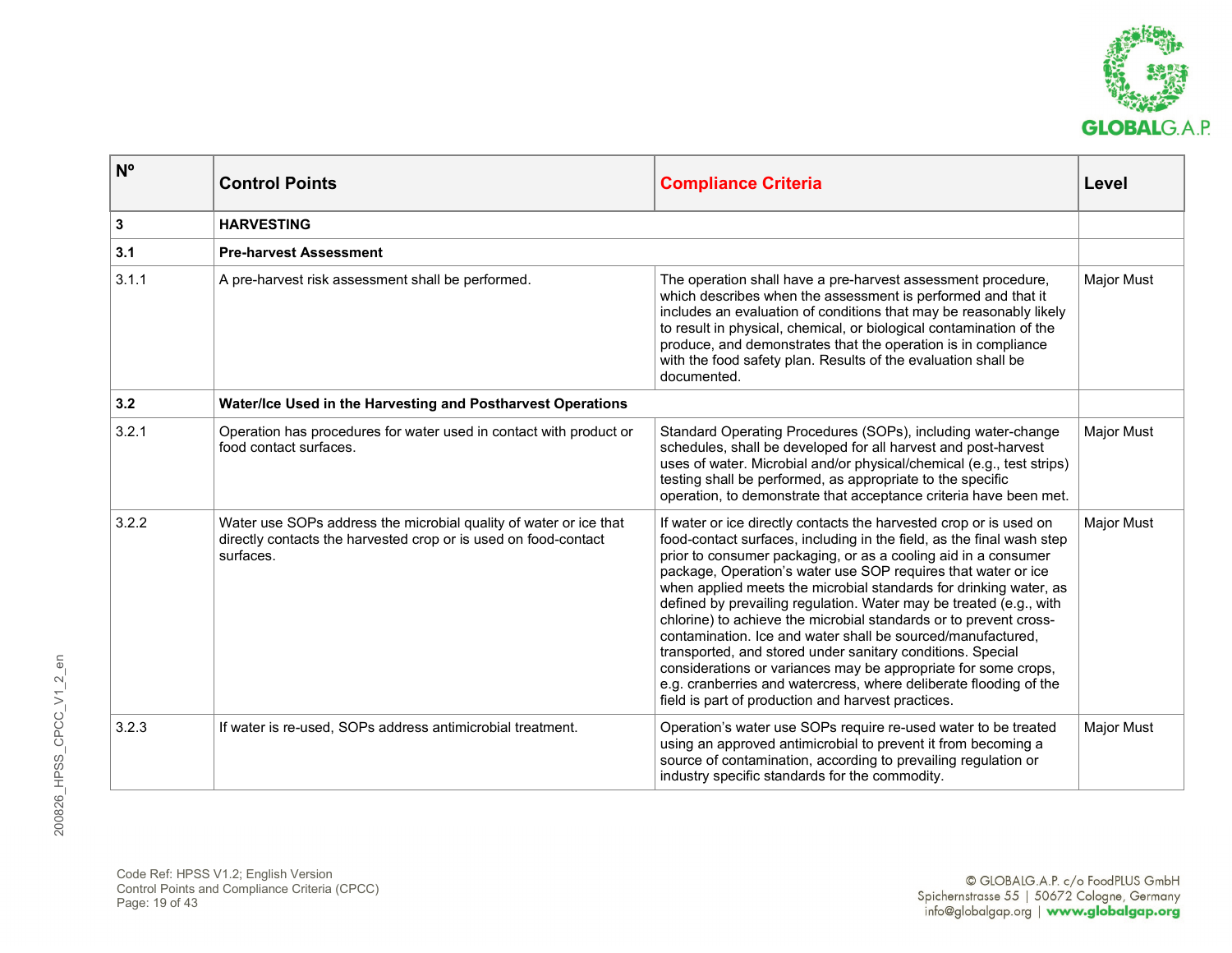

| $N^{\circ}$ | <b>Control Points</b>                                                                                      | <b>Compliance Criteria</b>                                                                                                                                                                                                                                                                                                                                                                                                                                                                                     | Level             |
|-------------|------------------------------------------------------------------------------------------------------------|----------------------------------------------------------------------------------------------------------------------------------------------------------------------------------------------------------------------------------------------------------------------------------------------------------------------------------------------------------------------------------------------------------------------------------------------------------------------------------------------------------------|-------------------|
| 3.2.4       | Water use SOPs address condition and maintenance of water-<br>delivery system.                             | The water-delivery system shall be maintained so as not to serve<br>as a source of contamination of produce, water supplies or<br>equipment with pathogens, or to create an unsanitary condition.                                                                                                                                                                                                                                                                                                              | <b>Major Must</b> |
| 3.2.5       | If applicable to the specific commodity, water use SOPs address<br>control of immersion water temperature. | For produce that is immersed in water and demonstrated as being<br>susceptible to microbial infiltration from water, water temperature<br>differentials during immersion shall be controlled in accordance<br>with prevailing regulation or industry guidelines.                                                                                                                                                                                                                                               | <b>Major Must</b> |
| 3.2.6       | If waste water is used, it is managed in accordance with prevailing<br>regulations.                        | In absence of local limits, operation shall observe the World<br>Health Organization (WHO) recommended microbiological<br>guidelines for safe use of treated wastewater in agriculture, i.e.,<br>use the strictest limit from WHO recommendations of 2006:<br>1000cfu (or MPN) E. coli/100ml (cfu: colony forming units; MPN:<br>Most Probable Number). Reference: WHO 2006 Guidelines for the<br>safe use of wastewater, excreta and greywater, Vol. 4: 'Excreta<br>and Greywater Use in Agriculture', p. 62. | <b>Major Must</b> |
| 3.3         | <b>Containers, Bins, and Packaging Materials</b>                                                           |                                                                                                                                                                                                                                                                                                                                                                                                                                                                                                                |                   |
| 3.3.1       | Operation has written policy regarding storage of harvesting<br>containers.                                | Harvesting containers shall be stored in a manner so as not to<br>serve as a source of contamination to the extent feasible and<br>appropriate.                                                                                                                                                                                                                                                                                                                                                                | <b>Major Must</b> |
| 3.3.2       | Operation has written policy regarding inspection of food contact<br>containers prior to use.              | Food-contact totes, bins, packing materials, other harvest<br>containers, and pallets shall be visually inspected, clean, intact<br>and free of any foreign materials prior to use. Containers shall be<br>sufficiently maintained so as not to become a source of<br>contamination.                                                                                                                                                                                                                           | <b>Major Must</b> |
| 3.3.3       | Operation has written policy regarding acceptable harvesting<br>containers.                                | The types and construction of harvest containers and packing<br>materials shall be appropriate to the commodity being harvested<br>and suited for their intended purpose.                                                                                                                                                                                                                                                                                                                                      | <b>Major Must</b> |
| 3.3.4       | Operation has written policy-prohibiting use of harvest containers for<br>non-harvest purposes.            | Food-contact totes, bins and other harvest containers designated<br>for harvesting shall not be used for other purposes unless clearly<br>marked or labeled for that purpose.                                                                                                                                                                                                                                                                                                                                  | Major Must        |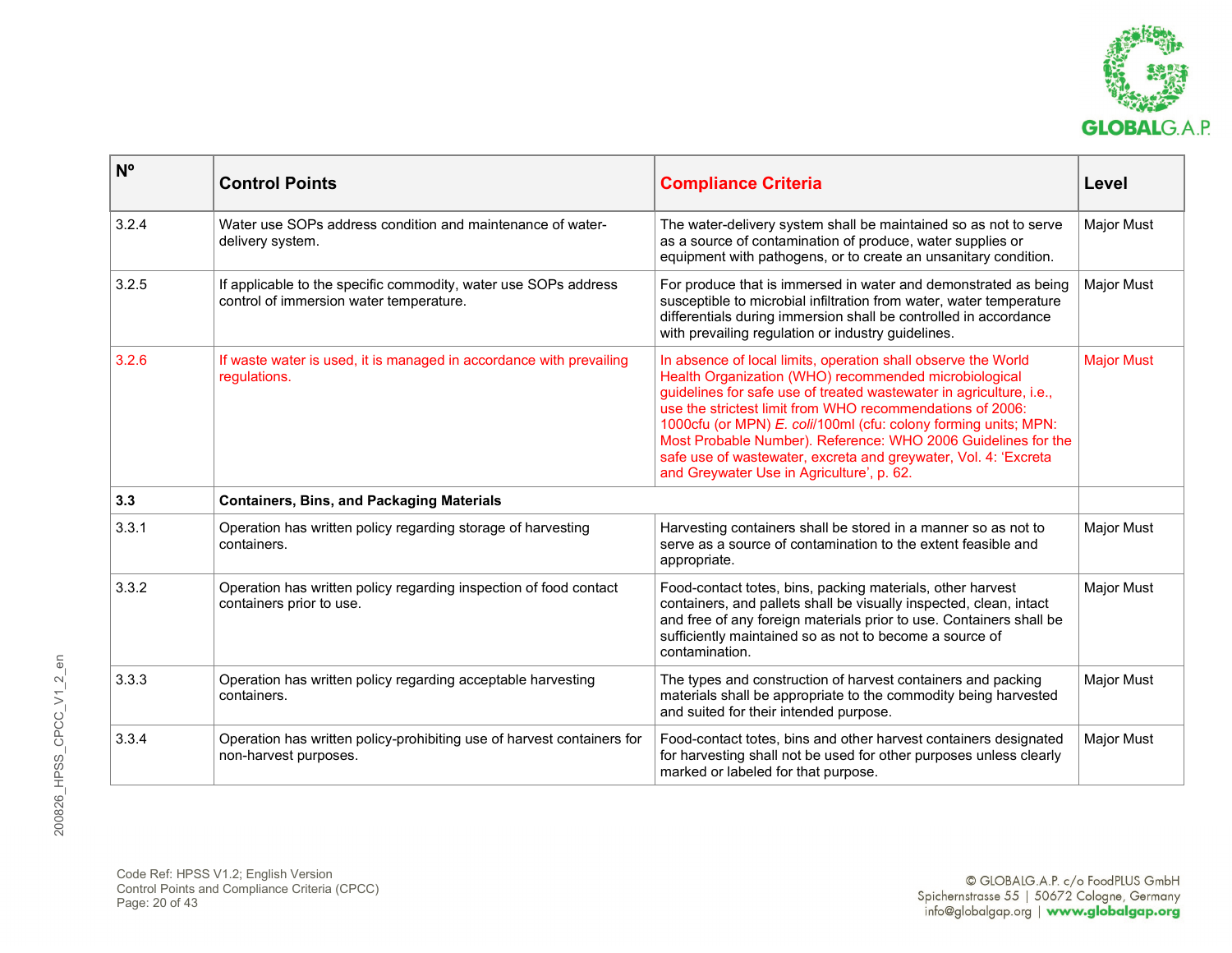

| N <sup>o</sup> | <b>Control Points</b>                                                                                                                                                         | <b>Compliance Criteria</b>                                                                                                                                                                                                                                                                                                                                                            | Level             |
|----------------|-------------------------------------------------------------------------------------------------------------------------------------------------------------------------------|---------------------------------------------------------------------------------------------------------------------------------------------------------------------------------------------------------------------------------------------------------------------------------------------------------------------------------------------------------------------------------------|-------------------|
| 3.4            | <b>Field Packaging and Handling</b>                                                                                                                                           |                                                                                                                                                                                                                                                                                                                                                                                       |                   |
| 3.4.1          | Operation shall have a written policy that visibly contaminated,<br>damaged or decayed produce is not harvested, or is culled.                                                | Employees are trained that only sound produce appropriate for the<br>intended use is harvested, and that produce that has been visibly<br>contaminated, damaged to an extent that it poses a microbial food<br>safety hazard is not harvested or is culled.                                                                                                                           | Major Must        |
| 3.4.2          | Product that contacts the ground shall not be harvested unless the<br>product normally grows in contact with the ground.                                                      | Operation has considered and developed written policies<br>regarding produce that comes in contact with the soil (e.g., drops)<br>and to avoid, to the degree practicable, contact of cut surfaces of<br>harvested produce with soil. Policy shall be consistent with<br>industry standards or prevailing regulations.                                                                | <b>Major Must</b> |
| 3.4.3          | Harvest procedures shall include measures to inspect for and<br>remove physical hazards.                                                                                      | Operation shall have procedures to detect glass/plastic breakage<br>and remove possible physical contamination such as glass, metal,<br>rocks, or other hazardous items, during harvesting operations.                                                                                                                                                                                | Major Must        |
| 3.4.4          | Cloths, towels, or other cleaning materials that pose a risk of cross-<br>contamination shall not be used to wipe produce, unless risk<br>mitigation procedures are in place. | Operations shall not use cloths or other cleaning materials to<br>clean produce, unless there is a procedure to reduce risk of cross-<br>contamination.                                                                                                                                                                                                                               | Major Must        |
| 3.4.5          | Packaging materials shall be appropriate for their intended use.                                                                                                              | The product contact packaging shall be appropriate to the<br>commodity being harvested and suited for its intended purpose.                                                                                                                                                                                                                                                           | Major Must        |
| 3.4.6          | Packaging shall be stored in a manner that prevents contamination.                                                                                                            | Packaging storage shall be designed to maintain packaging dry,<br>clean and free from dirt or residues so it remains fit for the<br>purpose. Particular care shall be taken to prevent packaging from<br>becoming a harborage for rodents and other vermin. Packaging<br>shall be stored separately from hazardous chemicals, toxic<br>substances and other sources of contamination. | Major Must        |
| 3.4.7          | Operation has written policy regarding whether packaging materials<br>are permitted in direct contact with the soil.                                                          | If produce is packed in field, operation has considered and<br>developed written policies regarding placement of packaging<br>materials directly on the soil, or whether a physical buffer (e.g.,<br>buffer bin or slip sheet) is required. Policy shall be consistent with<br>industry standards.                                                                                    | Major Must        |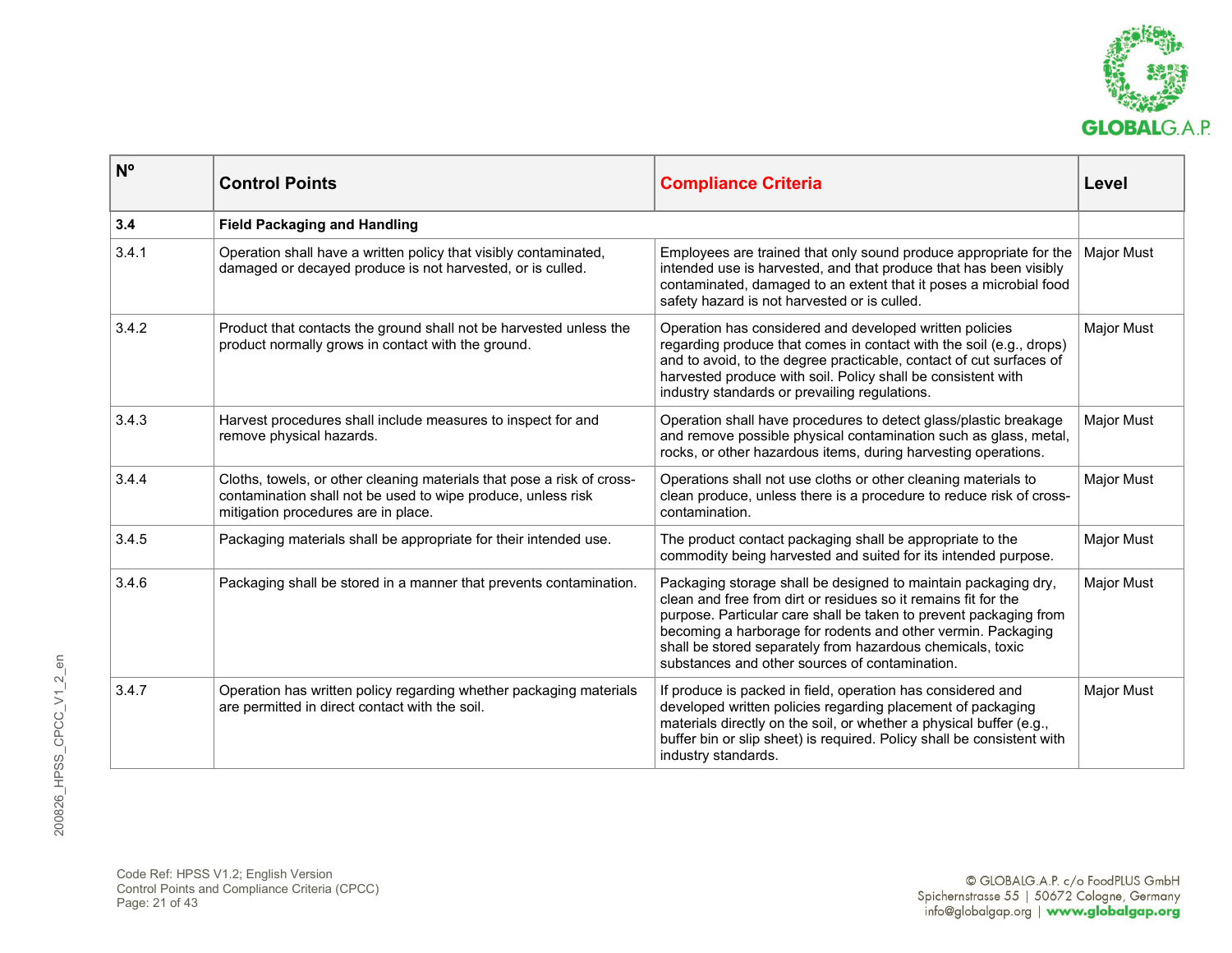

| $\mathsf{N}^\mathsf{o}$ | <b>Control Points</b>                                                                                                                                                                       | <b>Compliance Criteria</b>                                                                                                                                                                                                                                                                                                                     | Level             |
|-------------------------|---------------------------------------------------------------------------------------------------------------------------------------------------------------------------------------------|------------------------------------------------------------------------------------------------------------------------------------------------------------------------------------------------------------------------------------------------------------------------------------------------------------------------------------------------|-------------------|
| $\overline{\mathbf{4}}$ | <b>TRANSPORTATION</b> (Field to Storage or Packinghouse)                                                                                                                                    |                                                                                                                                                                                                                                                                                                                                                |                   |
| 4.1                     | <b>Equipment Sanitation and Maintenance</b>                                                                                                                                                 |                                                                                                                                                                                                                                                                                                                                                |                   |
| 4.1.1                   | The operation shall have a policy, written procedures, and a checklist<br>to verify cleanliness and functionality of shipping units (e.g., trailer).                                        | Shipping units shall be clean, functional and free of objectionable<br>odors before loading, in compliance with current industry practices<br>or regulatory requirements for that commodity. Refrigeration units,<br>if used, must be in working order.                                                                                        | <b>Major Must</b> |
| 4.1.2                   | Loading/unloading procedures and equipment shall minimize<br>damage to and prevent contamination of produce.                                                                                | Personnel responsible for the loading and unloading of produce<br>shall take steps to minimize the potential of physical damage to<br>produce, which can introduce and/or promote the growth of<br>pathogens. Loading/unloading equipment shall be clean and well<br>maintained and of suitable type to avoid contamination of the<br>produce. | <b>Major Must</b> |
| $5\phantom{a}$          | <b>POST-HARVEST OPERATIONS</b>                                                                                                                                                              |                                                                                                                                                                                                                                                                                                                                                |                   |
| 5.1                     | Packinghouse Assessment                                                                                                                                                                     |                                                                                                                                                                                                                                                                                                                                                |                   |
| 5.1.1                   | Operation has initially and at least annually thereafter, performed and<br>documented a hazard analysis of the packinghouse, and has<br>addressed all identified hazards.                   | Records shall be available to demonstrate that the packinghouse<br>has been evaluated with regards to potential food safety hazards<br>associated with the packinghouse and the activities taking place<br>within. Workers shall be trained on what the food safety hazards<br>are and how to manage them.                                     | <b>Major Must</b> |
| $5.2$                   | <b>Raw Material Sourcing</b>                                                                                                                                                                |                                                                                                                                                                                                                                                                                                                                                |                   |
| 5.2.1                   | The operation has a policy and takes affirmative steps to ensure that<br>all fresh produce that are packed or stored in the operation are grown<br>following requirements in this standard. | The operation requires all raw product suppliers to provide<br>evidence of food safety/GAP programs and compliance. Such<br>evidence must include sufficient documentation to demonstrate<br>that the supplier complies with the requirements in this standard.                                                                                | <b>Major Must</b> |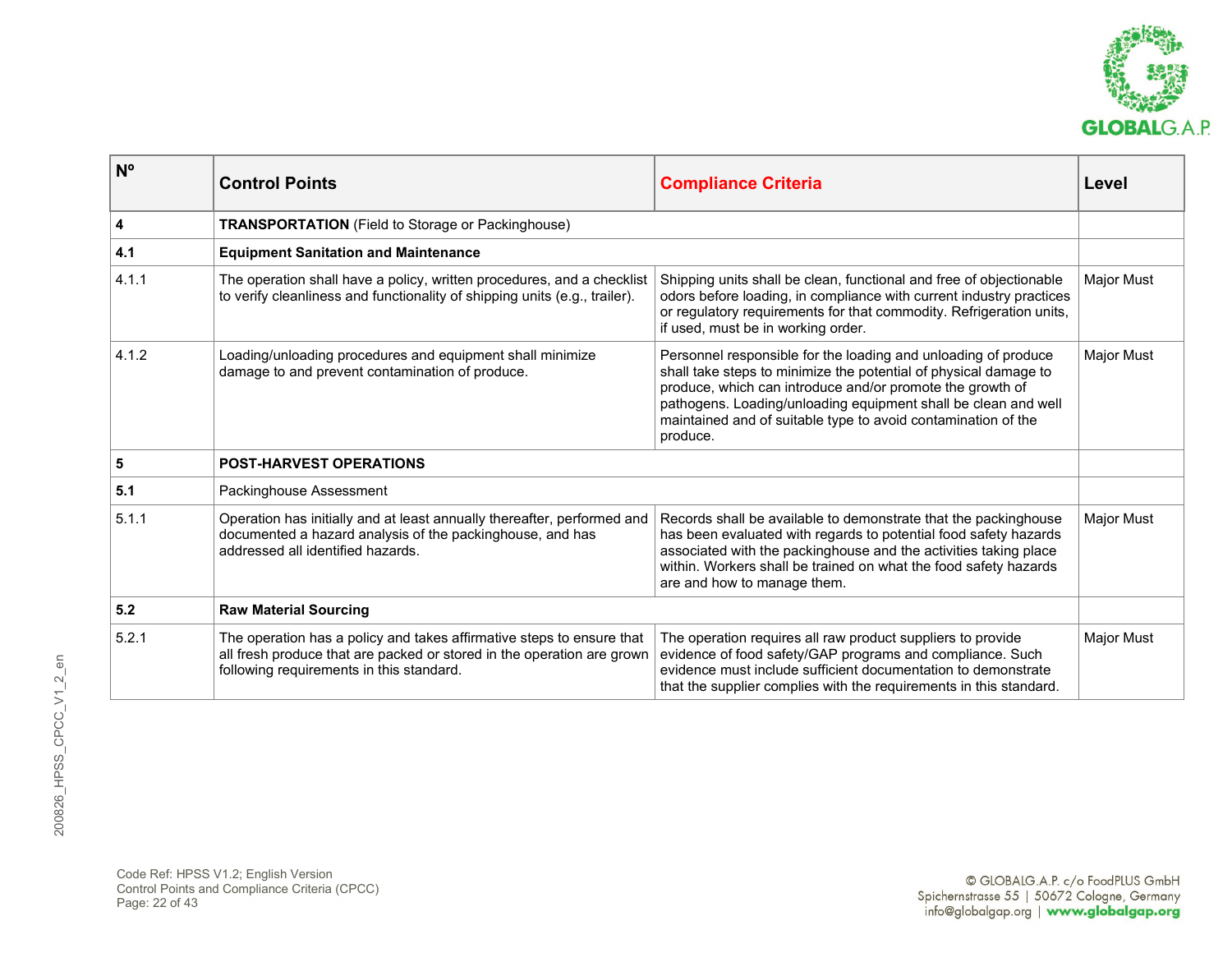

| $N^{\circ}$ | <b>Control Points</b>                                                                               | <b>Compliance Criteria</b>                                                                                                                                                                                                                                                                                                                                                                                                                                                                                                                                                                                                                                                              | Level             |
|-------------|-----------------------------------------------------------------------------------------------------|-----------------------------------------------------------------------------------------------------------------------------------------------------------------------------------------------------------------------------------------------------------------------------------------------------------------------------------------------------------------------------------------------------------------------------------------------------------------------------------------------------------------------------------------------------------------------------------------------------------------------------------------------------------------------------------------|-------------------|
| 5.3         | <b>Post-Harvest Handling</b>                                                                        |                                                                                                                                                                                                                                                                                                                                                                                                                                                                                                                                                                                                                                                                                         |                   |
| 5.3.1       | Harvested produce is handled in a manner such that it is not likely to<br>become contaminated.      | Operation has a policy, in compliance with current industry<br>practices or regulatory requirements for that commodity, regarding<br>handling, walking, stepping, or lying on harvested produce, food<br>contact surfaces or packaging materials, or coming in contact with<br>produce that has not been handled in compliance with these<br>standards, or that may otherwise result in contamination.                                                                                                                                                                                                                                                                                  | <b>Major Must</b> |
| 5.4         | <b>Post-Harvest Water/Ice</b>                                                                       |                                                                                                                                                                                                                                                                                                                                                                                                                                                                                                                                                                                                                                                                                         |                   |
| 5.4.1       | A water system description shall be prepared.                                                       | Water sources and the operations they serve shall be documented<br>and current. The description shall include one or more of the<br>following: maps, photographs, drawings (hand drawings are<br>acceptable) or other means to communicate the location of water<br>source(s), permanent fixtures and the flow of the water system<br>(including holding systems, reservoirs or any water captured for<br>re-use). Permanent fixtures include wells, gates, reservoirs,<br>valves, returns, backflow prevention and other above ground<br>features that make up a complete water distribution system shall<br>be documented in such a manner as to enable location in the<br>operation. | <b>Major Must</b> |
| 5.4.2       | Documented scheduled assessment of water system including<br>delivery equipment shall be performed. | The water-delivery system shall be maintained so as not to serve<br>as a source of contamination of produce, water supplies or<br>equipment with pathogens, or to create an unsanitary condition.<br>Water installations and equipment are constructed and maintained<br>to prevent back siphonage backflow and cross connections<br>between product contact water and waste water. Routine checks<br>verify that back siphonage and backflow prevention units are<br>functioning properly (annual or as needed to maintain continuous<br>protection). Results are documented.                                                                                                          | <b>Major Must</b> |
| 5.4.3       | Operation Food Safety Plan includes produce washing process, if<br>used.                            | If produce is washed, an initial risk assessment of the washing<br>process shall be performed that takes into consideration the<br>commodity, type of wash system, type of sanitizer, and water<br>quality.                                                                                                                                                                                                                                                                                                                                                                                                                                                                             | <b>Major Must</b> |

Code Ref: HPSS V1.2; English Version Control Points and Compliance Criteria (CPCC) Page: 23 of 43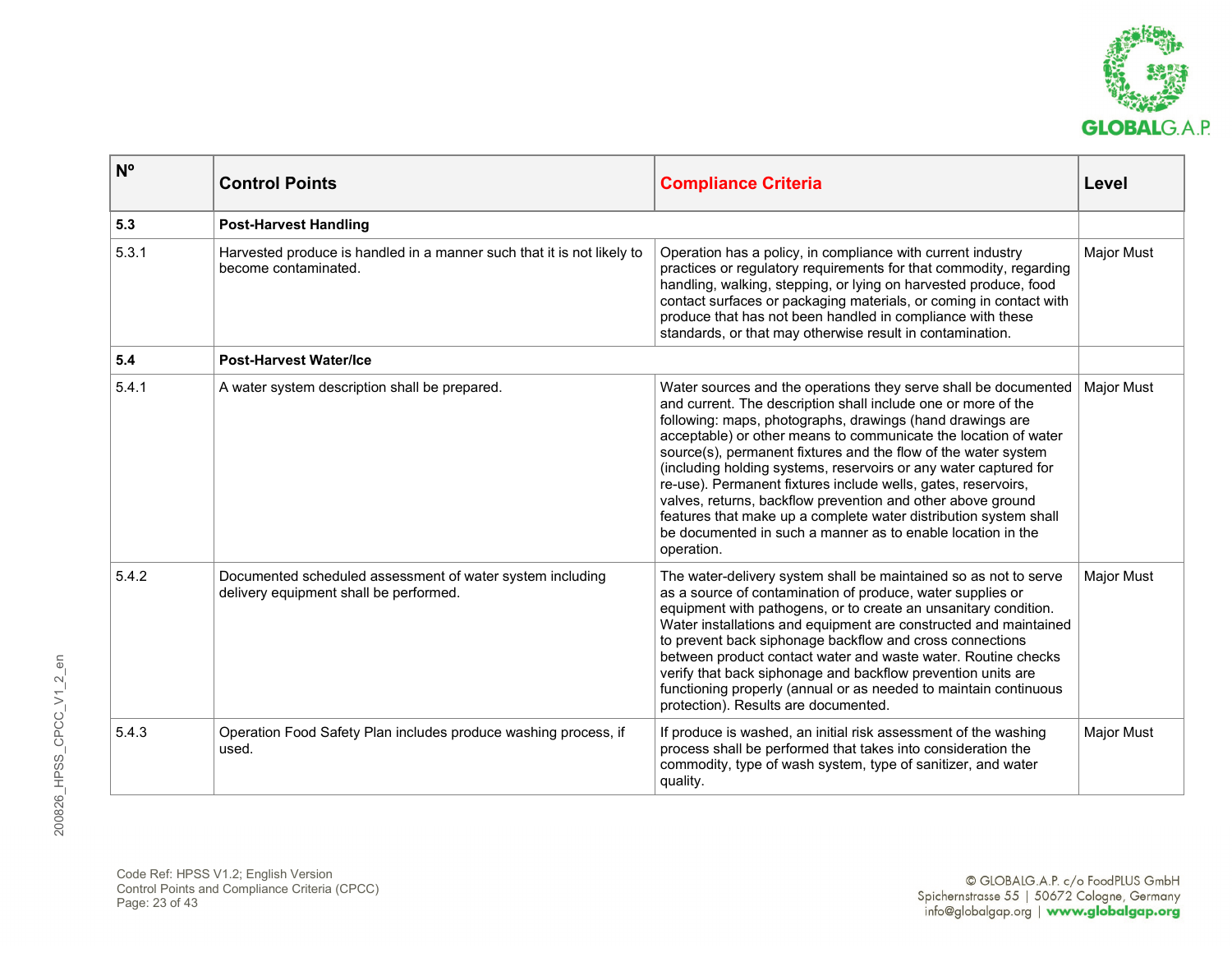

| N <sup>o</sup> | <b>Control Points</b>                                                                                                                              | <b>Compliance Criteria</b>                                                                                                                                                                                                                                                                                                                                                                            | Level             |
|----------------|----------------------------------------------------------------------------------------------------------------------------------------------------|-------------------------------------------------------------------------------------------------------------------------------------------------------------------------------------------------------------------------------------------------------------------------------------------------------------------------------------------------------------------------------------------------------|-------------------|
| 5.4.4          | Water-change schedules shall be developed for all uses of water<br>where water is re-used.                                                         | Operation shall have procedures for changing water that is re-<br>used, such as recirculated water, flumes and dump tanks.                                                                                                                                                                                                                                                                            | Major Must        |
| 5.4.5          | Re-used water that contacts product or food contact surfaces shall<br>be treated using an approved antimicrobial process or chemical<br>treatment. | Re-used water shall be treated using an antimicrobial treatment<br>sufficient to prevent cross-contamination unless prevailing<br>regulation or commodity specific standards provide an alternative.<br>Treatments shall be in compliance with prevailing regulation or the<br>country in which the product is intended to be traded, whichever is<br>more stringent.                                 | <b>Major Must</b> |
| 5.4.6          | Operation has documentation demonstrating regulatory approval of<br>the wash water antimicrobials in use.                                          | Only wash water antimicrobials or antimicrobial systems<br>registered or approved by EPA, FDA or the prevailing regulatory<br>agency for their specific intended use may be used in the dump<br>tank wash water, on the spray line or other food contact purposes.                                                                                                                                    | <b>Major Must</b> |
| 5.4.7          | If wash water antimicrobial is used, it shall be used in accordance<br>with established operational procedure and manufacturer<br>instructions.    | Records shall be kept. operation shall have a procedure that<br>includes minimum limits for antimicrobial in wash water for food<br>safety. Procedure shall include how to control, monitor and record<br>use of wash water antimicrobial as needed to assure compliance<br>with minimum limits, operation shall have a procedure as to what<br>corrective actions are taken if criteria are not met. | <b>Major Must</b> |
| 5.4.8          | If used, water antimicrobial treatments shall be monitored sufficiently<br>to assure continuous control.                                           | Microbial, physical or chemical testing shall be performed, as<br>appropriate to the specific operation, to demonstrate that<br>acceptance criteria have been met.                                                                                                                                                                                                                                    | Major Must        |
| 5.4.9          | Debris, damaged, and/or visibly contaminated produce shall be<br>removed from wash areas/dump tanks to the extent possible.                        | Operation has procedures to determine how and when debris,<br>damaged, and/or visibly contaminated produce shall be removed<br>from wash areas/dump tanks.                                                                                                                                                                                                                                            | <b>Major Must</b> |
| 5.5            | <b>Containers, Bins, and Packaging</b>                                                                                                             |                                                                                                                                                                                                                                                                                                                                                                                                       |                   |
| 5.5.1          | Specifications for all packaging materials that impact on finished<br>product safety shall be provided and comply with prevailing<br>regulations.  | The methods and responsibility for developing and approving<br>detailed specifications and labels for all packaging shall be<br>documented. A register of packaging specifications and label<br>approvals shall be maintained and kept current.                                                                                                                                                       | <b>Major Must</b> |
| 5.5.2          | Operation has a written procedure for inspecting incoming packaging<br>material.                                                                   | All packaging materials are inspected for evidence of<br>contamination upon arrival. Results are recorded.                                                                                                                                                                                                                                                                                            | <b>Major Must</b> |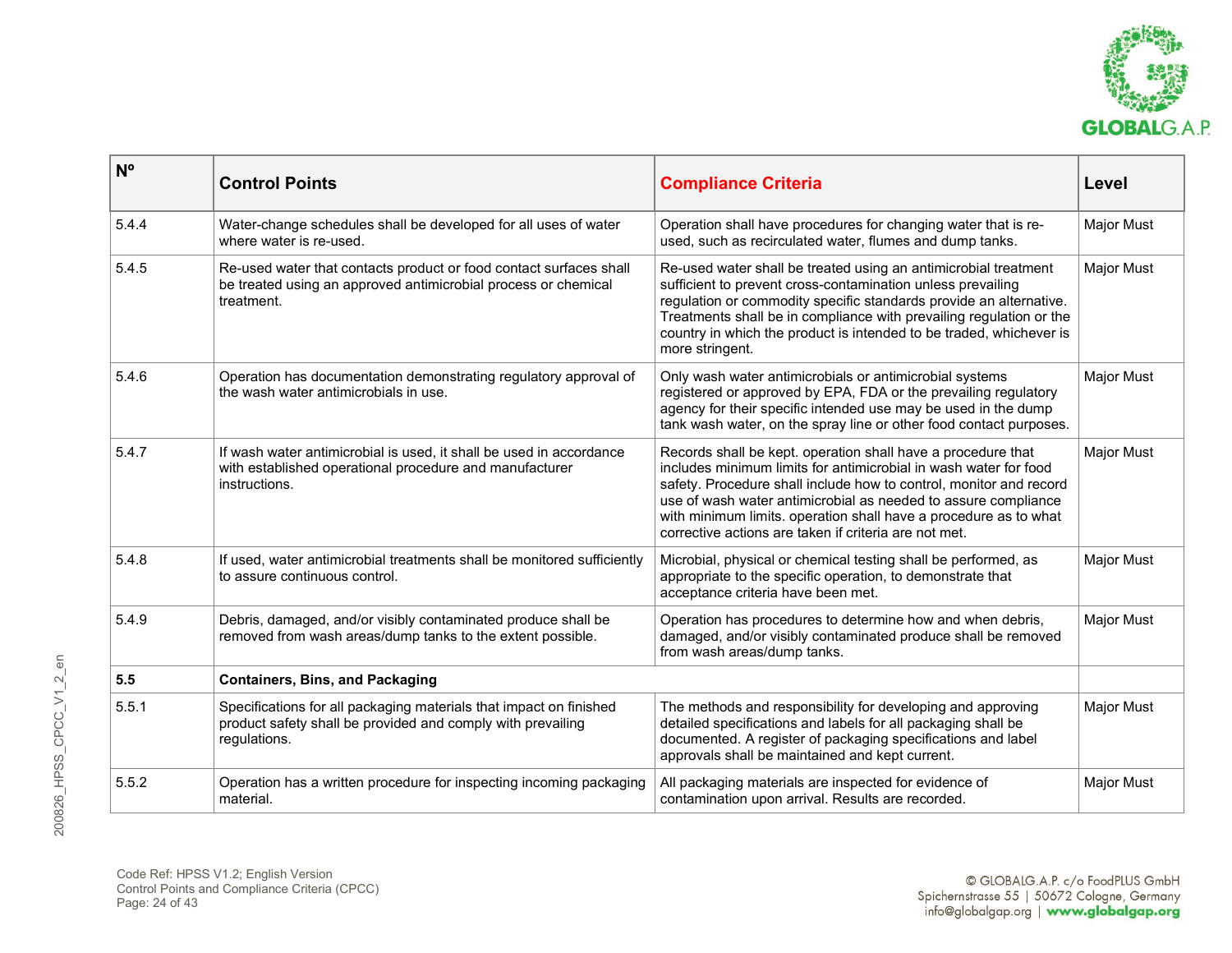

| N <sup>o</sup> | <b>Control Points</b>                                                                                                                  | <b>Compliance Criteria</b>                                                                                                                                                                                                                                                                                                                                                                                                                                                     | Level      |
|----------------|----------------------------------------------------------------------------------------------------------------------------------------|--------------------------------------------------------------------------------------------------------------------------------------------------------------------------------------------------------------------------------------------------------------------------------------------------------------------------------------------------------------------------------------------------------------------------------------------------------------------------------|------------|
| 5.5.3          | Operation has written policy regarding storage and post-storage<br>handling of product-contact containers.                             | Product-contact containers, as appropriate to the specific<br>operation (e.g., harvest bins, totes, crates, sacks, buckets,<br>finished product clam shells, bags or packaging films), shall be<br>stored, or handled (e.g., cleaned prior to post-storage use), in a<br>manner so as not to serve as a source of contamination.                                                                                                                                               | Major Must |
| 5.5.4          | Materials that come in contact with the produce shall be clean and in<br>good repair.                                                  | Operation has written procedures for cleaning and, if practicable,<br>sanitizing of pallets, produce bins, totes and materials that come in<br>contact with the produce during handling or storage so as not to<br>be a source of contamination. Procedures require that cleaning<br>and sanitizing be documented.                                                                                                                                                             | Major Must |
| 5.5.5          | Operation has written policy regarding whether product-contact<br>containers are permitted in direct contact with the ground or floor. | If produce does not normally contact the ground during production,<br>operation has considered and developed written policies regarding<br>placement of product-contact containers directly on the ground or<br>floor, or whether a physical buffer (e.g., buffer bin or slip sheet) is<br>required, or use of containers constructed to prevent contact of the<br>produce or produce contact surfaces with the ground. Policy shall<br>be consistent with industry standards. | Major Must |
| 5.5.6          | Operation has written policy regarding inspection of food contact<br>containers and bins prior to use.                                 | Food-contact totes, bins, packing and packaging materials, other<br>harvest containers, and pallets shall be visually inspected, clean,<br>intact and free of any foreign materials prior to use. Containers<br>shall be sufficiently maintained so as not to become a source of<br>contamination.                                                                                                                                                                             | Major Must |
| 5.5.7          | Operation has written policy regarding acceptable product-contact<br>containers.                                                       | The types and construction of product-contact containers and<br>packing materials shall be appropriate to the commodity being<br>handled and suited for their intended purpose. Produce shall only<br>be stored in clean and sanitary containers.                                                                                                                                                                                                                              | Major Must |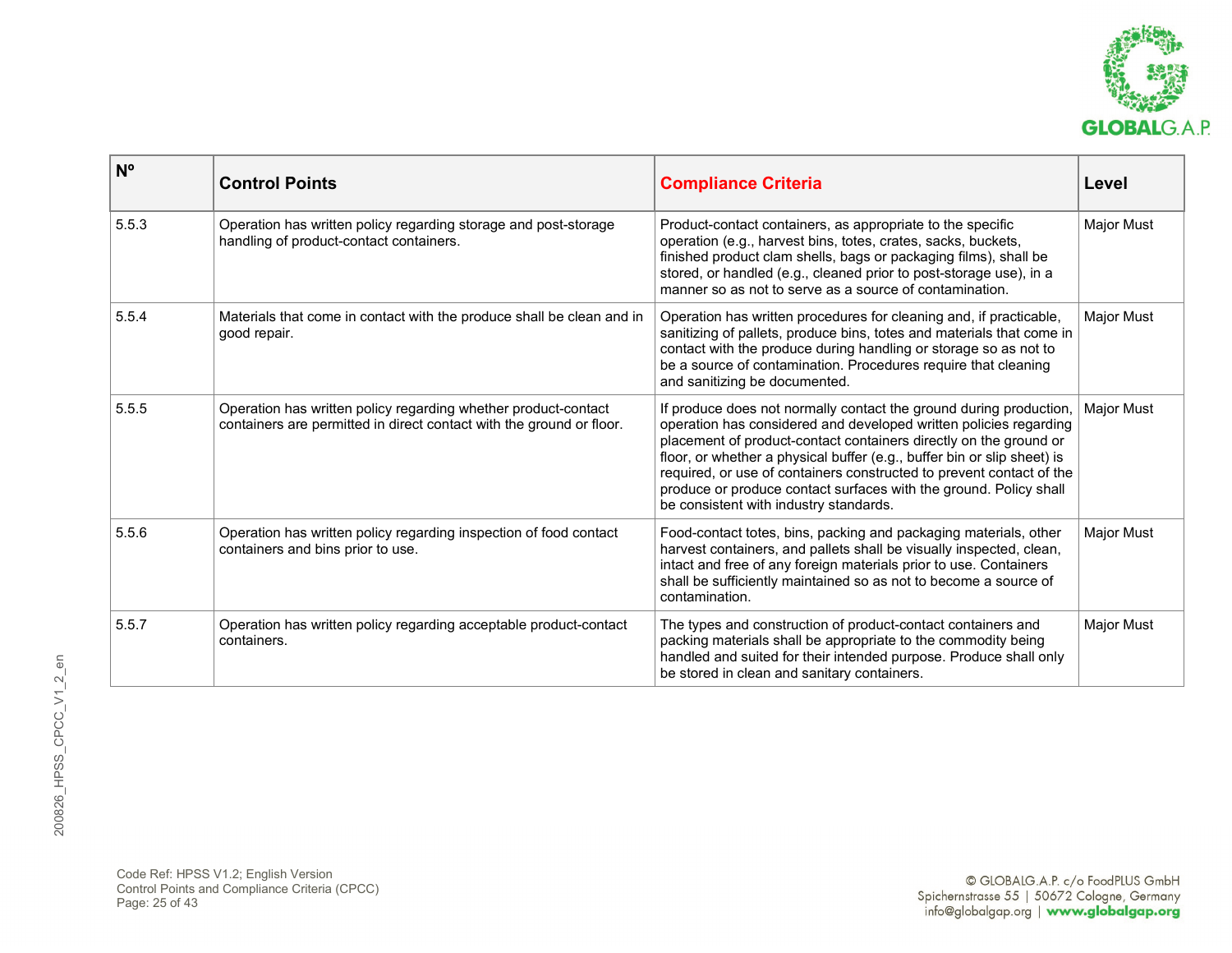

| $N^{\circ}$ | <b>Control Points</b>                                                                                                                                          | <b>Compliance Criteria</b>                                                                                                                                                                                                                                                                                                                                                                                                                                                                                                                                                                                                                                                                                                                                                                                                                                                                                                                                                                                                                                                                                                                   | Level             |
|-------------|----------------------------------------------------------------------------------------------------------------------------------------------------------------|----------------------------------------------------------------------------------------------------------------------------------------------------------------------------------------------------------------------------------------------------------------------------------------------------------------------------------------------------------------------------------------------------------------------------------------------------------------------------------------------------------------------------------------------------------------------------------------------------------------------------------------------------------------------------------------------------------------------------------------------------------------------------------------------------------------------------------------------------------------------------------------------------------------------------------------------------------------------------------------------------------------------------------------------------------------------------------------------------------------------------------------------|-------------------|
| 5.5.8       | Operation has written policy prohibiting use of product-contact<br>containers for non-product purposes unless clearly marked or labeled<br>for that purpose.   | Food-contact totes, bins and other product-contact containers<br>shall not be used for other purposes unless the operation has a<br>policy or procedure that clearly designates approved non-product<br>contact uses and how the containers are to be marked or labeled<br>for that purpose. Food-contact totes, bins and other packing<br>containers and equipment that are no longer cleanable shall not<br>be used for packing but can be used for other non-food uses if<br>clearly marked/labeled.                                                                                                                                                                                                                                                                                                                                                                                                                                                                                                                                                                                                                                      | <b>Major Must</b> |
| 5.5.9       | Pallets shall be kept clean and in good condition as appropriate for<br>their intended use.                                                                    | Operation inspects pallets prior to use for conditions that may be a<br>source of produce contamination. Pallets that are not cleanable<br>are removed from use. Pallets and other wooden surfaces are<br>properly dried after being washed.                                                                                                                                                                                                                                                                                                                                                                                                                                                                                                                                                                                                                                                                                                                                                                                                                                                                                                 | Major Must        |
| 5.6         | <b>Building, Equipment, Tools</b>                                                                                                                              |                                                                                                                                                                                                                                                                                                                                                                                                                                                                                                                                                                                                                                                                                                                                                                                                                                                                                                                                                                                                                                                                                                                                              |                   |
| 5.6.1       | Building shall be located, designed, constructed and maintained in a<br>manner that prevents contamination of produce during handling,<br>storage and cooling. | Product flow is designed to minimize risk of cross-contamination.<br>Building and equipment structures and surfaces (floors, walls,<br>ceilings, doors, frames, hatches, etc.) shall be constructed in a<br>manner that facilitates cleaning and sanitation and does not serve<br>as harborage for contaminants or pests. Drop ceilings shall enable<br>cleaning and monitoring for pest activity. Chill and cold storage<br>loading dock areas shall be appropriately sealed, drained and<br>graded, as appropriate for the operation. Fixtures, ducts, pipes<br>and overhead structures shall be installed and maintained so that<br>drips and condensation do not contaminate produce, raw<br>materials or food contact surfaces. Water from refrigeration drip<br>pans shall be drained and disposed of away from product and<br>product contact surfaces. Drip pans and drains shall be designed<br>to assure condensate does not become a source of<br>contamination. Floors are designed to minimize and/or facilitate<br>the removal of standing water. Air intakes shall not be located<br>near potential sources of contamination. | Major Must        |

Code Ref: HPSS V1.2; English Version Control Points and Compliance Criteria (CPCC) Page: 26 of 43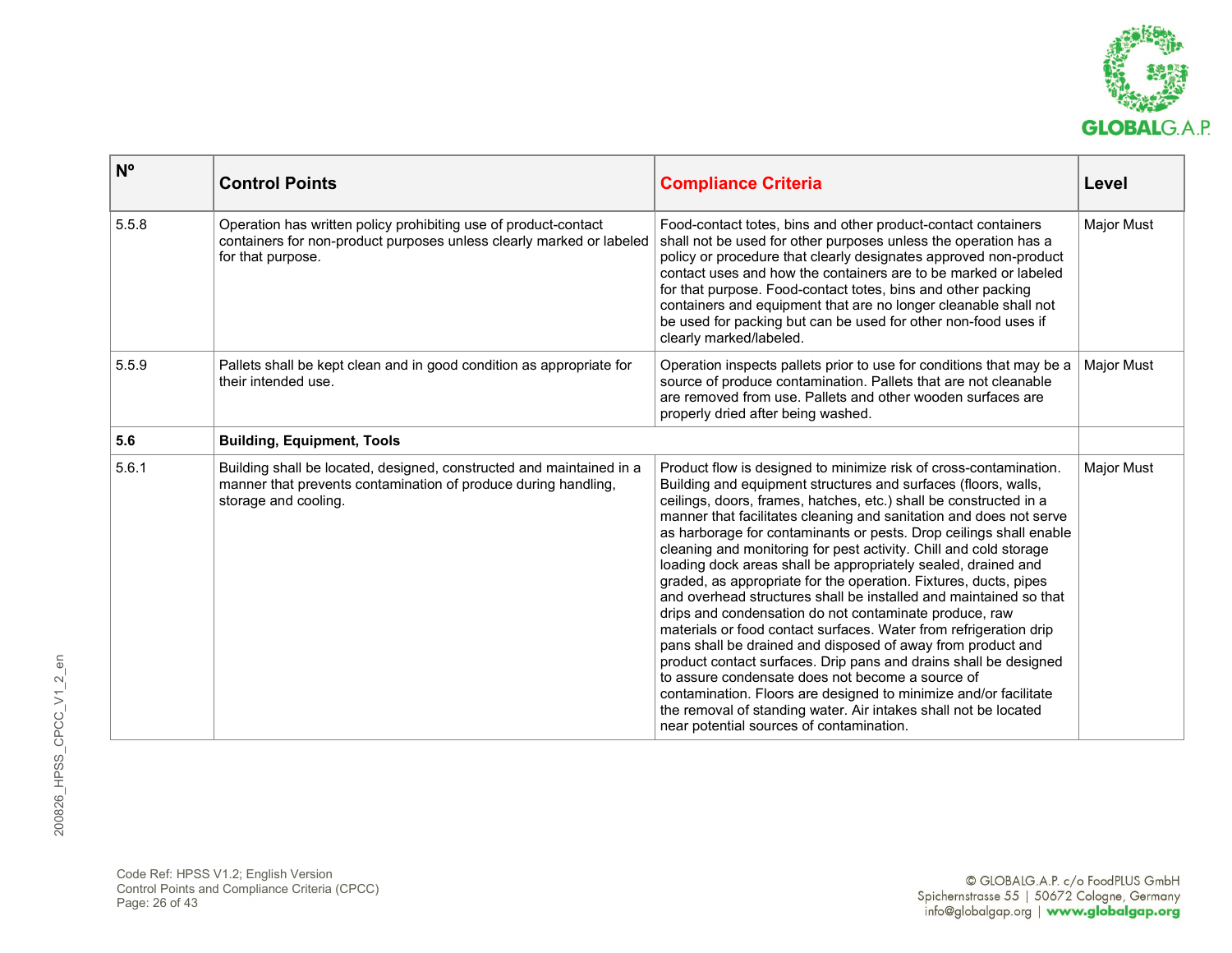

| N <sup>o</sup> | <b>Control Points</b>                                                                                                         | <b>Compliance Criteria</b>                                                                                                                                                                                                                                                                                                                                                                                                                                                                                                                                                                                                                                       | Level             |
|----------------|-------------------------------------------------------------------------------------------------------------------------------|------------------------------------------------------------------------------------------------------------------------------------------------------------------------------------------------------------------------------------------------------------------------------------------------------------------------------------------------------------------------------------------------------------------------------------------------------------------------------------------------------------------------------------------------------------------------------------------------------------------------------------------------------------------|-------------------|
| 5.6.2          | The sewage disposal system is adequate for the process and<br>maintained to prevent direct or indirect product contamination. | The human waste and gray water sewage system has sufficient<br>capacity to handle the operation's peak flows and not cause direct<br>or indirect product contamination. Cross-connections with product<br>contact water systems are prohibited. Floor drains are adequate,<br>functional, free of obstruction, and are properly maintained and<br>cleaned to prevent them from becoming sources of contamination.                                                                                                                                                                                                                                                | <b>Major Must</b> |
| 5.6.3          | A Preventive Maintenance and/or Master Cleaning Schedule, with<br>related SOPs, shall be established.                         | There is a written cleaning and sanitation schedule for all food and<br>non-food contact surfaces including floors, drains, walls, ceilings<br>and other surfaces that may pose a source of product<br>contamination. Roof leaks shall be promptly identified, controlled<br>and repaired. Operation has procedures for cleaning and<br>sanitation of cooling equipment. Drip pans and drains shall be<br>maintained to assure condensate does not become a source of<br>contamination. If standing water exists, it is removed from floors<br>and floors cleaned in a manner and at a frequency sufficient to<br>prevent creation of a source of contamination. | Major Must        |
| 5.6.4          | Cleaning equipment and tools are clean, in working order and stored<br>properly away from product handling areas.             | Equipment, utensils and tools used for cleaning or sanitizing,<br>including food contact and non-food contact surfaces, are<br>maintained in a manner sufficient to avoid becoming a source of<br>produce contamination and are stored away from product handling<br>areas.                                                                                                                                                                                                                                                                                                                                                                                      | <b>Major Must</b> |
| 5.6.5          | Food contact surfaces shall be cleaned, sanitized and maintained<br>according to the Food Safety Plan.                        | Prior to use, the lines used for washing, grading, sorting, or<br>packing shall be cleaned and sanitized as appropriate per risk<br>assessment or prevailing regulations. Records must include the<br>date and method of cleaning and sanitizing equipment. When in<br>use, the lines shall be maintained so as not to be a source of<br>contamination with pathogens.                                                                                                                                                                                                                                                                                           | <b>Major Must</b> |
| 5.6.6          | Adequate lighting shall be provided in all areas.                                                                             | Lighting in all areas shall be sufficient to enable cleaning,<br>sanitation, repairs, etc.                                                                                                                                                                                                                                                                                                                                                                                                                                                                                                                                                                       | <b>Major Must</b> |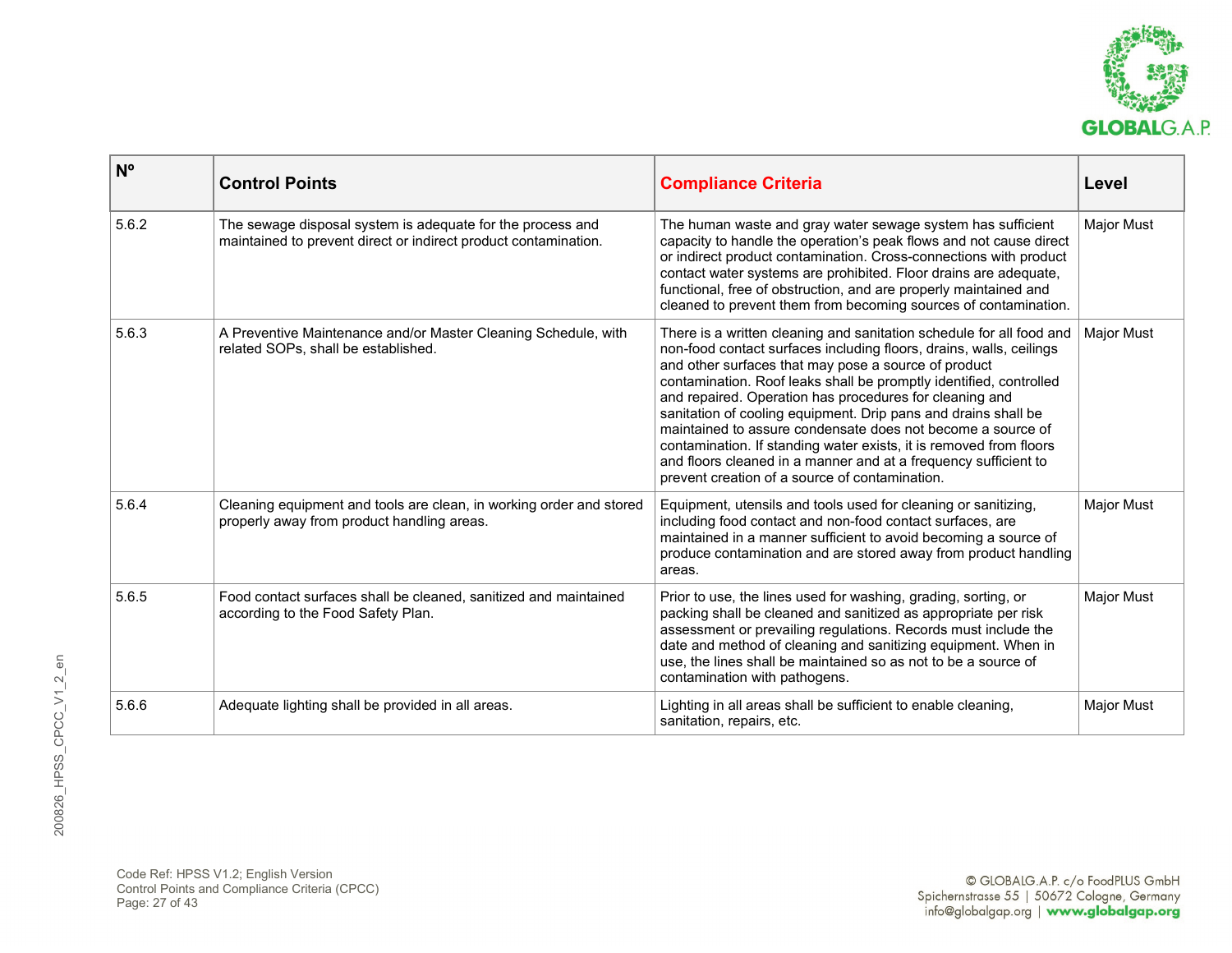

| $N^{\circ}$ | <b>Control Points</b>                                                                                                                                                                                                                                             | <b>Compliance Criteria</b>                                                                                                                                                                                                                                                                                                                                                                                                                                                                                     | Level             |
|-------------|-------------------------------------------------------------------------------------------------------------------------------------------------------------------------------------------------------------------------------------------------------------------|----------------------------------------------------------------------------------------------------------------------------------------------------------------------------------------------------------------------------------------------------------------------------------------------------------------------------------------------------------------------------------------------------------------------------------------------------------------------------------------------------------------|-------------------|
| 5.6.7       | Where temperature control is required for food safety, cooling<br>facilities shall be fitted with temperature monitoring equipment or<br>suitable temperature monitoring device.                                                                                  | Temperature monitoring equipment shall be located in all<br>temperature controlled areas, and shall be located so as to<br>accurately monitor the temperature. Temperature measuring<br>devices shall be monitored and calibrated on a scheduled basis or<br>as needed.                                                                                                                                                                                                                                        | Major Must        |
| 5.6.8       | All instruments used to measure temperature, pH, antimicrobial<br>levels and/or other important devices used to monitor requirements in<br>this section shall be adequately maintained and calibrated at a<br>frequency sufficient to assure continuous accuracy. | Records shall be kept. If an ORP system is used, an independent<br>measurement shall be used to verify compliance. Test methods or<br>test strips used to monitor requirements shall be appropriate to<br>their use and sufficiently sensitive to their intended purpose and<br>available in adequate numbers for their designated use. Methods<br>of verification and acceptable range of variation shall be<br>documented, referencing a national or international calibration<br>standard where applicable. | <b>Major Must</b> |
| 5.6.9       | Foreign material control devices are inspected and maintained.                                                                                                                                                                                                    | If included in the Food Safety Plan, foreign material control<br>devices shall be included as part of a Preventive Maintenance<br>Schedule or other program and maintained to ensure effective<br>operation. Calibration checks shall be performed according to<br>written procedure and conform to prevailing regulation and/or<br>manufacturer's recommendations.                                                                                                                                            | <b>Major Must</b> |
| 5.6.10      | Cooling equipment shall be maintained so as not to be a source of<br>product contamination.                                                                                                                                                                       | Cooling equipment (e.g. hydrocoolers, air coolers), shall be<br>inspected, all debris removed, and cleaned and sanitized<br>according to written sanitation SOPs.                                                                                                                                                                                                                                                                                                                                              | <b>Major Must</b> |
| 5.6.11      | Transporting equipment shall be maintained to prevent contamination<br>of products being transported.                                                                                                                                                             | Pallet jacks, carts, trolleys and forklifts, shall be maintained to<br>prevent contamination of products being transported and are listed<br>on the Preventive Maintenance and/or Master Cleaning<br>Schedules.                                                                                                                                                                                                                                                                                                | <b>Major Must</b> |
| 5.6.12      | Outside garbage receptacles/dumpsters are closed and located away<br>from building entrances and the area around such sites is reasonably<br>clean.                                                                                                               | Waste containers and compactors are located away from produce<br>handling areas, are closed or have lids (except for waste<br>collection/cull trailers in active use), are emptied on a scheduled<br>basis or as needed, and weeds and other pest harborage are<br>minimized around the containers.                                                                                                                                                                                                            | <b>Major Must</b> |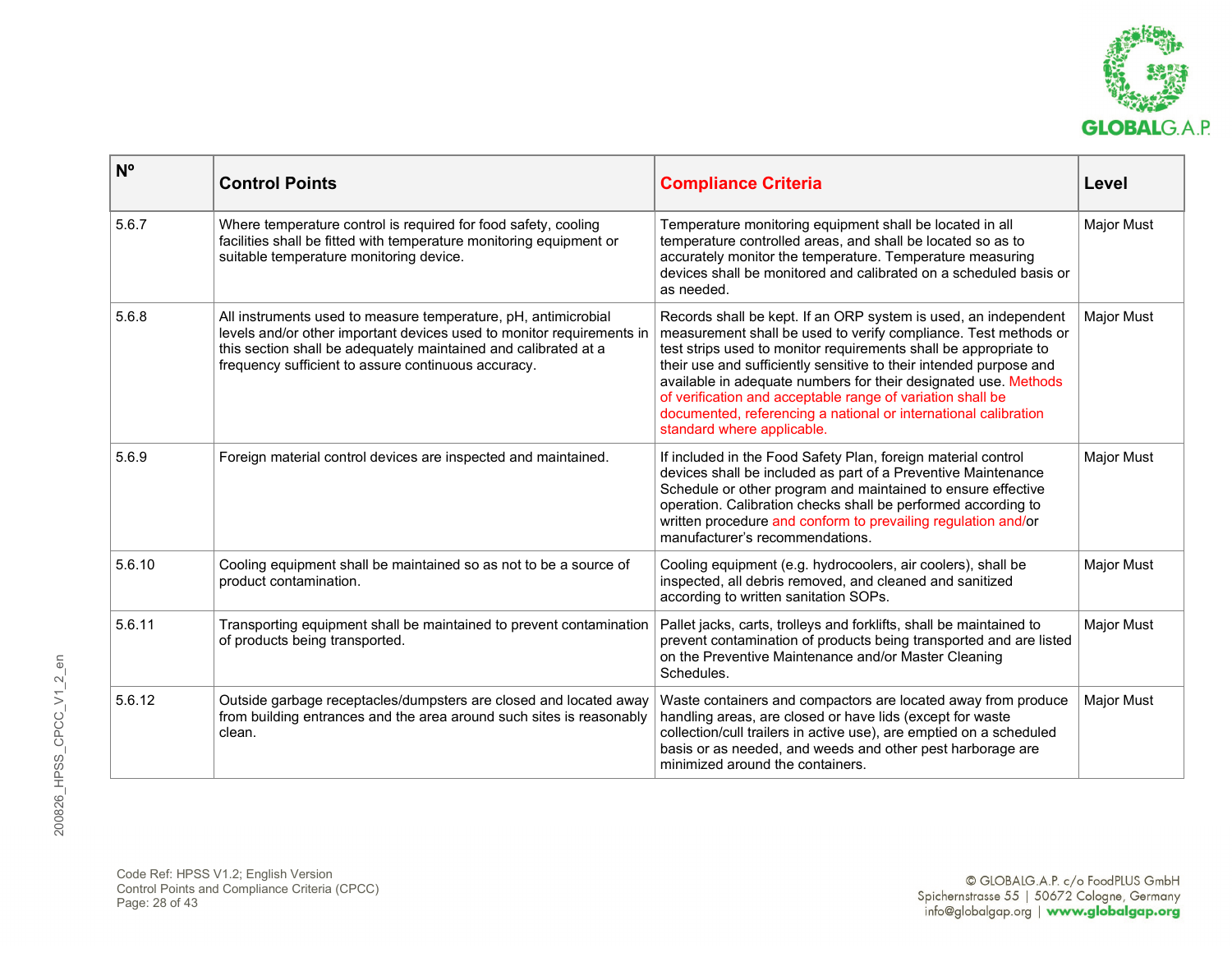

| $N^{\circ}$ | <b>Control Points</b>                                                                                            | <b>Compliance Criteria</b>                                                                                                                                                                                                                                                                                                                                                                                                                                                                 | Level             |
|-------------|------------------------------------------------------------------------------------------------------------------|--------------------------------------------------------------------------------------------------------------------------------------------------------------------------------------------------------------------------------------------------------------------------------------------------------------------------------------------------------------------------------------------------------------------------------------------------------------------------------------------|-------------------|
| 5.6.13      | The plant grounds are reasonably free of litter, waste culls,<br>vegetation, debris and standing water.          | Operation has procedures to maintain the grounds surrounding<br>the building in a manner to minimize sources of contamination,<br>such as litter, vegetation, waste culls, debris and standing water<br>that may be pest attractants or harborages. Equipment and<br>materials stored outside are stored away from the building<br>perimeter. Outside storage areas are included in pest control<br>program. Vegetation that does not serve as an attractant or<br>harborage is permitted. | <b>Major Must</b> |
| 5.6.14      | Sewage or septic systems are maintained so as not to be a source of<br>contamination.                            | After a significant event (such as flooding or an earthquake) that<br>could negatively impact a sewage or septic system, operation<br>takes appropriate steps to ensure that sewage and septic systems<br>continue to operate in a manner that does not contaminate<br>produce, food contact surfaces, areas used for produce handling,<br>agricultural water sources, or agricultural water distribution<br>systems.                                                                      | <b>Major Must</b> |
| 5.7         | <b>Allergen Control</b>                                                                                          |                                                                                                                                                                                                                                                                                                                                                                                                                                                                                            |                   |
| 5.7.1       | If applicable, operation has a written Allergen Control Program.                                                 | The Allergen Control Program lists the allergens in use or storage<br>at the facility specific to country regulations. If applicable,<br>procedures address identification and segregation of allergens<br>during storage and handling as based on a risk assessment<br>conducted by the operation.                                                                                                                                                                                        | Major Must        |
| 5.8         | <b>Storage</b>                                                                                                   |                                                                                                                                                                                                                                                                                                                                                                                                                                                                                            |                   |
| 5.8.1       | Product storage areas and conditions shall be appropriate to the<br>commodities stored.                          | Produce storage locations and conditions shall not pose a risk of<br>produce contamination, consistent with industry standards or<br>prevailing regulation.                                                                                                                                                                                                                                                                                                                                | <b>Major Must</b> |
| 5.8.2       | lced produce is handled so as not to serve as a source of<br>contamination.                                      | Protective measures are provided in areas where iced product is<br>stored over food items in order to prevent melting ice from<br>contaminating product below.                                                                                                                                                                                                                                                                                                                             | Major Must        |
| 5.8.3       | Non-product storage areas shall be maintained so as not to be a<br>source of product or materials contamination. | Areas designated to store materials and equipment, whether<br>indoors or out, shall be clean, well ventilated, and designed to<br>protect materials and produce from contaminants.                                                                                                                                                                                                                                                                                                         | <b>Major Must</b> |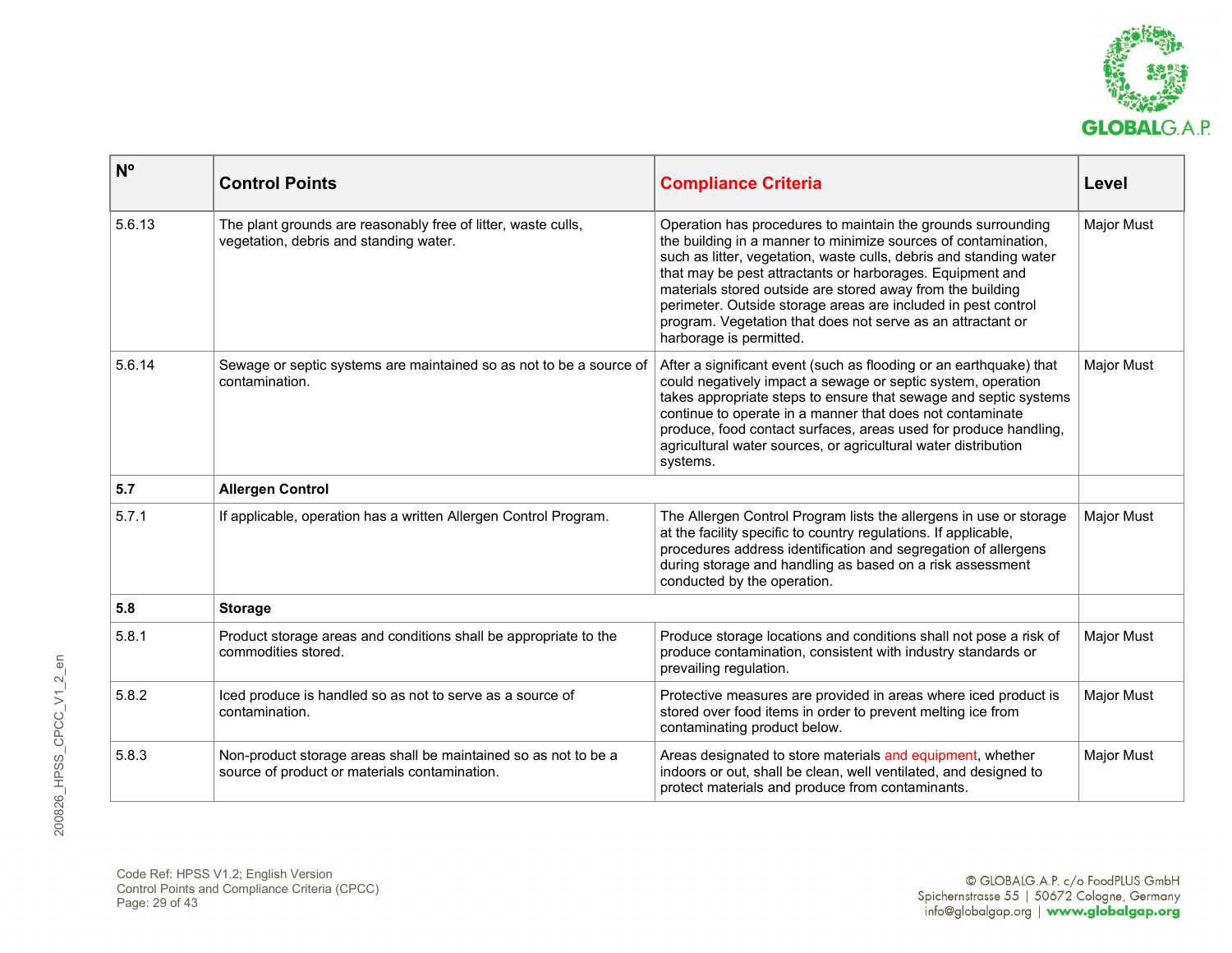

| N <sup>o</sup> | <b>Control Points</b>                                                                                    | <b>Compliance Criteria</b>                                                                                                                                                                                                                                                                                                                                                                                                   | Level             |
|----------------|----------------------------------------------------------------------------------------------------------|------------------------------------------------------------------------------------------------------------------------------------------------------------------------------------------------------------------------------------------------------------------------------------------------------------------------------------------------------------------------------------------------------------------------------|-------------------|
| 5.8.4          | Materials and packaging materials shall be protected from<br>contaminants.                               | Materials stored in uncovered areas shall be protected from<br>condensate, sewage, dust, dirt, chemicals, allergens or other<br>contamination. Materials shall be stored off the floor/ground on<br>pallets, slip-sheets or stands and covered where applicable.                                                                                                                                                             | Major Must        |
| 5.8.5          | Adequate space shall be maintained between rows of stored<br>materials to allow cleaning and inspection. | Materials shall be stored away from walls and ceilings. Written<br>procedures shall be followed to guarantee the proper cleaning,<br>inspection and monitoring for pest activity in storage areas.                                                                                                                                                                                                                           | <b>Major Must</b> |
| 5.8.6          | All chemicals shall be stored in a secure separate area. All chemicals<br>shall be properly labeled.     | Chemicals, including cleaning and maintenance compounds and<br>lubricants, when not being used, are stored away from product<br>handling areas and in a manner that inhibits unauthorized access.<br>Food-grade and non food-grade lubricants are kept separate from<br>each other.                                                                                                                                          | Major Must        |
| 5.9            | <b>Waste Material</b>                                                                                    |                                                                                                                                                                                                                                                                                                                                                                                                                              |                   |
| 5.9.1          | Waste materials and their removal are managed to avoid<br>contamination.                                 | Trash, leaves, trim, culls, waste water and other waste materials<br>are removed from the produce handling areas at a frequency<br>sufficient to avoid becoming a source of produce contamination.                                                                                                                                                                                                                           | Major Must        |
| 5.9.2          | Trash shall not come in contact with produce.                                                            | Trash handling and removal shall not pose a hazard of<br>contamination of produce.                                                                                                                                                                                                                                                                                                                                           | <b>Major Must</b> |
| 5.10           | <b>Glass Control</b>                                                                                     |                                                                                                                                                                                                                                                                                                                                                                                                                              |                   |
| 5.10.1         | Only essential glass and brittle plastic shall be present in the<br>building.                            | Light bulbs, fixtures, windows, mirrors, skylights and other glass<br>and brittle plastic in the building or in the product path entering or<br>exiting the building shall be of the safety type, or shall be<br>otherwise protected to prevent breakage. If glass or brittle plastic<br>must be used, there shall be a written glass and brittle plastic<br>control policy, including a glass and brittle plastic register. | Major Must        |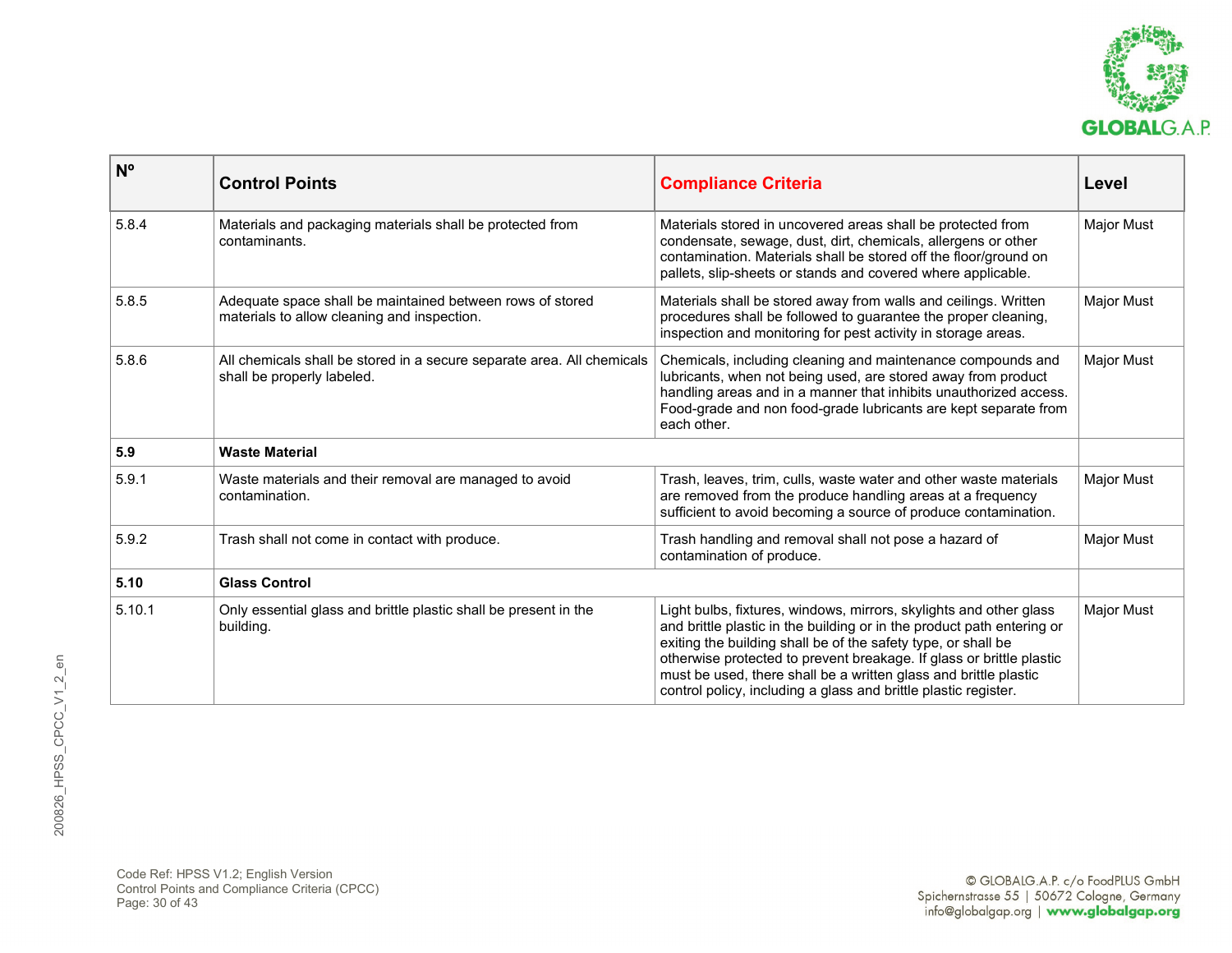

| $N^{\circ}$ | <b>Control Points</b>                                                                                                                                                                       | <b>Compliance Criteria</b>                                                                                                                                                                                                                                                                                                                                                                                                               | Level      |
|-------------|---------------------------------------------------------------------------------------------------------------------------------------------------------------------------------------------|------------------------------------------------------------------------------------------------------------------------------------------------------------------------------------------------------------------------------------------------------------------------------------------------------------------------------------------------------------------------------------------------------------------------------------------|------------|
| 5.11        | Leaks/Lubrication                                                                                                                                                                           |                                                                                                                                                                                                                                                                                                                                                                                                                                          |            |
| 5.11.1      | Equipment lubrication is managed so as not to contaminate food<br>products.                                                                                                                 | Only food-grade lubricants are used on food processing and<br>packaging equipment, or on any other equipment where incidental<br>food contact may occur, unless the equipment manufacturer<br>specifies only a non-food grade lubricant. Lubricant leaks are fixed<br>or catch pans are installed to prevent product contamination.                                                                                                      | Major Must |
| 5.12        | <b>Equipment and Utensil Construction</b>                                                                                                                                                   |                                                                                                                                                                                                                                                                                                                                                                                                                                          |            |
| 5.12.1      | All food contact equipment, tools and utensils are designed and<br>made of materials that are easily cleaned and maintained.                                                                | The operation shall develop, implement, and schedule repair,<br>cleaning, sanitizing, storage and handling procedures of all food<br>contact surfaces to reduce and control the potential for<br>contamination. These procedures shall be documented. Product<br>contact tools, utensils and equipment shall be made of materials<br>that can be cleaned and sanitized. Seams between food contact<br>surfaces are smooth and cleanable. | Major Must |
| 5.12.2      | Equipment is installed in a way that provides access for cleaning.                                                                                                                          | Cooling, packing and other food contact equipment is installed<br>away from walls and otherwise positioned so as not to inhibit<br>access for proper cleaning.                                                                                                                                                                                                                                                                           | Major Must |
| 5.12.3      | Catwalks above product zones are protected to prevent produce or<br>packaging contamination.                                                                                                | Where workers walk over product contact surfaces, those<br>walkways are solid surface or have catch trays installed, are<br>protected by kick plates, product covers or other barriers.                                                                                                                                                                                                                                                  | Major Must |
| 5.13        | <b>Temporary Repairs</b>                                                                                                                                                                    |                                                                                                                                                                                                                                                                                                                                                                                                                                          |            |
| 5.13.1      | Any temporary repairs on food contact surfaces are constructed of<br>food-grade material. Operation has a procedure to ensure that<br>permanent repairs are implemented in a timely manner. | Operation has procedures to ensure temporary repairs are<br>compliant with all food safety requirements, and do not create<br>potential sources of chemical, microbiological or physical<br>contamination. Permanent repairs are implemented as soon as<br>practical; operation establishes timelines and responsibilities for<br>completion.                                                                                            | Major Must |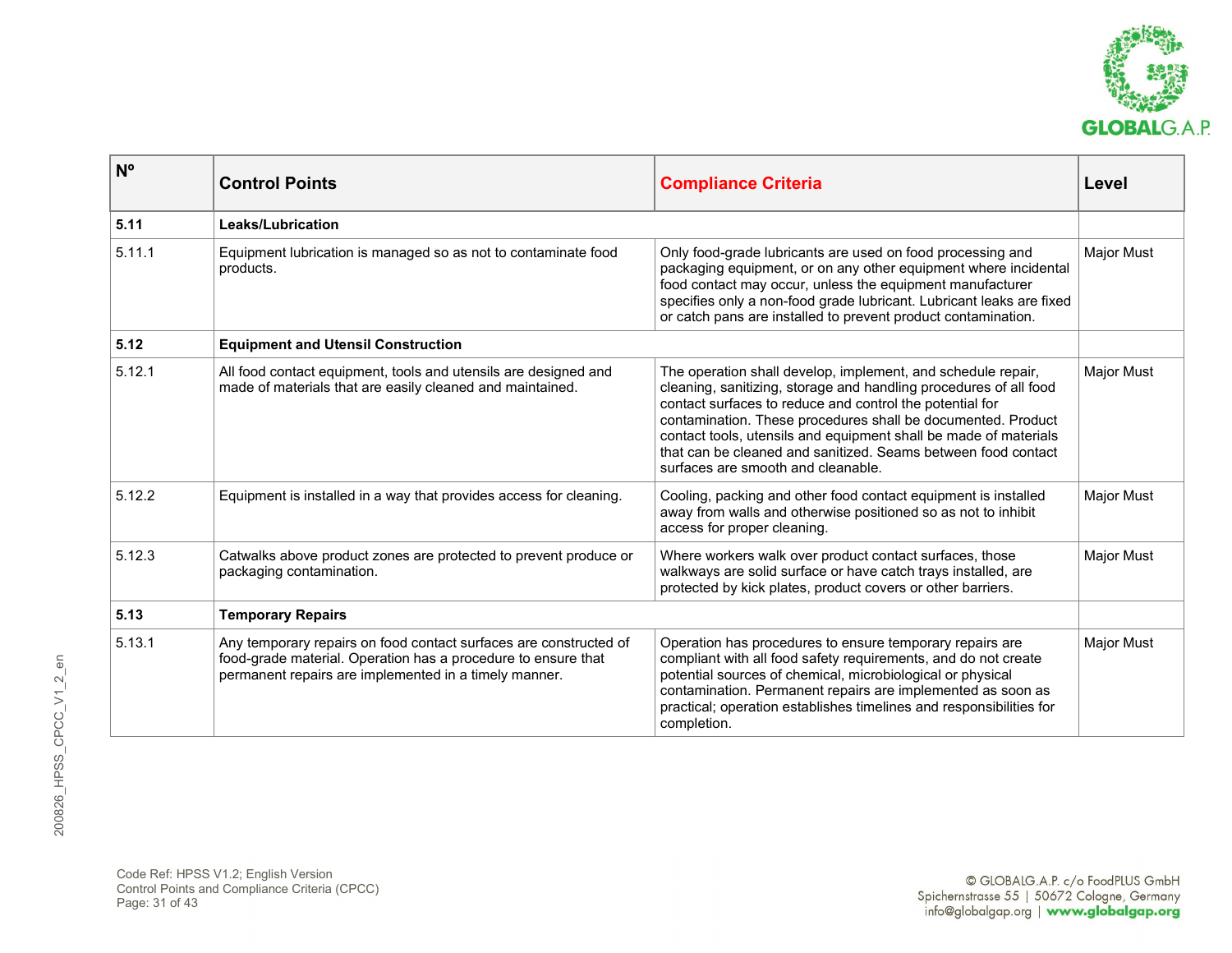

| N <sup>o</sup> | <b>Control Points</b>                                                                                                                                                     | <b>Compliance Criteria</b>                                                                                                                                                                                                                                                                                                                                                                                                                                                                                                                                                                                                                                                                                                   | Level             |
|----------------|---------------------------------------------------------------------------------------------------------------------------------------------------------------------------|------------------------------------------------------------------------------------------------------------------------------------------------------------------------------------------------------------------------------------------------------------------------------------------------------------------------------------------------------------------------------------------------------------------------------------------------------------------------------------------------------------------------------------------------------------------------------------------------------------------------------------------------------------------------------------------------------------------------------|-------------------|
| 5.14           | <b>Temperature Control</b>                                                                                                                                                |                                                                                                                                                                                                                                                                                                                                                                                                                                                                                                                                                                                                                                                                                                                              |                   |
| 5.14.1         | When produce is cooled, it is cooled to temperatures appropriate to<br>the commodity according to current established regulatory or industry<br>standards.                | When required for food safety or by industry guidelines, steps are<br>taken to minimize temperature increases and minimize the time<br>between produce receipt and cooling at the operation. The product<br>temperature and equipment control mechanisms are calibrated<br>and monitored at a defined frequency and temperatures are kept<br>appropriate to the commodity. Records are maintained.                                                                                                                                                                                                                                                                                                                           | Major Must        |
| 5.15           | <b>Pest and Animal Control</b>                                                                                                                                            |                                                                                                                                                                                                                                                                                                                                                                                                                                                                                                                                                                                                                                                                                                                              |                   |
| 5.15.1         | Operation restricts animals from food handling area.                                                                                                                      | Domesticated animals are prohibited from pack house, cooling,<br>and storage facilities unless procedures are in place for their safe<br>presence. Procedures are in place to exclude wild and feral<br>animals to the degree practical and to monitor for and mitigate<br>contamination from animal excreta.                                                                                                                                                                                                                                                                                                                                                                                                                | <b>Major Must</b> |
| 5.15.2         | Operation has procedures to manage pests to the extent appropriate<br>to the operation.                                                                                   | Operation has a written pest control program, performed by a<br>trained pest control operator (or licensed where required by<br>prevailing regulation). The written program includes policies and<br>procedures applicable to that operation, such as storage of<br>outside equipment or other factors dealing with pest harborages,<br>and maps of the location of pest traps outside and inside the<br>operation. Operation maintains a pest-control log that includes<br>dates of inspection, inspection reports and steps taken to<br>eliminate any problems. Applications of pesticides (e.g.,<br>insecticides, rodenticides) shall be performed in compliance with<br>local, state, and federal pesticide regulations. | <b>Major Must</b> |
| 5.15.3         | If used, pest control devices, including rodent traps and electrical<br>flying insect devices, are located so as to not contaminate produce or<br>food handling surfaces. | Only non-toxic traps and pest control devices are used inside the<br>packing house or storage building.                                                                                                                                                                                                                                                                                                                                                                                                                                                                                                                                                                                                                      | <b>Major Must</b> |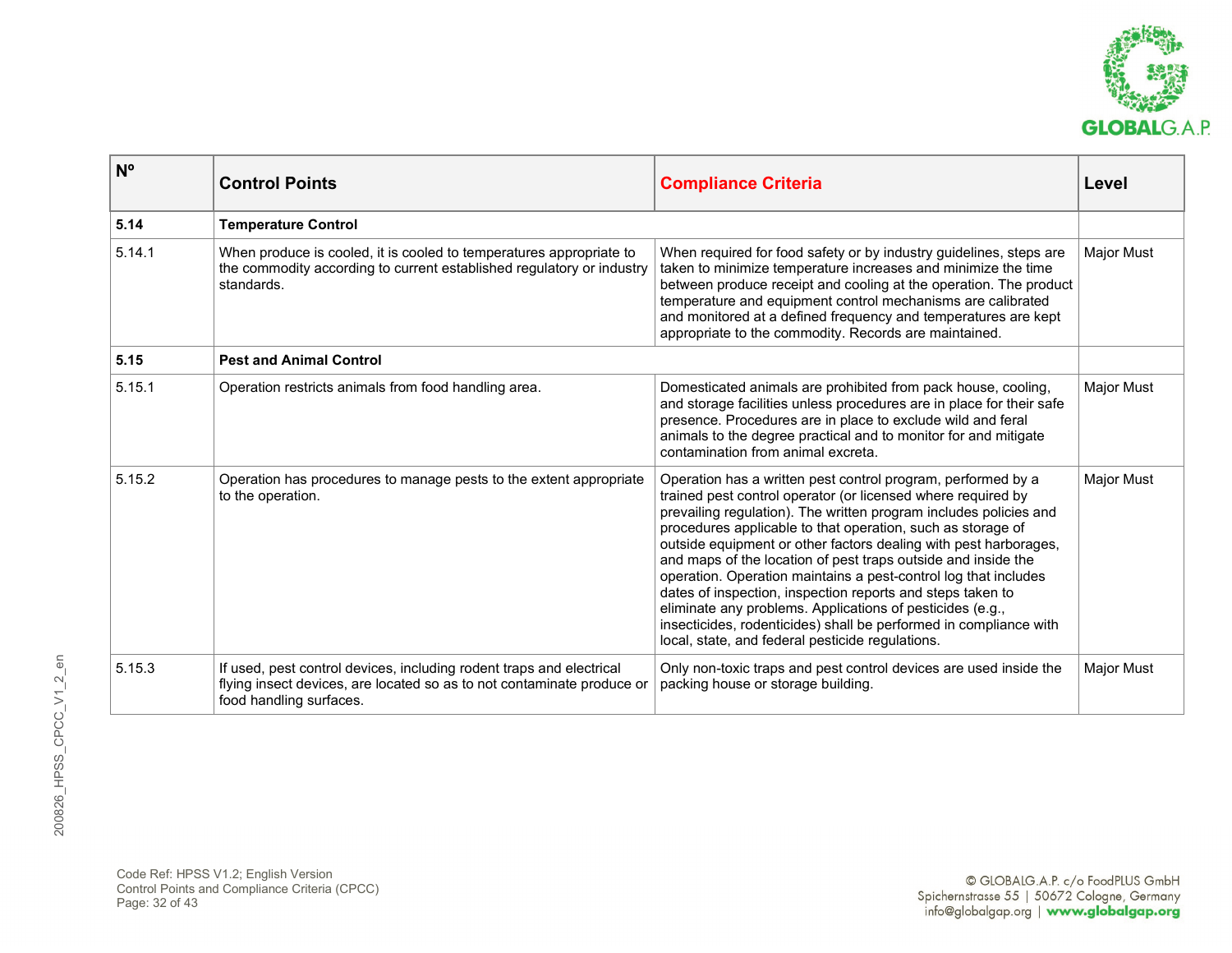

| N <sup>o</sup> | <b>Control Points</b>                                                                                                               | <b>Compliance Criteria</b>                                                                                                                                                                                                                                                                                                                           | Level             |
|----------------|-------------------------------------------------------------------------------------------------------------------------------------|------------------------------------------------------------------------------------------------------------------------------------------------------------------------------------------------------------------------------------------------------------------------------------------------------------------------------------------------------|-------------------|
| 5.16           | Quarantine or On-hold Materials and Product                                                                                         |                                                                                                                                                                                                                                                                                                                                                      |                   |
| 5.16.1         | Non-conforming product on hold for food safety is clearly identified<br>and segregated from other products and packaging materials. | Operation has a written procedure to clearly identify and<br>segregate on-hold, quarantined, released, and rejected product<br>and materials when held for food safety reasons, to prevent<br>commingling with other products or adulteration of products,<br>production area, or packaging materials.                                               | Major Must        |
| 6              | <b>TRANSPORTATION</b> (Packinghouse to Customer)                                                                                    |                                                                                                                                                                                                                                                                                                                                                      |                   |
| 6.1            | <b>Temperature Control</b>                                                                                                          |                                                                                                                                                                                                                                                                                                                                                      |                   |
| 6.1.1          | There is a written policy for transporters and conveyances to<br>maintain a specified temperature(s) during transit.                | When refrigerated transport is required for food safety,<br>transporters have written, predetermined temperature ranges for<br>commodities being transported.                                                                                                                                                                                        | <b>Major Must</b> |
| 6.1.2          | Prior to loading, the vehicle shall be pre-cooled.                                                                                  | When refrigerated transport is required for food safety, the proper<br>temperature for pre-cooling is appropriate to the type of produce<br>and as specified by documented protocol.                                                                                                                                                                 | <b>Major Must</b> |
| 6.1.3          | The refrigerated transport vehicles shall have properly maintained<br>and fully functional refrigeration equipment.                 | When refrigerated transport is required for food safety, operation<br>has a written policy that refrigerated transportation equipment<br>shall be controlled by a thermostatic device as necessary to<br>maintain temperatures in the cargo area for the particular type of<br>produce being transported and as specified by documented<br>protocol. | <b>Major Must</b> |
| 6.1.4          | Where required, temperatures of product are taken and recorded<br>prior to or upon loading.                                         | When refrigerated transport is required for food safety, operation<br>has a written procedure for when and how to measure product<br>temperatures prior to or during loading.                                                                                                                                                                        | Major Must        |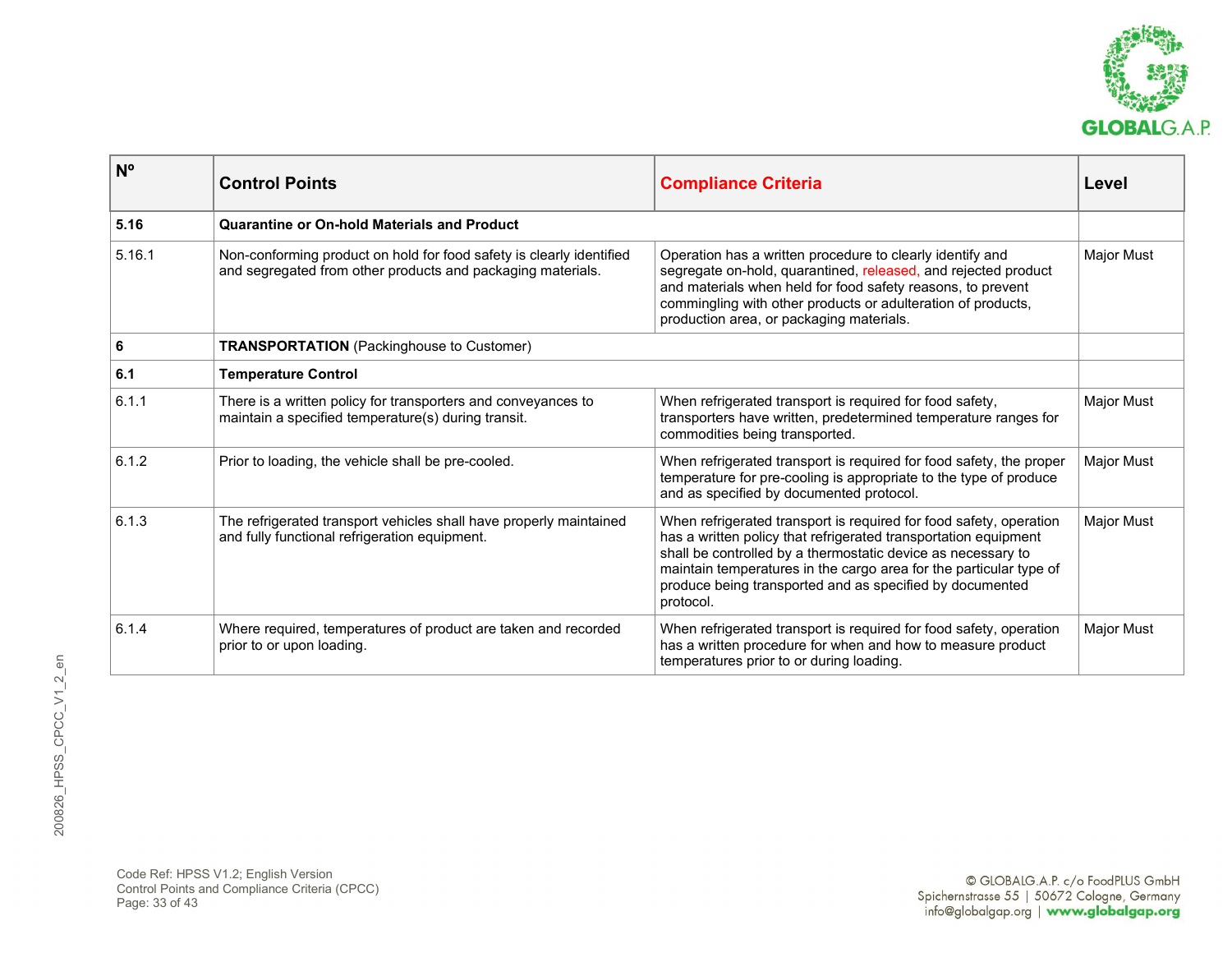

| $N^{\circ}$    | <b>Control Points</b>                                                                                                                                                                                                                                                      | <b>Compliance Criteria</b>                                                                                                                                                                                                                                                                                                                                                                                                                                                                                                                                                                                                                                                                                                                                                      | Level             |
|----------------|----------------------------------------------------------------------------------------------------------------------------------------------------------------------------------------------------------------------------------------------------------------------------|---------------------------------------------------------------------------------------------------------------------------------------------------------------------------------------------------------------------------------------------------------------------------------------------------------------------------------------------------------------------------------------------------------------------------------------------------------------------------------------------------------------------------------------------------------------------------------------------------------------------------------------------------------------------------------------------------------------------------------------------------------------------------------|-------------------|
| 6.2            | <b>Equipment Sanitation and Maintenance</b>                                                                                                                                                                                                                                |                                                                                                                                                                                                                                                                                                                                                                                                                                                                                                                                                                                                                                                                                                                                                                                 |                   |
| 6.2.1          | The operation shall have a policy, written procedures, and a checklist<br>to verify cleanliness and functionality of shipping units (e.g., trailer).                                                                                                                       | Shipping units shall be clean, functional and free of objectionable<br>odors before loading, in compliance with current industry practices<br>or regulatory requirements for that commodity. Refrigeration units,<br>if used, must be in working order. Procedures prohibit raw animal<br>or animal product transport, or other materials that reasonably<br>may be a source of contamination with biological, chemical<br>(including allergens) or physical hazards, unless appropriate risk<br>mitigation strategies are in place. Shipping units shall be washed<br>between loads if prior transport included materials that reasonably<br>may be a source of contamination. A responsible individual shall<br>sign or initial the completed checklist or inspection report. | <b>Major Must</b> |
| 6.2.2          | Loading/unloading procedures and equipment shall minimize<br>damage to and prevent contamination of produce.                                                                                                                                                               | Personnel responsible for the loading and unloading of produce<br>shall take steps to minimize the potential of physical damage to<br>produce, which can introduce and/or promote the growth of<br>pathogens. Loading/unloading equipment shall be clean and well<br>maintained and of suitable type to avoid contamination of the<br>produce.                                                                                                                                                                                                                                                                                                                                                                                                                                  | <b>Major Must</b> |
| $\overline{7}$ | <b>COMPLAINTS</b>                                                                                                                                                                                                                                                          |                                                                                                                                                                                                                                                                                                                                                                                                                                                                                                                                                                                                                                                                                                                                                                                 |                   |
| 7.1            | Is there a complaint procedure available relating to both internal and<br>external issues covered by the GLOBALG.A.P. Standard and does<br>this procedure ensure that complaints are adequately recorded,<br>studied, and followed up including a record of actions taken? | A documented complaint procedure is available to facilitate the<br>recording and follow-up of all received complaints relating to<br>issues covered by GLOBALG.A.P. actions taken with respect to<br>such complaints. In the case of producer groups, the members do<br>not need the complete complaint procedure, but only the parts that<br>are relevant to them. The complaint procedure shall include the<br>notification of GLOBALG.A.P. Secretariat via the certification body<br>in the case that the producer is informed by a competent or local<br>authority that he/she is under investigation and/or has received a<br>sanction in the scope of the certificate. No N/A.                                                                                            | <b>Major Must</b> |

Code Ref: HPSS V1.2; English Version Control Points and Compliance Criteria (CPCC) Page: 34 of 43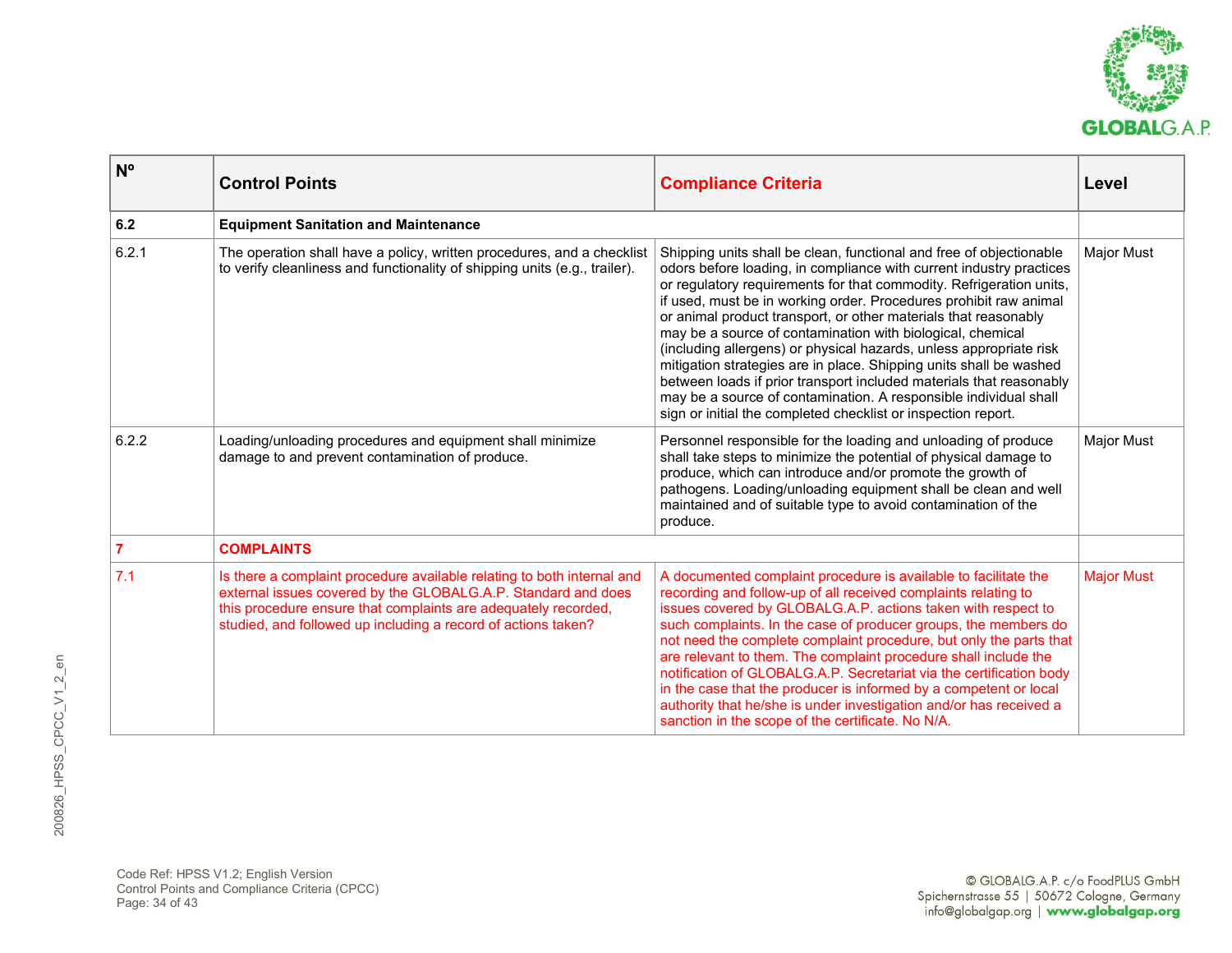

| N <sup>o</sup> | <b>Control Points</b>                                                                                                | <b>Compliance Criteria</b>                                                                                                                                                                                                                                                                                                                                                           | Level             |
|----------------|----------------------------------------------------------------------------------------------------------------------|--------------------------------------------------------------------------------------------------------------------------------------------------------------------------------------------------------------------------------------------------------------------------------------------------------------------------------------------------------------------------------------|-------------------|
|                | <b>FOOD DEFENSE</b>                                                                                                  |                                                                                                                                                                                                                                                                                                                                                                                      |                   |
| 8.1            | Is there a risk assessment for food defense and are procedures in<br>place to address identified food defense risks? | Potential threats to food security in all phases of the operation<br>shall be identified, assessed, and prioritized. Food defense risk<br>identification shall assure that all input is from safe and secured<br>sources. Information of all employees and subcontractors must be<br>available. Procedures for corrective action shall be in place in<br>case of intentional threat. | <b>Major Must</b> |
|                | <b>FOOD FRAUD MITIGATION</b>                                                                                         |                                                                                                                                                                                                                                                                                                                                                                                      |                   |
| 9.1            | Does the producer have a food fraud vulnerability risk assessment?                                                   | A documented risk assessment to identify potential vulnerability to<br>food fraud (e.g., counterfeit PPP or propagation material, non-food<br>grade packaging material) is available, current and implemented.<br>This procedure may be based on a generic one, but shall be<br>customized to the scope of the production.                                                           | <b>Major Must</b> |
| 9.2            | Does the producer have a food fraud mitigation plan and has it been<br>implemented?                                  | A documented food fraud mitigation plan, specifying the measures<br>the producer has implemented to address the food fraud threats<br>identified is available and implemented.                                                                                                                                                                                                       | <b>Major Must</b> |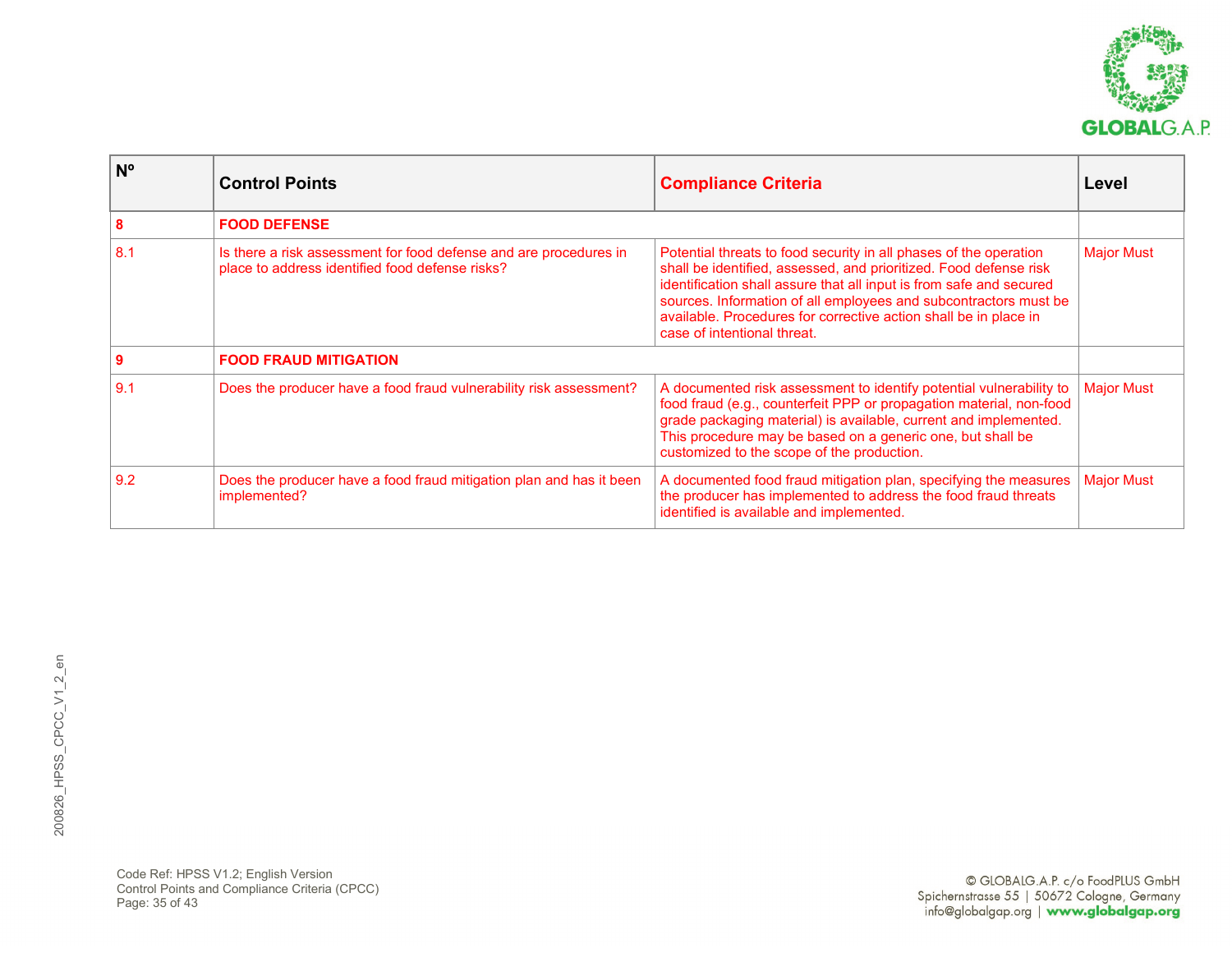

| $N^{\circ}$ | <b>Control Points</b>                                                                                  | <b>Compliance Criteria</b>                                                                                                                                                                                                                                                                                                                                                      | Level             |
|-------------|--------------------------------------------------------------------------------------------------------|---------------------------------------------------------------------------------------------------------------------------------------------------------------------------------------------------------------------------------------------------------------------------------------------------------------------------------------------------------------------------------|-------------------|
| 10          | <b>GLOBALG.A.P. STATUS</b>                                                                             |                                                                                                                                                                                                                                                                                                                                                                                 |                   |
| 10.1        | Does all transaction documentation include reference to the<br>GLOBALG.A.P. status and the (HPSS-)GGN? | Sales invoices and, where appropriate, other documentation<br>related to sales of certified material/products shall include the<br>(HPSS-)GGN of the certificate holder and a reference to the<br>GLOBALG.A.P. certified status. This is not obligatory in internal<br>documentation.                                                                                           | <b>Major Must</b> |
|             |                                                                                                        | Where producers own a GLN, this shall replace the (HPSS-)GGN<br>issued by GLOBALG.A.P. during the registration process.                                                                                                                                                                                                                                                         |                   |
|             |                                                                                                        | Positive identification of the certified status is enough on<br>transaction documentation (e.g., "GLOBALG.A.P. certified<br><product name="">"). Non-certified products do not need to be<br/>identified as 'non-certified'.</product>                                                                                                                                          |                   |
|             |                                                                                                        | Indication of the certified status is obligatory regardless of whether<br>the certified product was sold as certified or not. This cannot be<br>checked during the initial (first ever) inspection, because the<br>producer is not certified yet and the producer cannot reference to<br>the GLOBALG.A.P. certified status before the first positive<br>certification decision. |                   |
|             |                                                                                                        | N/A only when there is a written agreement available between the<br>producer and the client not to identify the GLOBALG.A.P. status of<br>the product and/or the (HPSS-)GGN on the transaction<br>documents.                                                                                                                                                                    |                   |

Code Ref: HPSS V1.2; English Version Control Points and Compliance Criteria (CPCC) Page: 36 of 43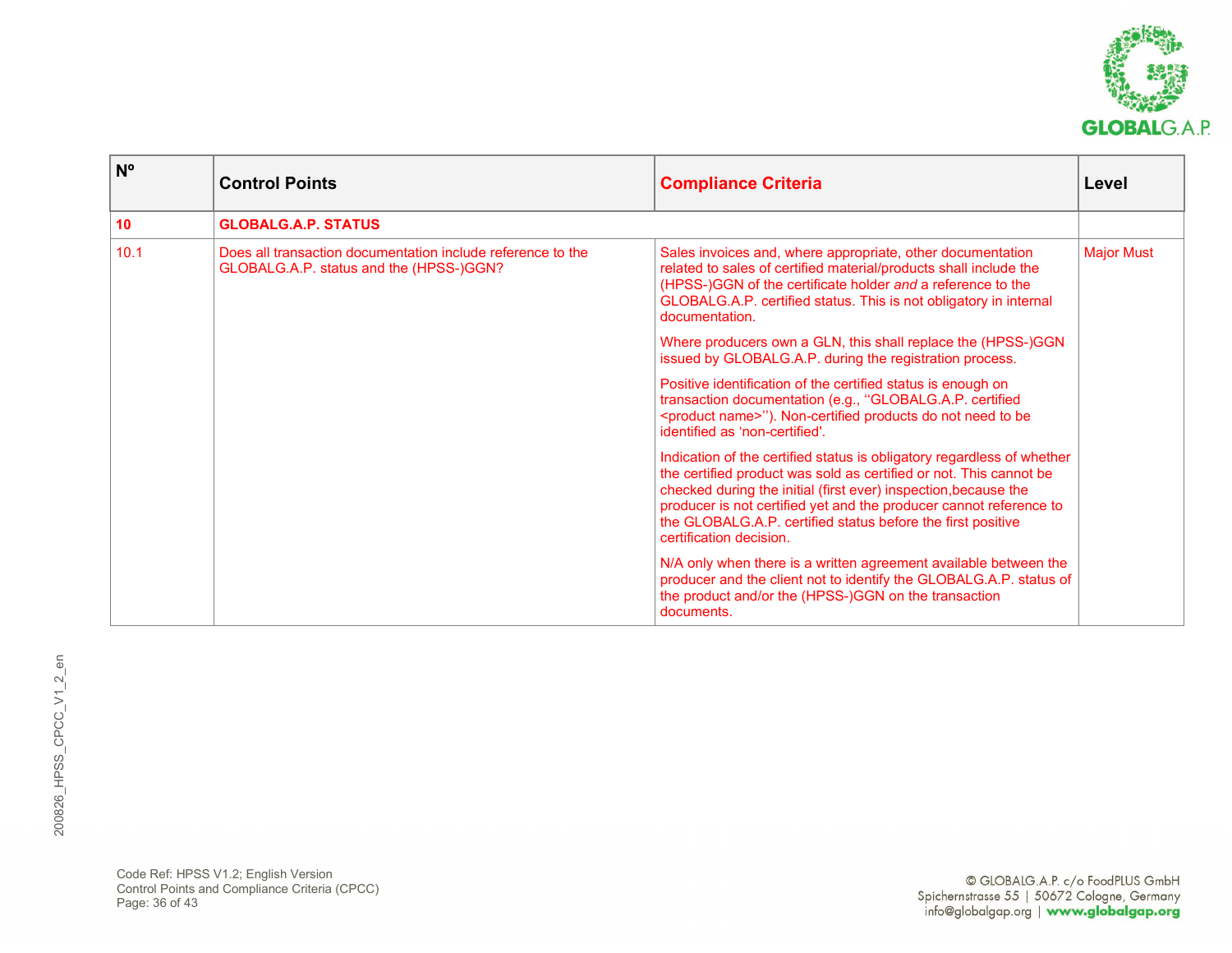

| N <sup>o</sup> | <b>Control Points</b>                                                                                                                                                                                                                                                                                                                                                                                                         | <b>Compliance Criteria</b>                                                                                                                                                                                                                                                                                                                                                                                                                                                                                                                                                                                                                                                                                                                                                                      | Level             |
|----------------|-------------------------------------------------------------------------------------------------------------------------------------------------------------------------------------------------------------------------------------------------------------------------------------------------------------------------------------------------------------------------------------------------------------------------------|-------------------------------------------------------------------------------------------------------------------------------------------------------------------------------------------------------------------------------------------------------------------------------------------------------------------------------------------------------------------------------------------------------------------------------------------------------------------------------------------------------------------------------------------------------------------------------------------------------------------------------------------------------------------------------------------------------------------------------------------------------------------------------------------------|-------------------|
| 11             | <b>LOGO USE</b>                                                                                                                                                                                                                                                                                                                                                                                                               |                                                                                                                                                                                                                                                                                                                                                                                                                                                                                                                                                                                                                                                                                                                                                                                                 |                   |
| 11.1           | Is the GLOBALG.A.P. word, trademark, or logo and the (HPSS-)GGN<br>(GLOBALG.A.P. Number) used according to the GLOBALG.A.P.<br>General Regulations and according to the Sublicense and<br><b>Certification Agreement?</b>                                                                                                                                                                                                     | The producer/producer group shall use the GLOBALG.A.P. word,<br>trademark, or logo and the (HPSS-)GGN (GLOBALG.A.P.<br>Number), GLN or sub-GLN according to the General Regulations<br>Annex 1 and according to the Sublicense and Certification<br>Agreement. The GLOBALG.A.P. word, trademark or logo shall<br>never appear on the final product, on the consumer packaging, or<br>at the point of sale. However, the certificate holder can use any<br>and/or all in business-to-business communications.<br>GLOBALG.A.P. word, trademark or logo cannot be in use during<br>the initial (first ever) inspection because the producer is not<br>certified yet and the producer cannot reference to the<br>GLOBALG.A.P. certified status before the first positive certification<br>decision. | <b>Major Must</b> |
| 12             | <b>TRACEABILITY AND SEGREGATION</b><br>Chapter 12 is applicable to all producers who need to register for parallel production/ownership and to those who buy from other<br>producers (certified or not), the same products they also certify. It is not applicable to producers who certify 100% of the product in their<br>GLOBALG.A.P. HPSS scope and do not buy of those products from other producers (certified or not). |                                                                                                                                                                                                                                                                                                                                                                                                                                                                                                                                                                                                                                                                                                                                                                                                 |                   |
| 12.1           | Is there an effective system in place to identify and segregate all<br>GLOBALG.A.P. certified and non-certified products?                                                                                                                                                                                                                                                                                                     | A system shall be in place to avoid mixing of certified and non-<br>certified products. This can be done via physical identification or<br>product handling procedures, including the relevant records.                                                                                                                                                                                                                                                                                                                                                                                                                                                                                                                                                                                         | <b>Major Must</b> |

Code Ref: HPSS V1.2; English Version Control Points and Compliance Criteria (CPCC) Page: 37 of 43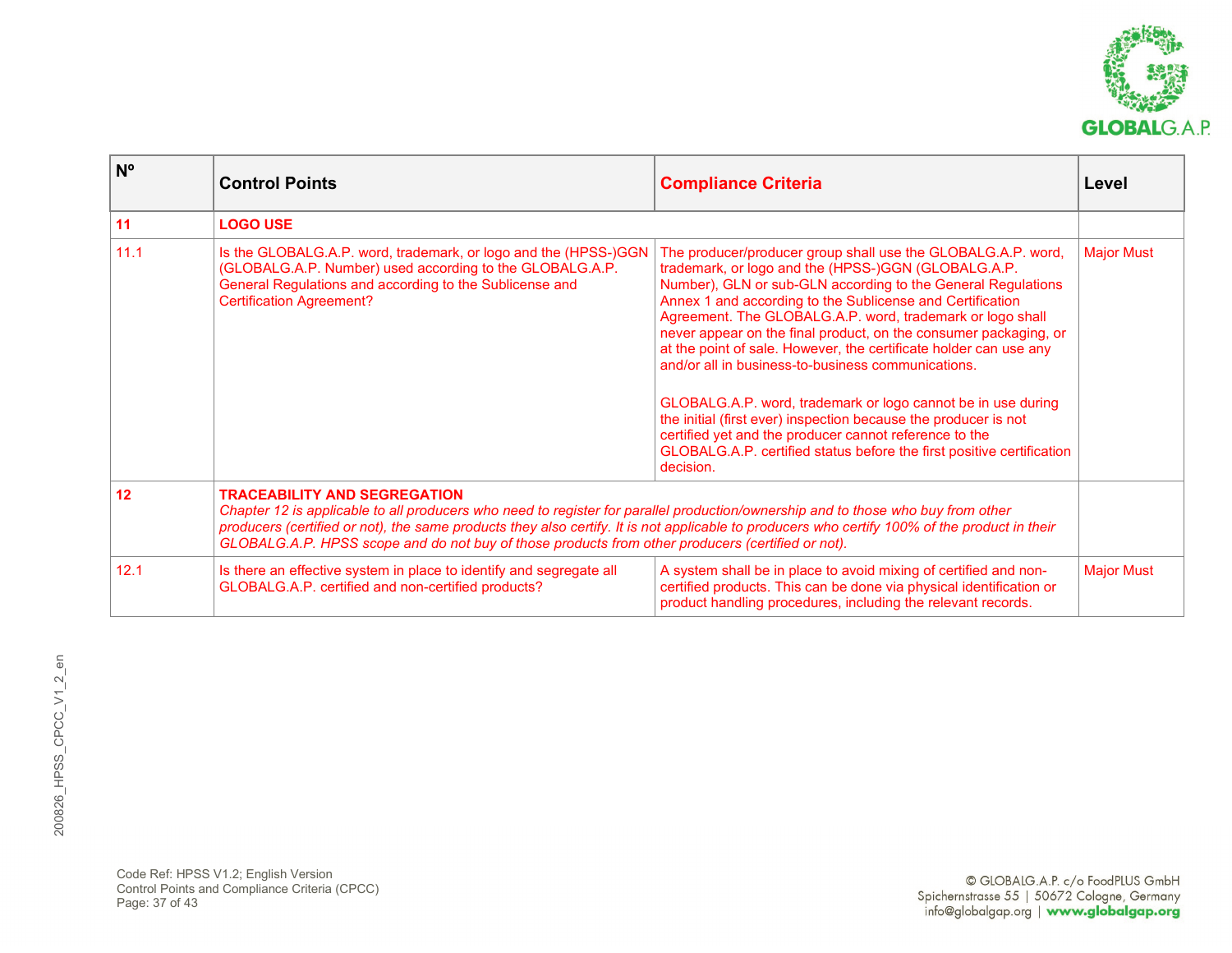

| $N^{\circ}$ | <b>Control Points</b>                                                                                                                                                                                                                                                                                       | <b>Compliance Criteria</b>                                                                                                                                                                                                                                                                                                                                                                                                                                                                                                                                                                                                                                                                                                                                                                                                                                                                                                                                                                  | Level             |
|-------------|-------------------------------------------------------------------------------------------------------------------------------------------------------------------------------------------------------------------------------------------------------------------------------------------------------------|---------------------------------------------------------------------------------------------------------------------------------------------------------------------------------------------------------------------------------------------------------------------------------------------------------------------------------------------------------------------------------------------------------------------------------------------------------------------------------------------------------------------------------------------------------------------------------------------------------------------------------------------------------------------------------------------------------------------------------------------------------------------------------------------------------------------------------------------------------------------------------------------------------------------------------------------------------------------------------------------|-------------------|
| 12.2        | In the case of producers registered for parallel production/ownership<br>(where certified and non-certified products are produced and/or<br>owned by one legal entity), is there a system to ensure that all final<br>products originating from a certified production process are correctly<br>identified? | In the case the producer is registered for parallel<br>production/ownership (where certified and non-certified products<br>are produced and/or owned by one legal entity), all product<br>packed in final consumer packaging (either from farm level or after<br>product handling) shall be identified with a (HPSS-)GGN where<br>the product originates from a certified process.<br>It can be the (HPSS-)GGN of the (Option 2) group, the GGN or<br>(HPSS-)GGN of the group member, both GGNs, or the GGN or<br>(HPSS-)GGN of the individual (Option 1) producer. The (HPSS-)<br>GGN shall not be used to label non-certified products.<br>N/A only when the producer only owns GLOBALG.A.P. HPSS<br>products (no PP/PO), or when there is a written agreement<br>available between the producer and the client not to use the<br>(HPSS-)GGN, GLN or sub-GLN on the ready to be sold product.<br>This can also be the client's own label specifications where the<br>GGN is not included. | <b>Major Must</b> |
| 12.3        | Is there a final check to ensure correct product dispatch of<br>GLOBALG.A.P. certified and non-certified products?                                                                                                                                                                                          | The check shall be documented to show that the GLOBALG.A.P.<br>certified and non-certified products are dispatched correctly.                                                                                                                                                                                                                                                                                                                                                                                                                                                                                                                                                                                                                                                                                                                                                                                                                                                               | <b>Major Must</b> |

Code Ref: HPSS V1.2; English Version Control Points and Compliance Criteria (CPCC) Page: 38 of 43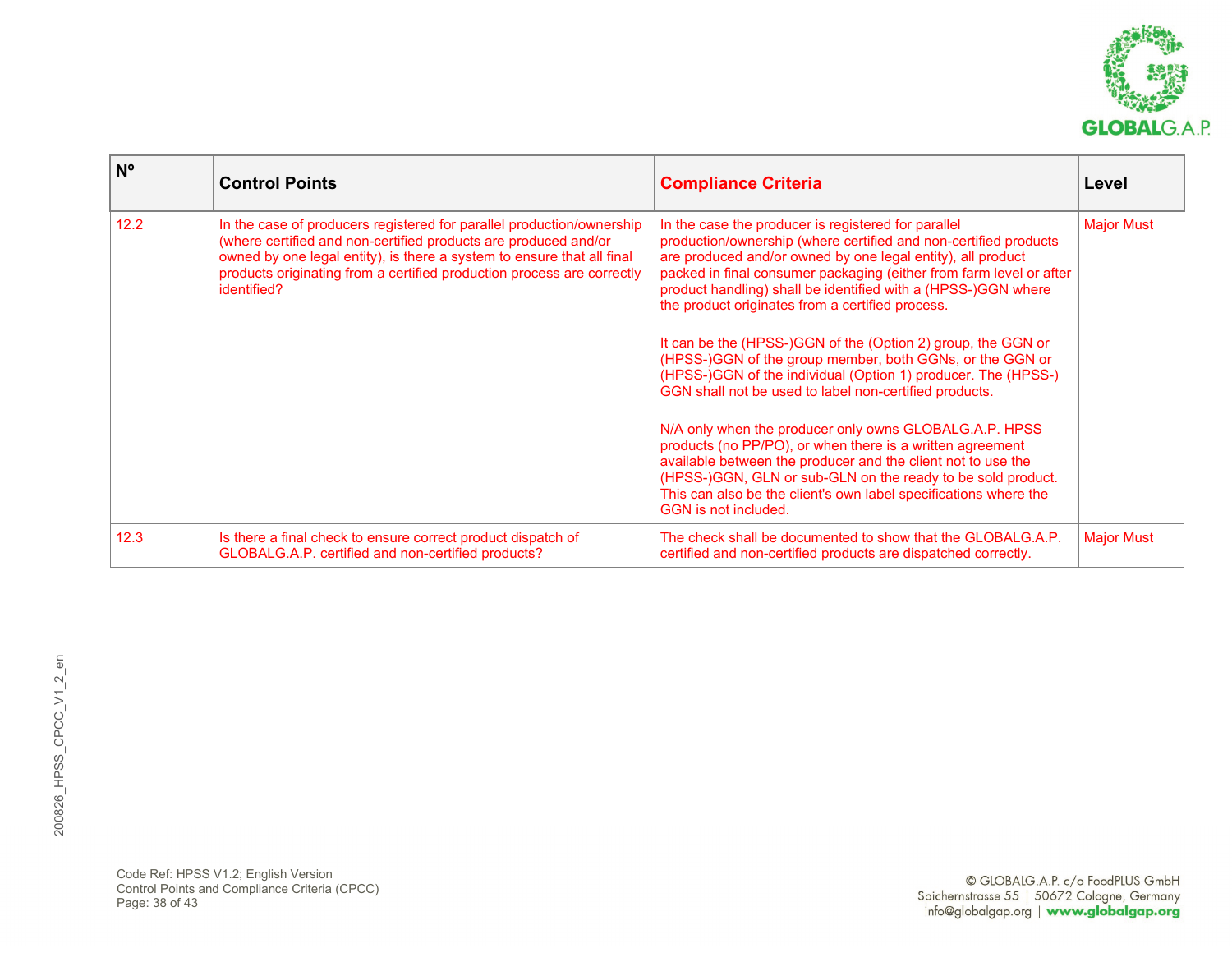

| $N^{\circ}$ | <b>Control Points</b>                                                                                                                                                                          | <b>Compliance Criteria</b>                                                                                                                                                                                                                                                                                                                                                                                                                                                                                                                                                                                                                                                                                                                                           | Level             |
|-------------|------------------------------------------------------------------------------------------------------------------------------------------------------------------------------------------------|----------------------------------------------------------------------------------------------------------------------------------------------------------------------------------------------------------------------------------------------------------------------------------------------------------------------------------------------------------------------------------------------------------------------------------------------------------------------------------------------------------------------------------------------------------------------------------------------------------------------------------------------------------------------------------------------------------------------------------------------------------------------|-------------------|
| 12.4        | Are appropriate identification procedures in place and records for<br>identifying products purchased from different sources available for all<br>registered products?                          | Procedures shall be established, documented and maintained,<br>appropriately to the scale of the operation, for identifying certified<br>and, when applicable, non-certified quantities purchased from<br>different sources (i.e. other producers or traders) for all registered<br>products.<br>Records shall include:<br><b>Product description</b><br>$\bullet$<br><b>GLOBALG.A.P. certified status</b><br>$\bullet$<br>Quantities of product(s) purchased<br>$\bullet$<br><b>Supplier details</b><br>$\bullet$<br>Copy of the GLOBALG.A.P. certificates where applicable<br>Traceability data/codes related to the purchased products<br>$\bullet$<br>Purchase orders/invoices received by the organization being<br>٠<br>assessed<br>List of approved suppliers | <b>Major Must</b> |
| 13          | <b>MASS BALANCE</b><br>Chapter 13 is applicable to all GLOBALG.A.P. producers. In the case of producer group members, this information may sometimes be<br>covered under the QMS of the group. |                                                                                                                                                                                                                                                                                                                                                                                                                                                                                                                                                                                                                                                                                                                                                                      |                   |
| 13.1        | Are sales records available for all quantities sold and all registered<br>products?                                                                                                            | Sales details of certified and, when applicable, non-certified<br>quantities shall be recorded for all registered products, with<br>particular attention to quantities sold and descriptions provided.<br>The documents shall demonstrate the consistent balance between<br>the certified and non-certified input and the output. No N/A.                                                                                                                                                                                                                                                                                                                                                                                                                            | <b>Major Must</b> |

Code Ref: HPSS V1.2; English Version Control Points and Compliance Criteria (CPCC) Page: 39 of 43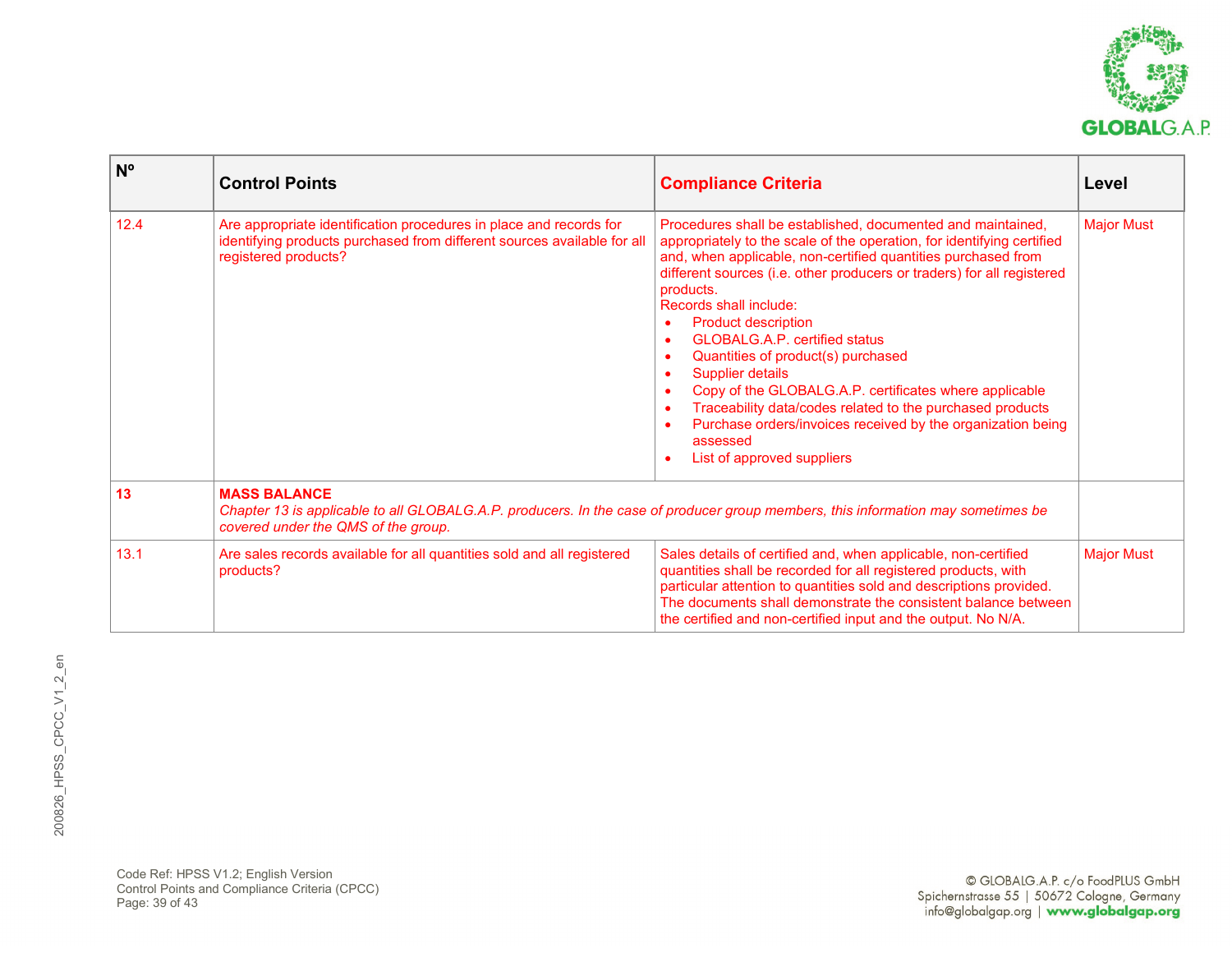

| $N^{\circ}$ | <b>Control Points</b>                                                                                                                     | <b>Compliance Criteria</b>                                                                                                                                                                                                                                                                                                                                                                                                                                                                                                                                                                                                                                 | Level             |
|-------------|-------------------------------------------------------------------------------------------------------------------------------------------|------------------------------------------------------------------------------------------------------------------------------------------------------------------------------------------------------------------------------------------------------------------------------------------------------------------------------------------------------------------------------------------------------------------------------------------------------------------------------------------------------------------------------------------------------------------------------------------------------------------------------------------------------------|-------------------|
| 13.2        | Are quantities (produced, stored and/or purchased) recorded and<br>summarized for all products?                                           | Quantities (including information on volumes or weight) of<br>certified, and when applicable non-certified, incoming (including<br>purchased products), outgoing and stored products shall be<br>recorded and a summary maintained for all registered products, so<br>as to facilitate the mass balance verification process.<br>The frequency of the mass balance verification shall be defined<br>and be appropriate to the scale of the operation, but It shall be<br>done at least annually per product. Documents to demonstrate<br>mass balance shall be clearly identified. This control point applies<br>to all GLOBALG.A.P. producers.<br>No N/A. | <b>Major Must</b> |
| 13.3        | Are conversion ratios and/or loss (input-output calculations of a given<br>production process) during handling calculated and controlled? | Conversion ratios shall be calculated and available for each<br>relevant handling process. All generated product waste quantities<br>shall be estimated and/or recorded. No N/A.                                                                                                                                                                                                                                                                                                                                                                                                                                                                           | <b>Major Must</b> |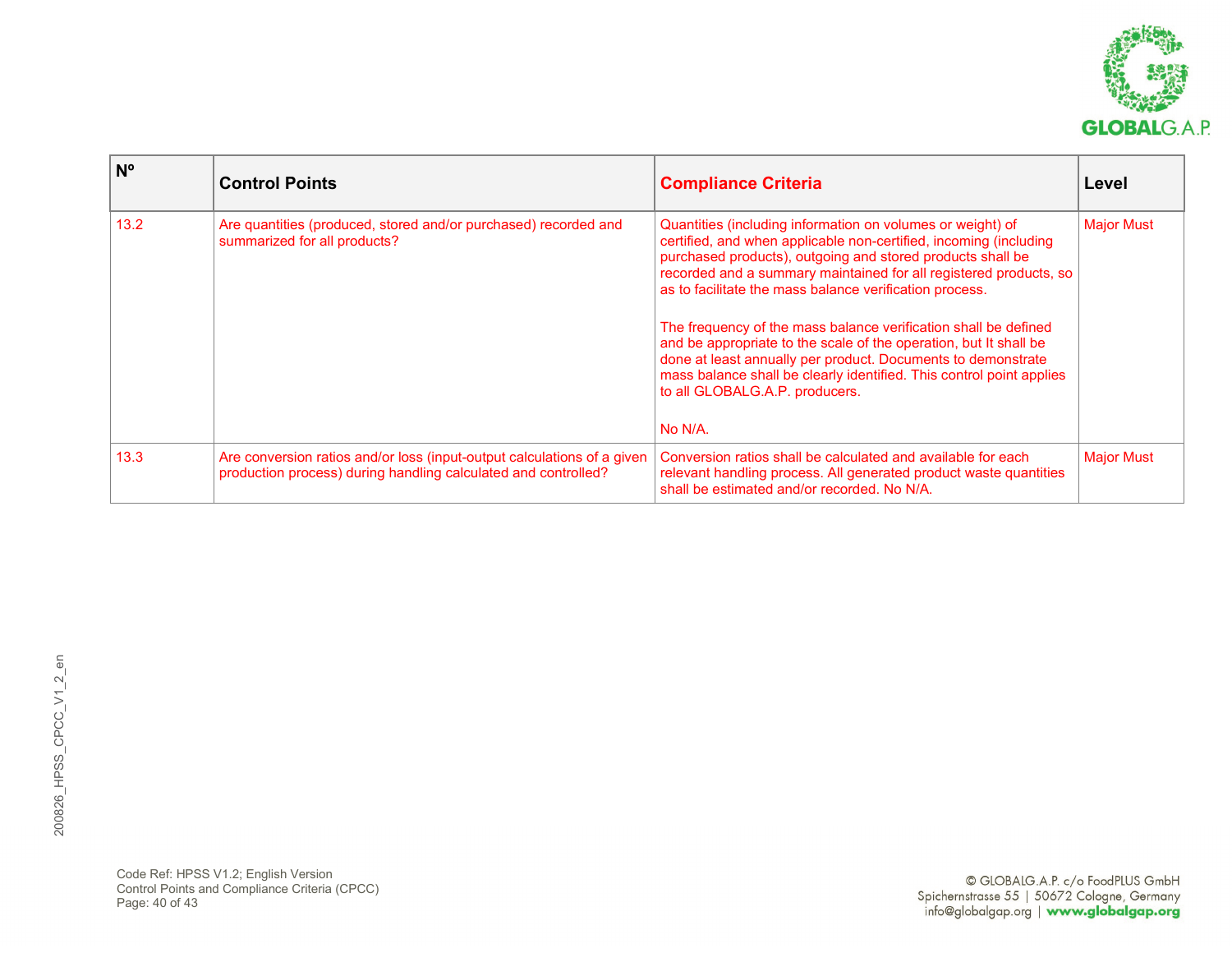

## **VERSION/EDITION UPDATE REGISTER**

| <b>New document</b>        | <b>Replaced document</b>   | Date of publication | <b>Description of Modifications</b>                                                                                                                                                                                                                                                                                                                                                                                                                                                                                                                                                                                                                                                                                                                                                                                                                                        |
|----------------------------|----------------------------|---------------------|----------------------------------------------------------------------------------------------------------------------------------------------------------------------------------------------------------------------------------------------------------------------------------------------------------------------------------------------------------------------------------------------------------------------------------------------------------------------------------------------------------------------------------------------------------------------------------------------------------------------------------------------------------------------------------------------------------------------------------------------------------------------------------------------------------------------------------------------------------------------------|
| 180329_HPSS_CPCC_V1_1_en   | 140722_HPSS_CPCC_V1_0_en   | 29 March 2018       | Update to be in line with the United Fresh Harmonized<br>Standard, replacement of the word "operation" instead of<br>"facility".<br>Addition of the words "as required by prevailing regulation"<br>All compliance levels turned to Major Must.<br>$1.10.7 - added$ text<br>$1.10.10 - added text$<br>$2.2.1.1 - added text$<br>2.6.1 - revised to specify waste management<br>$3.4.1 - added text$<br>$3.4.2 - added text$<br>$5.4.6. - added text$<br>$5.4.9 - added text$<br>5.4.15 - new control point for use of sewage<br>$5.5.1 - added text$<br>5.7.2 - deleted control point and combined with 2.6<br>$5.14.1 - added text$<br>7.1 - compliance criteria updated<br>9.1 and 9.2 - new control points for food fraud mitigation<br>10.1 - updated compliance criteria<br>12-Traceability and Segregation modified<br>13 – New control points on mass balance added |
| 181218 HPSS CPCC V1 1-1 en | 180329_HPSS_CPCC_V1_1_en   | 18 December 2018    | Edition update to V1.1-1                                                                                                                                                                                                                                                                                                                                                                                                                                                                                                                                                                                                                                                                                                                                                                                                                                                   |
| 190918 HPSS CPCC V1-1-2 en | 181218 HPSS CPCC V1 1-1 en | 18 September 2019   | Edition update to V1.1-2 to include GFSI alignment content<br>$1.2.1 -$ clarification<br>$1.10.18 -$ clarification<br>$1.11.1 -$ clarification<br>$3.2.6$ – new control point<br>$5.6.6. -$ clarification<br>$7.1 -$ clarification<br>Added red text for all locations when standard extends<br>beyond the baseline United Fresh Version 1.1. Added<br>introductory explanatory language for red text.                                                                                                                                                                                                                                                                                                                                                                                                                                                                     |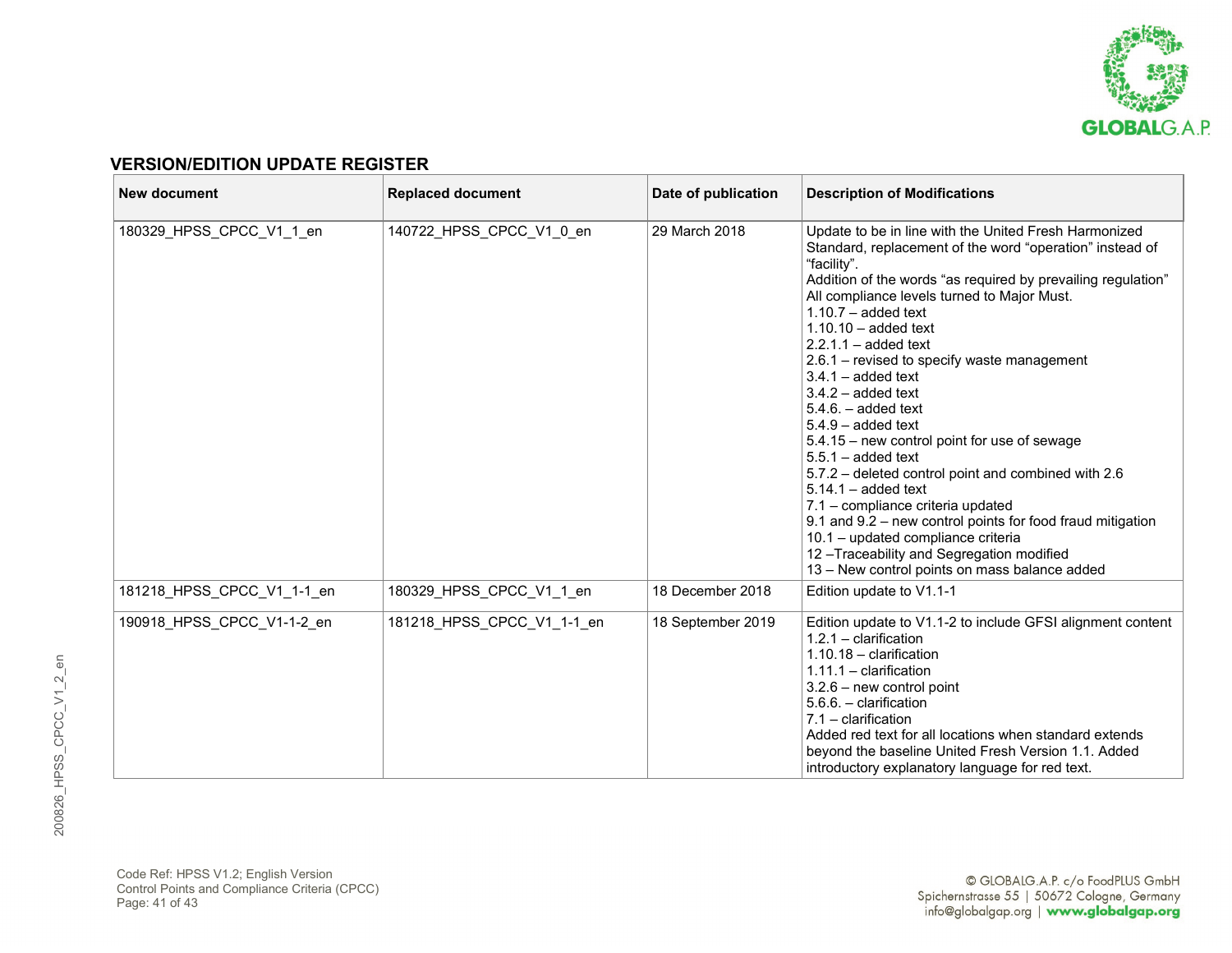

| 200826_HPSS_CPCC_V1_2_en | 190918_HPSS_CPCC_V1_1-2_en | 26 August 2020 | Updates to be in line with the United Fresh Harmonized      |
|--------------------------|----------------------------|----------------|-------------------------------------------------------------|
|                          |                            |                | Standard v.2.0:                                             |
|                          |                            |                | 1.2.2 - added text, clarification                           |
|                          |                            |                | 1.3.1 – new control point (site security and response)      |
|                          |                            |                | 1.3.2 – new control point (site security and response)      |
|                          |                            |                | 1.4.2 - added text, clarification                           |
|                          |                            |                | $1.5.1 -$ clarification                                     |
|                          |                            |                | $1.5.2 -$ clarification                                     |
|                          |                            |                | $1.5.3 -$ clarification                                     |
|                          |                            |                | $1.6.3$ – added text, clarification                         |
|                          |                            |                | $1.7.1 - added text$                                        |
|                          |                            |                | $1.11.1 -$ clarification                                    |
|                          |                            |                | $1.11.3 - added text$                                       |
|                          |                            |                | $1.11.5 - added text$ , clarification                       |
|                          |                            |                | 1.11.6 - added text, clarification                          |
|                          |                            |                | 1.11.7 - new control point (response plan for leaks)        |
|                          |                            |                | $1.11.8 - added text$                                       |
|                          |                            |                | $1.11.10 - added text$                                      |
|                          |                            |                | $1.11.12 -$ clarification                                   |
|                          |                            |                | $1.11.16 -$ clarification                                   |
|                          |                            |                | 1.12.1 – moved control point (approved chemicals)           |
|                          |                            |                | 1.12.2 - clarification and re-word                          |
|                          |                            |                | 1.13.1 - moved control point                                |
|                          |                            |                | 1.13.2 - moved control point                                |
|                          |                            |                | 1.14.1 – moved control point (approved supplier)            |
|                          |                            |                | $2.1.1 - added text$ , clarification                        |
|                          |                            |                | 2.2.3.4 - added text, clarification                         |
|                          |                            |                | $2.4.1 -$ clarification                                     |
|                          |                            |                | $2.4.2 -$ clarification                                     |
|                          |                            |                | 2.6 - moved to 1.13                                         |
|                          |                            |                | $3.2.3 - re-worded$                                         |
|                          |                            |                | $3.4.4 - added text$                                        |
|                          |                            |                | $3.4.7 -$ clarification                                     |
|                          |                            |                | 5.1.1 - new control point (risk assessment specific to PHU) |
|                          |                            |                | 5.3.1 - moved control point (handling product)              |
|                          |                            |                | 5.4.5 - clarification, added text                           |
|                          |                            |                | 5.5.2 - new control point (packing material inspection)     |
|                          |                            |                | 5.5.4 - moved control point (food contact surface           |
|                          |                            |                | clarification)                                              |
|                          |                            |                | $5.5.5 - added$                                             |